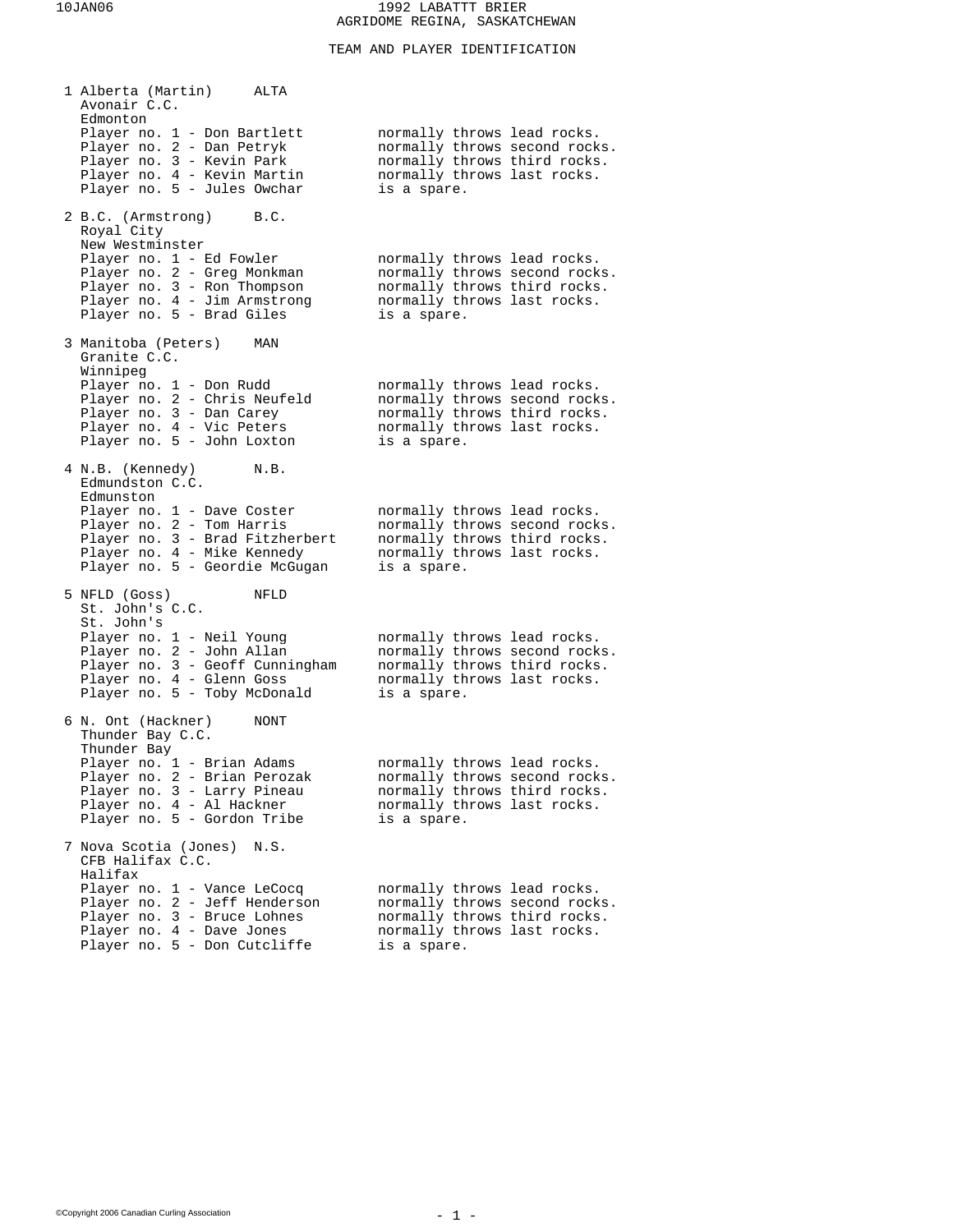TEAM AND PLAYER IDENTIFICATION REPORT CONTINUED

| 8 Ontario (Howard)<br>Penetang C.C.<br>Penetang                                                                                                                | ONT  |                                                                                                                                            |  |
|----------------------------------------------------------------------------------------------------------------------------------------------------------------|------|--------------------------------------------------------------------------------------------------------------------------------------------|--|
| Player no. 1 - Peter Corner<br>Player no. 2 - Wayne Middaugh<br>Player no. 3 - Glenn Howard<br>Player no. 4 - Russ Howard<br>Player no. 5 - Larry Merkley      |      | normally throws lead rocks.<br>normally throws second rocks.<br>normally throws third rocks.<br>normally throws last rocks.<br>is a spare. |  |
| 9 P.E.I. (MacFadyen)<br>Crapaud C.C.<br>Crapaud                                                                                                                | PEI  |                                                                                                                                            |  |
| Player no. 1 - Sandy Foy<br>Player no. 2 - Mike Coady<br>Player no. 3 - Bill MacFadyen<br>Player no. 4 - Ted MacFadyen<br>Player no. 5 - Dave MacFadyen        |      | normally throws lead rocks.<br>normally throws second rocks.<br>normally throws third rocks.<br>normally throws last rocks.<br>is a spare. |  |
| 10 Quebec (Butler)<br>Buckingham C.C.<br>Buckingham                                                                                                            | OUE  |                                                                                                                                            |  |
| Player no. 1 - Louis Biron<br>Player no. 2 - Andre Lafleur<br>Player no. 3 - Daniel Lemery<br>Player no. 4 - Ted Butler<br>Player no. 5 - Pierre Charette      |      | normally throws lead rocks.<br>normally throws second rocks.<br>normally throws third rocks.<br>normally throws last rocks.<br>is a spare. |  |
| 11 Sask (Hebert)<br>Caledonian C.C.<br>Regina                                                                                                                  | SASK |                                                                                                                                            |  |
| Player no. 1 - Kerry Gudereit<br>Player no. 2 - Bob Novakowski<br>Player no. 3 - Warren Sharp<br>Player no. 4 - Brad Hebert<br>Player no. 5 - Jim Packet       |      | normally throws lead rocks.<br>normally throws second rocks.<br>normally throws third rocks.<br>normally throws last rocks.<br>is a spare. |  |
| 12 Y/NWT (Moss)<br>Yellowknife C.C.<br>Yellowknife                                                                                                             | TERR |                                                                                                                                            |  |
| Player no. 1 - Clayton Ravndal<br>Player no. 2 - Steve Van Dine<br>Player no. 3 - Derek Elkin<br>Player no. 4 - Steve Moss<br>Player no. 5 - Richard Robertson |      | normally throws lead rocks.<br>normally throws second rocks.<br>normally throws third rocks.<br>normally throws last rocks.<br>is a spare. |  |
|                                                                                                                                                                |      |                                                                                                                                            |  |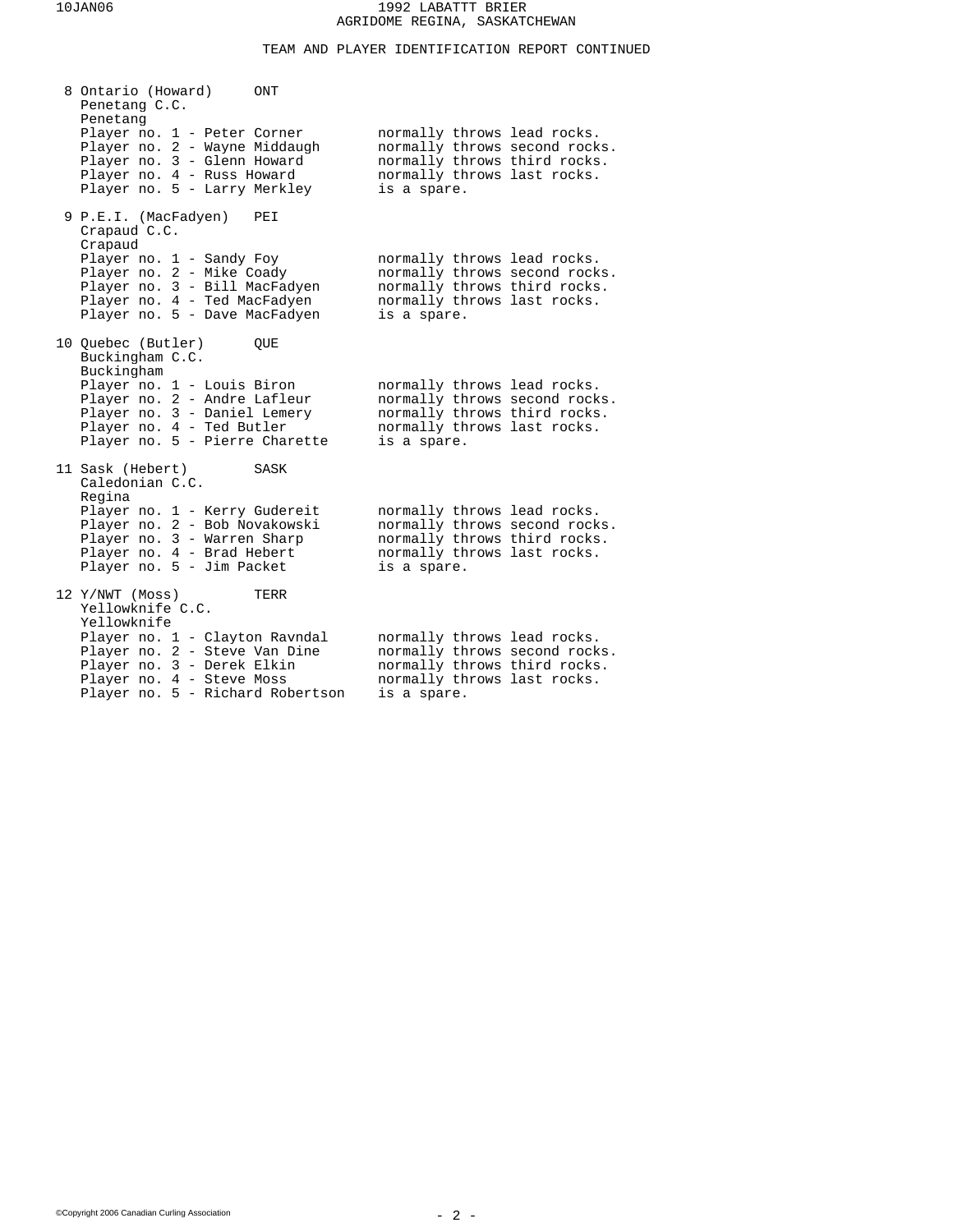# GAME SCORES BY DRAW

| DRAW           | A                                               | В                                         |                 | C                                                                                            |                 | D                            |                            |
|----------------|-------------------------------------------------|-------------------------------------------|-----------------|----------------------------------------------------------------------------------------------|-----------------|------------------------------|----------------------------|
| $\mathbf{1}$   | $*B.C. 7$<br>N.B. 6                             | N.S.                                      | $4\overline{ }$ | $*$ TERR 5 $*$ ONT 3<br>ALTA                                                                 | $\mathbf{1}$    | $*PEI$<br>NONT               | 3<br>8                     |
| $\overline{a}$ | *ALTA 5<br>PEI 2                                | ONT 9                                     |                 | $*N.B. 4 *NFLD$<br>MAN                                                                       | 6               | 3 *QUE<br>SASK               | 8<br>4                     |
| 3              | *SASK 6<br>NFLD 5                               | $*$ NONT 5<br>QUE 7                       |                 | $*_{N.S.}$ 4<br>B.C.                                                                         | $7\overline{ }$ | $*$ MAN<br>TERR              | 5<br>3                     |
| 4              | $*N.B. 8$<br>ALTA 10                            | $*$ ONT 2<br>PEI 5                        |                 | $*$ NONT 5                                                                                   |                 | *QUE<br>SASK 4 NFLD 7        | 5                          |
| 5              | $*$ TERR 7<br>B.C. 6                            | *ALTA 7<br>NONT 4                         |                 | N.B. 3                                                                                       |                 | $*N.S.$ 10 $*$ SASK<br>MAN   | 4<br>6                     |
| б              | N.S. 3                                          | $*$ MAN 4 $*$ NFLD 7<br>TERR 6            |                 | $*PEI$ 4<br>QUE 8                                                                            |                 | $*B.C. 8$<br>ONT             | 1                          |
| 7              | *SASK 6<br>TERR 5                               | $*$ QUE 8<br>MAN 5                        |                 | $*$ NFLD 4<br>N.S. 3                                                                         |                 | $*B.C. 4$<br>ALTA            | 6                          |
| 8              | $*$ NONT 9<br>NFLD <sub>4</sub>                 | $*$ TERR 1<br>N.B. 3                      |                 | $*PEI$ 3<br>SASK 5                                                                           |                 | $*_{N.S.} 1$<br>ONT          | 7                          |
| 9              | $*ALTA$ 8<br>QUE 2                              | *ONT 6<br>NONT                            | 3               | $*$ MAN 7<br>B.C. 5                                                                          |                 | $*_{\rm N.B.}$<br>PEI        | 7<br>5                     |
| 10             | N.B. 2                                          | *MAN 5 *SASK 7 *QUE 8 *NFLD<br>N.S. 3     |                 | TERR                                                                                         | $\overline{a}$  | B.C. 6                       | 8                          |
| 11             | $*$ ONT 6<br>$\overline{4}$<br>QUE              | $*B.C. 5$<br>PEI 6                        |                 | $*_{N.B.}$ 8<br><b>NONT</b>                                                                  | 6               | $*_{\rm N.S.}$<br>ALTA       | 3<br>6                     |
| 12             | $*PEI$ 7<br>NFLD 6                              | $*$ NONT 6<br>MAN 7                       |                 | *ALTA 6<br>SASK                                                                              | 5               | *TERR<br>ONT                 | 2<br>5                     |
| 13             | $*B.C. 5$<br>NONT<br>7                          | $*_{N.S.}$ 2<br>PEI 8                     |                 | *MAN<br>ONT                                                                                  | 6<br>4          | $*_{\rm N.B.}$<br>QUE        | 4<br>6                     |
| 14             | SASK <sub>2</sub>                               | $*$ ONT 5 $*$ ALTA 6<br>NFLD <sub>7</sub> |                 | $*PEI$<br>MAN                                                                                | $4\degree$<br>3 | *NONT 5<br>TERR <sub>2</sub> |                            |
| 15             | $*$ QUE 5<br>N.S. 2                             | *SASK 5<br>B.C. 7                         |                 | $*$ TERR 3<br>ALTA 4                                                                         |                 | *NFLD 9<br>N.B.              | 5                          |
| 16             |                                                 |                                           |                 | *ALTA 4 *ONT<br>$\begin{tabular}{llll} \tt{MAN} & \tt{7} & \tt{NFLD} & \tt{4} \end{tabular}$ | 8               |                              |                            |
| 17             | $*$ PEI<br>$\overline{\mathbf{3}}$<br>4<br>TERR | $*N.B. 4$<br>SASK                         | 6               | $*B.C. 8$<br>QUE                                                                             | 5               | $*_{N.S.} 1$<br>NONT 8       |                            |
|                |                                                 |                                           |                 |                                                                                              |                 |                              | --- END OF ROUND ROBIN --- |
| 18             |                                                 | *ONT<br>ALTA                              | 7<br>4          |                                                                                              |                 |                              |                            |
| 19             |                                                 | $*$ MAN<br>ONT                            | 4<br>3          |                                                                                              |                 |                              |                            |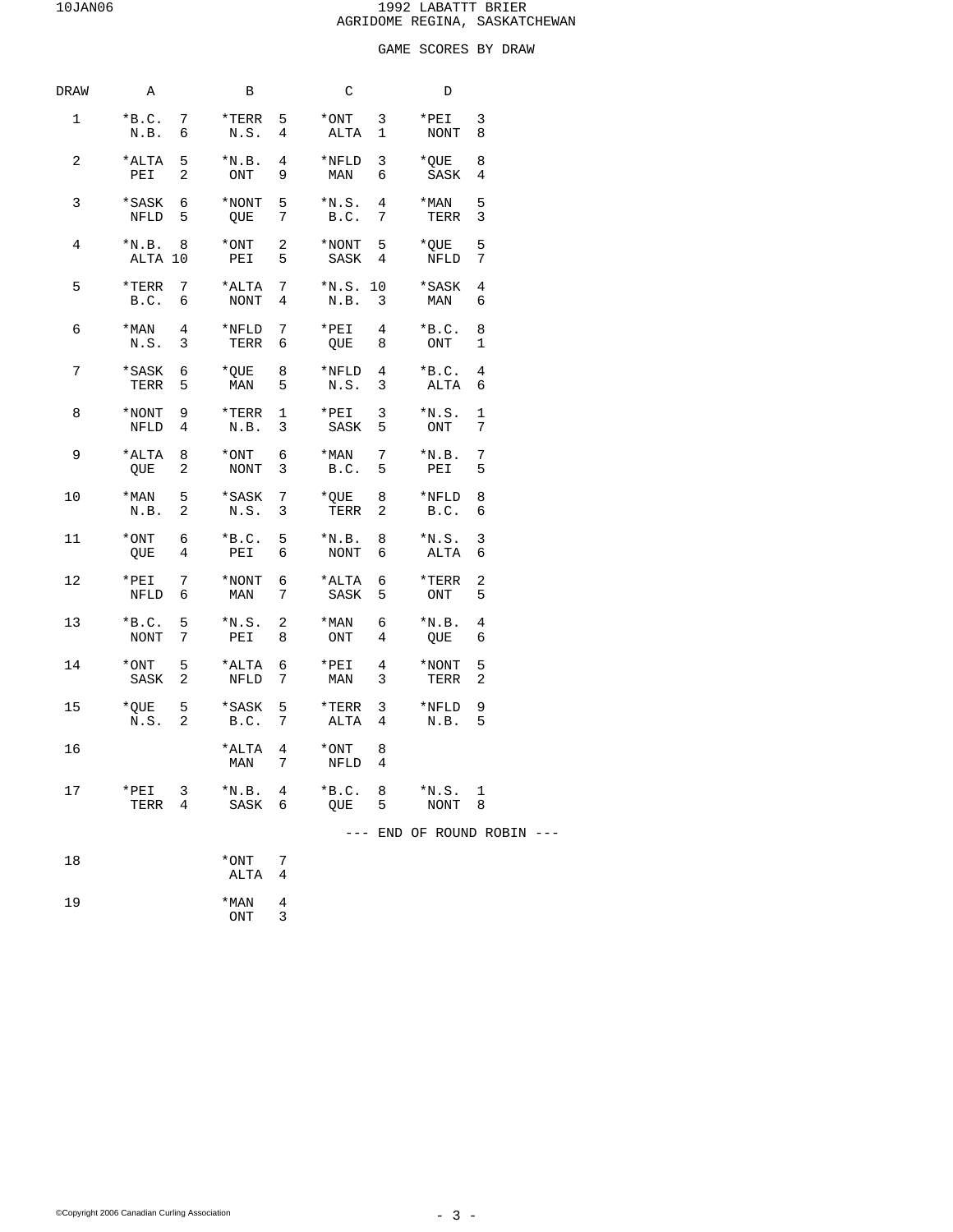# TEAM STANDINGS AFTER 17 DRAWS

| TEAM                | WINS        | LOSSES         | <b>RANK</b>  |
|---------------------|-------------|----------------|--------------|
| Manitoba (Peters)   | 9           | $\overline{a}$ | $\mathbf{1}$ |
| Ontario (Howard)    | 8           | 3              | 2            |
| Alberta (Martin)    | 8           | 3              | 3            |
| Quebec (Butler)     | 7           | $\overline{4}$ | 4            |
| N. Ont (Hackner)    | 6           | 5              | 5            |
| NFLD (Goss)         | 6           | 5              | 6            |
| B.C. (Armstrong)    | 5           | 6              | 7            |
| P.E.I. (MacFadyen)  | 5           | 6              | 7            |
| Sask (Hebert)       | 5           | 6              | 7            |
| N.B. (Kennedy)      | 3           | 8              | 10           |
| Y/NWT (Moss)        | 3           | 8              | 11           |
| Nova Scotia (Jones) | $\mathbf 1$ | 10             | 12           |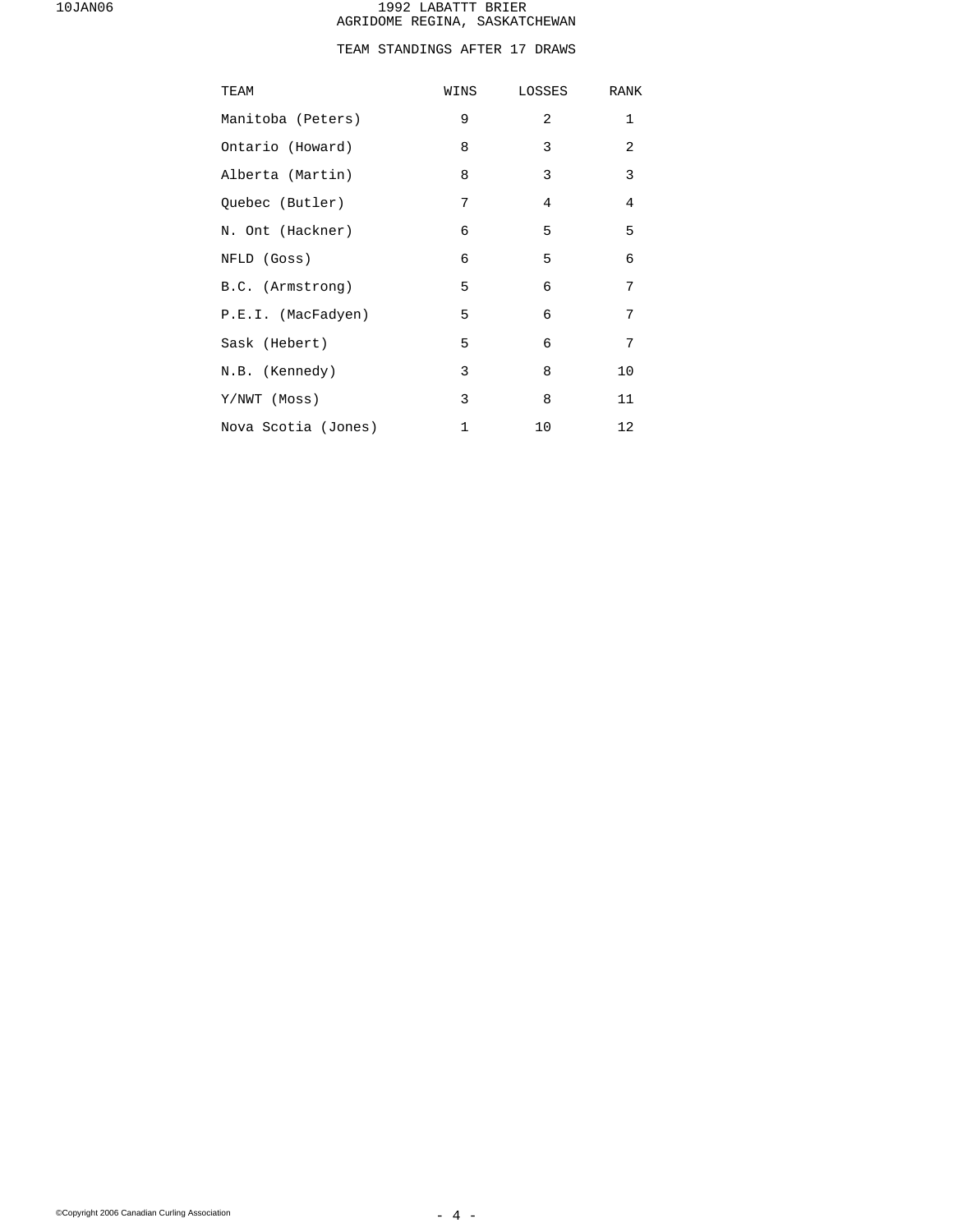# TEAM WIN/LOSS GRID AFTER 17 DRAWS

|                                                        | ALTA        | B.C.        | MAN         | N.B.        | NFLD        | NONT        | N.S.        | $\mathop{\rm ONT}\nolimits$ | PEI         | QUE         | SASK        | TERR        |  |
|--------------------------------------------------------|-------------|-------------|-------------|-------------|-------------|-------------|-------------|-----------------------------|-------------|-------------|-------------|-------------|--|
| $\mathtt{ALTA}$                                        | $\star$     | W           | $\mathbb L$ | W           | $\mathbb L$ | W           | W           | $\mathbb L$                 | W           | W           | W           | W           |  |
| $\texttt{B.C.}$                                        | L           | $\star$     | $\mathbb L$ | W           | $\mathbb L$ | $\mathbf L$ | M           | M                           | $\mathbb L$ | W           | W           | $\mathbb L$ |  |
| $\texttt{MAN}$                                         | W           | W           | $\star$     | W           | M           | M           | M           | M                           | $\mathbb L$ | $\mathbb L$ | W           | W           |  |
| N.B.                                                   | $\mathbf L$ | $\mathbb L$ | $\mathbb L$ | $^\star$    | $\mathbb L$ | M           | $\mathbb L$ | L                           | M           | L           | L           | W           |  |
| ${\tt NFLD}$                                           | W           | W           | $\mathbb L$ | M           | $\star$     | $\mathbb L$ | M           | L                           | L           | W           | L           | W           |  |
| NONT                                                   | L           | W           | L           | $\mathbb L$ | W           | $\star$     | M           | L                           | M           | $\mathbb L$ | W           | W           |  |
| $\textsc{N} \cdot \textsc{S}$ .                        | L           | $\mathbb L$ | L           | W           | $\mathbb L$ | $\mathbb L$ | $\star$     | $\mathbb L$                 | $\mathbb L$ | $\mathbb L$ | L           | $\mathbb L$ |  |
| $\rm ONT$                                              | M           | L           | $\mathbb L$ | W           | M           | M           | W           | $\star$                     | $\mathbb L$ | W           | W           | W           |  |
| $\ensuremath{\mathop{\rm PE}}\ensuremath{\mathbbm{1}}$ | $\mathbb L$ | W           | W           | $\mathbb L$ | M           | $\mathbb L$ | W           | W                           | $\star$     | $\mathbb L$ | L           | $\mathbf L$ |  |
| QUE                                                    | $\mathbb L$ | $\mathbb L$ | W           | W           | $\mathbb L$ | W           | W           | $\mathbb L$                 | W           | $\star$     | W           | W           |  |
| $\operatorname{SASK}$                                  | L           | $\mathbb L$ | $\mathbb L$ | W           | M           | $\mathbb L$ | W           | $\mathbb L$                 | W           | $\mathbb L$ | $\star$     | W           |  |
| TERR                                                   | L           | W           | $\mathbb L$ | $\mathbb L$ | $\mathbb L$ | $\mathbb L$ | M           | $\mathbb L$                 | M           | $\mathbb L$ | $\mathbf L$ | $\star$     |  |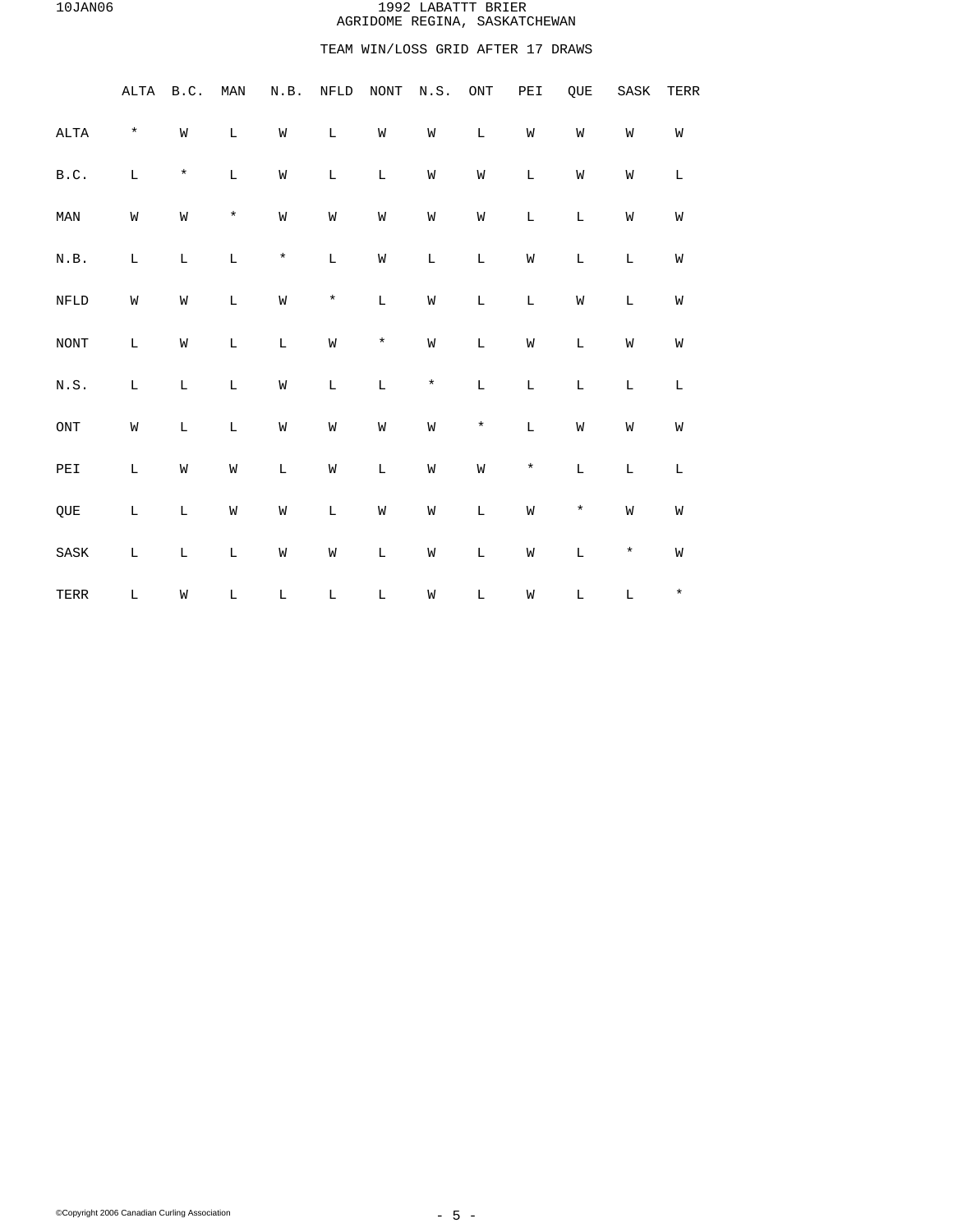## POSITIONAL CUMULATIVE PERCENTAGES REPORT

|                                      | $DRAW---->$         | 1              | 2     | $3 \quad 4$ | 5 6 | 7 8 |                                                                                                          |  |  |  |             |      | 9 10 11 12 13 14 15 16 17 AVG |
|--------------------------------------|---------------------|----------------|-------|-------------|-----|-----|----------------------------------------------------------------------------------------------------------|--|--|--|-------------|------|-------------------------------|
| LEADS                                |                     |                |       |             |     |     |                                                                                                          |  |  |  |             |      |                               |
| 1 Don Bartlett<br>2 Brian Adams      | ALTA<br><b>NONT</b> |                |       |             |     |     | 89 88 ** 85 93 ** 93 ** 86 ** 85 86 ** 96 98 96 **<br>97 ** 94 93 88 ** ** 74 93 ** 98 73 90 92 ** **    |  |  |  |             | - 88 | 91<br>89                      |
| 3 Kerry Gudereit                     | SASK                |                |       |             |     |     | ** 80 85 84 84 ** 88 74 ** 78 ** 96 ** 99 79 ** 95                                                       |  |  |  |             |      | 85                            |
| 4 Peter Corner                       | ONT                 |                |       |             |     |     | 83 78 ** 89 ** 93 ** 88 81 ** 82 86 79 96 ** 75 **                                                       |  |  |  |             |      | 84                            |
| 5 Ed Fowler                          | B.C.                |                |       |             |     |     | 89 ** 72 ** 86 78 86 ** 98 81 68 ** 82 ** 95 ** 65                                                       |  |  |  |             |      | 82                            |
| 5 Clayton Ravndal                    | TERR                |                |       |             |     |     | 70 ** 83 ** 86 68 90 84 ** 98 ** 76 ** 81 86 ** 84                                                       |  |  |  |             |      | 82                            |
| + Geordie McGugan                    | N.B.                |                |       |             |     |     | ** ** ** ** ** ** ** ** ** ** ** ** 81 ** ** ** **                                                       |  |  |  |             |      | 81                            |
| 7 Sandy Foy                          | PEI                 |                |       |             |     |     | 77 88 ** 78 ** 78 ** 73 93 ** 66 86 92 70 ** ** 96                                                       |  |  |  |             |      | 81                            |
| 8 Vance LeCocq                       | N.S.                | $***$          |       |             |     |     | 74 ** 75 ** 79 81 76 82 ** 88 84 ** 81 ** 85 ** **<br>74 75 80 ** 75 79 **100 52 83 ** 88 ** 87 ** 89    |  |  |  |             |      | 80                            |
| 8 Louis Biron<br>10 Don Rudd         | QUE<br>MAN          |                |       |             |     |     | ** 91 69 ** 66 86 89 ** 76 81 ** 75 70 76 ** 69 **                                                       |  |  |  |             |      | 80<br>77                      |
| 10 Dave Coster                       | N.B.                |                |       |             |     |     | 75 74 ** 75 79 ** ** 75 68 91 61 ** ** ** 92 ** 78                                                       |  |  |  |             |      | 77                            |
| 12 Neil Young                        | NFLD                |                |       |             |     |     | ** 69 70 75 ** 68 87 61 ** 71 ** 85 ** 81 69 90 **                                                       |  |  |  |             |      | 75                            |
| + Don Cutcliffe                      | N.S.                |                |       |             |     |     |                                                                                                          |  |  |  |             |      | 66                            |
| <b>SECONDS</b>                       |                     |                |       |             |     |     |                                                                                                          |  |  |  |             |      |                               |
| 1 Wayne Middaugh                     | ONT                 |                |       |             |     |     | 96 75 ** 88 ** 68 ** 73 81 ** 94 86 81 94 ** 79 **                                                       |  |  |  |             |      | 84                            |
| 2 Bob Novakowski                     | SASK                |                |       |             |     |     | ** 81 90 73 90 ** 80 81 ** 81 ** 80 ** 93 86 ** 83                                                       |  |  |  |             |      | 83                            |
| 2 Dan Petryk                         | ALTA                |                |       |             |     |     | 83 92 ** 83 88 ** 90 ** 83 ** 74 85 ** 87 86 65 **                                                       |  |  |  |             |      | 83                            |
| 2 John Allan                         | <b>NFLD</b>         |                |       |             |     |     | ** 83 95 69 ** 94 91 79 ** 80 ** 80 ** 76 72 93 **                                                       |  |  |  |             |      | 83                            |
| 5 Chris Neufeld                      | MAN                 |                |       |             |     |     | ** 81 71 ** 90 82 86 ** 94 90 ** 70 83 74 ** 83 **                                                       |  |  |  |             |      | 82                            |
| 6 Jeff Henderson                     | N.S.                |                | 78 ** |             |     |     | 74 ** 77 92 78 84 ** 77 75 ** 88 ** 90 ** **                                                             |  |  |  |             |      | 81                            |
| 7 Andre Lafleur<br>8 Brian Perozak   | QUE                 |                |       |             |     |     | ** 88 83 79 ** 83 88 ** 68 77 79 ** 80 ** 73 ** 66<br>92 ** 85 69 83 ** ** 60 85 ** 64 78 73 84 ** **    |  |  |  |             | 48   | 79<br>75                      |
| 9 Greg Monkman                       | NONT<br>B.C.        |                | 86 ** |             |     |     | 67 ** 74 50 81 ** 78 74 74 ** 82 ** 74 **                                                                |  |  |  |             | 63   | 74                            |
| 10 Steve Van Dine                    | TERR                |                |       |             |     |     | 75 ** 63 ** 79 68 78 84 ** 73 ** 66 ** 83 59 ** 80                                                       |  |  |  |             |      | 73                            |
| 11 Mike Coady                        | PEI                 |                |       |             |     |     | 67 90 ** 75 ** 49 ** 65 80 ** 70 67 84 66 ** **                                                          |  |  |  |             | - 74 | 71                            |
| + Vance LeCocq                       | N.S.                | $\star\,\star$ |       |             |     |     |                                                                                                          |  |  |  |             | 70   | 70                            |
| 12 Tom Harris                        | N.B.                |                |       |             |     |     | 67 51 ** 81 66 ** ** 76 54 78 65 ** 69 ** 53 ** 71                                                       |  |  |  |             |      | 67                            |
| THIRDS                               |                     |                |       |             |     |     |                                                                                                          |  |  |  |             |      |                               |
| 1 Glenn Howard                       | ONT                 |                |       |             |     |     | 76 75 ** 88 ** 63 ** 86 85 ** 89 88 84100 ** 80 **                                                       |  |  |  |             |      | 84                            |
| 2 Dan Carey                          | MAN                 |                |       |             |     |     | ** 80 81 ** 94 86 85 ** 74 89 ** 78 76 76 ** 79 **                                                       |  |  |  |             |      | 82                            |
| 3 Kevin Park                         | ALTA                |                |       |             |     |     | 86 88 ** 79 78 ** 90 ** 78 ** 94 60 ** 78 83 81 **                                                       |  |  |  |             |      | 81                            |
| 4 Bruce Lohnes                       | N.S.                |                |       |             |     |     | 84 ** 78 ** 66 88 76 79 ** 80 78 ** 81 ** 86 ** **                                                       |  |  |  |             |      | 80                            |
| 5 Daniel Lemery<br>+ Jeff Henderson  | QUE<br>N.S.         |                |       |             |     |     | ** 91 79 61 ** 57 85 ** 75 75 86 ** 89 ** 85 ** 69                                                       |  |  |  |             | 75   | 78<br>75                      |
| 6 Ron Thompson                       | B.C.                | 70             |       |             |     |     | ** 71 ** 90 90 71 ** 76 63 76 ** 71 ** 79 **                                                             |  |  |  |             | 68   | 74                            |
| 6 Larry Pineau                       | NONT                |                |       |             |     |     | 64 ** 83 71 71 ** ** 68 71 ** 79 68 79 86 ** ** 66                                                       |  |  |  |             |      | 74                            |
| 6 Warren Sharp                       | SASK                |                |       |             |     |     | ** 82 76 61 76 ** 60 70 ** 80 ** 80 ** 86 63 **                                                          |  |  |  |             | 79   | 74                            |
| 9 Bill MacFadyen                     | PEI                 |                |       |             |     |     | 69 76 ** 73 ** 58 ** 71 75 ** 65 73 77 70                                                                |  |  |  | ** ** 78    |      | 71                            |
| 9 Derek Elkin                        | TERR                |                |       |             |     |     | 61 ** 64 ** 75 66 76 74 ** 63 ** 71 **                                                                   |  |  |  | 70 70 ** 84 |      | 71                            |
| 11 Brad Fitzherbert                  | N.B.                |                |       |             |     |     | 75 61 ** 71 55 ** ** 79 69 71 74 ** 75 ** 61 ** 69                                                       |  |  |  |             |      | 70                            |
| 12 Geoff Cunningham                  | NFLD                |                |       |             |     |     | ** 66 84 66 ** 66 75 56 ** 57 ** 67 ** 70 83 71 **                                                       |  |  |  |             |      | 69                            |
| SKIPS                                |                     |                |       |             |     |     |                                                                                                          |  |  |  |             |      |                               |
| 1 Vic Peters                         | MAN                 |                |       |             |     |     | ** 97 72 ** 90 84 63 ** 80 94 ** 81 86 66 ** 82 **                                                       |  |  |  |             |      | 81                            |
| 1 Kevin Martin                       | ALTA                |                |       |             |     |     | 85 89 ** 84 88 ** 84 ** 100 ** 82 78 ** 74 81 53 **                                                      |  |  |  |             |      | 81                            |
| 1 Russ Howard<br>4 Brad Hebert       | ONT<br>SASK         |                |       |             |     |     | 95 75 ** 67 ** 50 ** 84 83 ** 81 92 79 86 ** 80 **<br>** 70 89 78 69 ** 87 80 ** 86 ** 73 ** 69 79 ** 80 |  |  |  |             |      | 81<br>78                      |
| 5 Jim Armstrong                      | B.C.                |                |       |             |     |     | 77 ** 84 ** 76 95 79 ** 74 47 78 ** 81 ** 81 ** 78                                                       |  |  |  |             |      | 77                            |
| 6 Ted Butler                         | QUE                 |                |       |             |     |     | ** 92 82 62 ** 75 84 ** 57 91 67 ** 86 ** 83 ** 57                                                       |  |  |  |             |      | 76                            |
| 7 Glenn Goss                         | NFLD                |                |       |             |     |     | ** 61 78 92 ** 66 75 57 ** 70 ** 74 ** 80 79 80 **                                                       |  |  |  |             |      | 74                            |
| 8 Steve Moss                         | TERR                |                |       |             |     |     | 85 ** 70 ** 70 63 76 68 ** 63 ** 74 ** 69 76 ** 79                                                       |  |  |  |             |      | 72                            |
| 8 Mike Kennedy                       | N.B.                |                |       |             |     |     | 76 59 ** 80 59 ** ** 78 70 65 78 ** 84 ** 64 ** 75                                                       |  |  |  |             |      | 72                            |
| 8 Ted MacFadyen                      | PEI                 |                |       |             |     |     | 58 75 ** 99 ** 60 ** 82 62 ** 76 61 80 69 ** ** 71                                                       |  |  |  |             |      | 72                            |
| 8 Al Hackner<br>12 Dave Jones        | <b>NONT</b><br>N.S. |                |       |             |     |     | 75 ** 74 78 64 ** ** 58 58 ** 83 67 79 66 ** ** 93<br>71 ** 60 ** 86 76 64 52 ** 83 65 ** 58 ** 58 ** 60 |  |  |  |             |      | 72<br>67                      |
|                                      |                     |                |       |             |     |     |                                                                                                          |  |  |  |             |      |                               |
| TEAMS                                |                     |                |       |             |     |     |                                                                                                          |  |  |  |             |      |                               |
| 1 Alberta (Martin)                   |                     |                |       |             |     |     | 86 89 ** 82 86 ** 89 ** 87 ** 83 77 ** 84 87 74 **                                                       |  |  |  |             |      | 84                            |
| 2 Ontario (Howard)                   |                     |                |       |             |     |     | 88 76 ** 83 ** 68 ** 83 83 ** 87 88 81 94 ** 79 **                                                       |  |  |  |             |      | 83                            |
| 3 Manitoba (Peters)                  |                     |                |       |             |     |     | ** 87 74 ** 85 84 81 ** 81 88 ** 76 79 73 ** 78 **<br>** 79 85 74 80 ** 79 76 ** 81 ** 82 ** 87 77 ** 84 |  |  |  |             |      | 81                            |
| 4 Sask (Hebert)<br>5 Quebec (Butler) |                     |                |       |             |     |     | ** 86 79 71 ** 73 84 ** 75 74 79 ** 86 ** 82 ** 71                                                       |  |  |  |             |      | 80<br>78                      |
| 6 N. Ont (Hackner)                   |                     |                |       |             |     |     | 82 ** 84 78 77 ** ** 65 77 ** 81 71 80 82 ** **                                                          |  |  |  |             | 73   | 77                            |
| 6 B.C. (Armstrong)                   |                     |                |       |             |     |     | 81 ** 73 ** 81 78 79 ** 81 67 74 ** 79 ** 82 ** 68                                                       |  |  |  |             |      | 77                            |
| 6 Nova Scotia (Jones)                |                     |                |       |             |     |     | 77 ** 72 ** 77 84 74 74 ** 82 76 ** 77 ** 80 ** 68                                                       |  |  |  |             |      | 77                            |
| 9 NFLD (Goss)                        |                     |                |       |             |     |     | ** 70 82 75 ** 74 82 63 ** 70 ** 76 ** 77 76 84 **                                                       |  |  |  |             |      | 75                            |
| 10 Y/NWT (Moss)                      |                     |                |       |             |     |     | 73 ** 70 ** 77 66 80 78 ** 74 ** 72 ** 76 73 ** 82                                                       |  |  |  |             |      | 74                            |
| 10 P.E.I. (MacFadyen)                |                     |                |       |             |     |     | 68 83 ** 81 ** 61 ** 72 78 ** 69 72 83 69 ** ** 80                                                       |  |  |  |             |      | 74                            |
| 12 N.B. (Kennedy)                    |                     |                |       |             |     |     | 73 61 ** 77 65 ** ** 77 65 77 70 ** 77 ** 67 ** 73                                                       |  |  |  |             |      | 71                            |
|                                      |                     |                |       |             |     |     |                                                                                                          |  |  |  |             |      |                               |

\*\*did not play

+player unranked due to insufficient games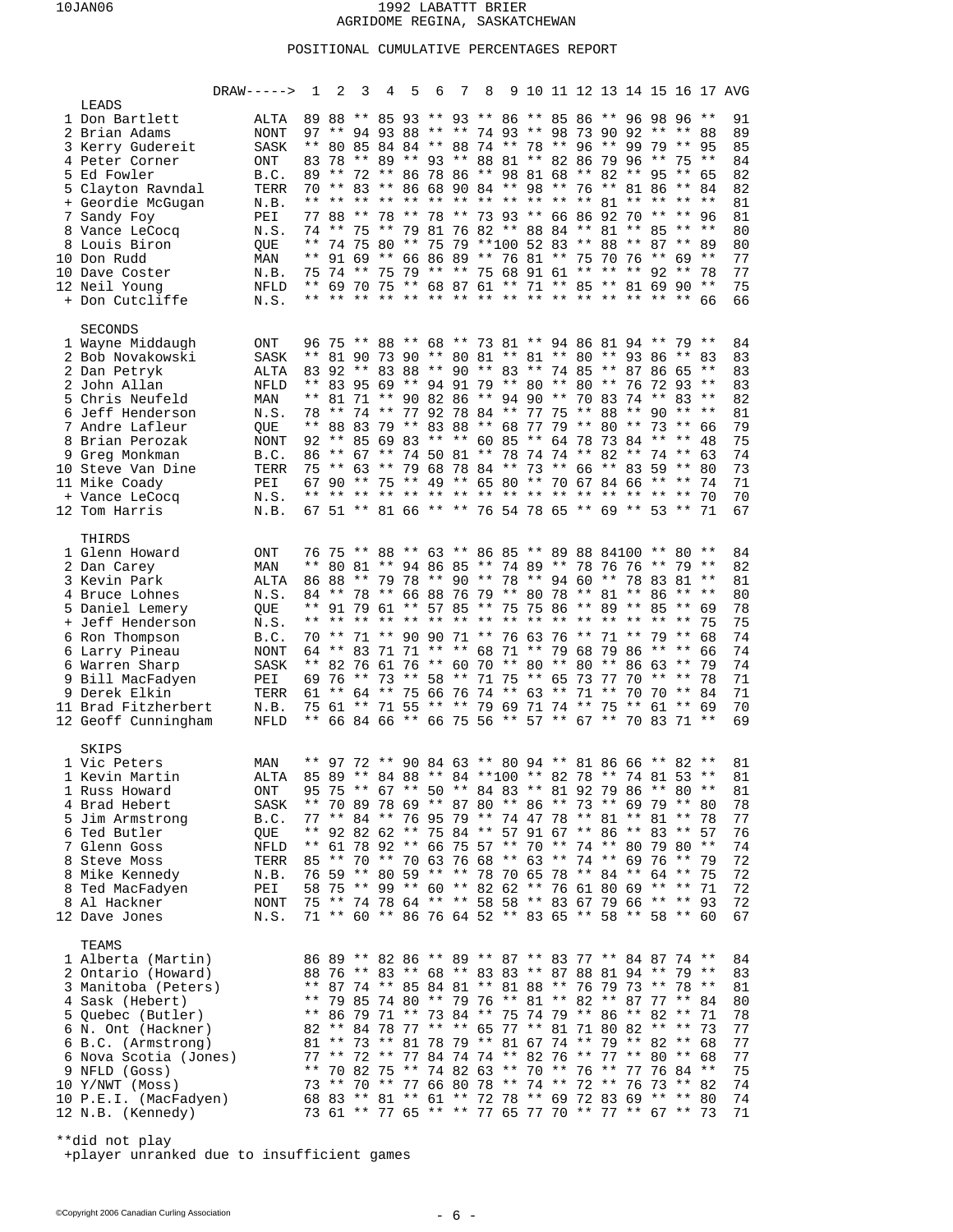## PLUS/MINUS STATISTICS AFTER DRAW 17

|                                                                                                                                                                                                                                              | $DRAW---$                                                                                              | 1                                                                                                                                 | 2                                                                                                                                          | 3                                                                                                                                                    | 4                                                                                                                                                                                                         | 5                                                                                                                                           | 6                                                                                                                                                                   | 7                                                                                                                                          | 8                                                                                                                      | 9                                                                                                                                           | 10                                                                                                                     |                                                                                                                                    |                                                                                                                                                                | 11 12 13 14 15 16 17                                                                                                                                     |                                                                                                                                      |                                                                                                                                            |                                                                                                                                                              |                                                                                                                                                              | TOT                                                                                                   |
|----------------------------------------------------------------------------------------------------------------------------------------------------------------------------------------------------------------------------------------------|--------------------------------------------------------------------------------------------------------|-----------------------------------------------------------------------------------------------------------------------------------|--------------------------------------------------------------------------------------------------------------------------------------------|------------------------------------------------------------------------------------------------------------------------------------------------------|-----------------------------------------------------------------------------------------------------------------------------------------------------------------------------------------------------------|---------------------------------------------------------------------------------------------------------------------------------------------|---------------------------------------------------------------------------------------------------------------------------------------------------------------------|--------------------------------------------------------------------------------------------------------------------------------------------|------------------------------------------------------------------------------------------------------------------------|---------------------------------------------------------------------------------------------------------------------------------------------|------------------------------------------------------------------------------------------------------------------------|------------------------------------------------------------------------------------------------------------------------------------|----------------------------------------------------------------------------------------------------------------------------------------------------------------|----------------------------------------------------------------------------------------------------------------------------------------------------------|--------------------------------------------------------------------------------------------------------------------------------------|--------------------------------------------------------------------------------------------------------------------------------------------|--------------------------------------------------------------------------------------------------------------------------------------------------------------|--------------------------------------------------------------------------------------------------------------------------------------------------------------|-------------------------------------------------------------------------------------------------------|
| LEADS<br>Brian Adams<br>Don Bartlett<br>Peter Corner<br>Kerry Gudereit<br>Ed Fowler<br>Sandy Foy<br>Louis Biron<br>Clayton Ravndal<br>Don Rudd<br>Vance LeCocq<br>Dave Coster<br>Neil Young                                                  | NONT<br>ALTA<br>ONT<br>SASK<br>B.C.<br>PEI<br>QUE<br>TERR<br>MAN<br>N.S.<br>N.B.<br>NFLD               | $\ddot{}$<br>$\ddot{}$<br>$\overline{\phantom{0}}$<br>*<br>$+$<br>$\qquad \qquad -$<br>*<br>0<br>*<br>0<br>$\qquad \qquad -$<br>* | $^\star$<br>0<br>0<br>$+$<br>$\star$<br>0<br>$\equiv$<br>$\star$<br>$+$<br>$^\star$<br>0                                                   | $+$<br>$^\star$<br>$^\star$<br>$\ddot{}$<br>$\Omega$<br>$^\star$<br>$+$<br>$\overline{\phantom{a}}$<br>$\Omega$<br>*                                 | $\ddot{}$<br>$\ddot{}$<br>$\ddot{}$<br>$\qquad \qquad -$<br>$^\star$<br>$\overline{\phantom{0}}$<br>$\ddot{}$<br>$^\star$<br>$^\star$<br>$^\star$<br>$\overline{\phantom{0}}$<br>$\overline{\phantom{0}}$ | ÷<br>$\ddot{}$<br>$^\star$<br>$\ddot{}$<br>$\Omega$<br>*<br>*<br>$\Omega$<br>$\overline{\phantom{0}}$<br>$\Omega$<br>$\Omega$<br>$^\star$   | $^\star$<br>$^\star$<br>$\ddot{}$<br>$^\star$<br>$\equiv$<br>0<br>0<br>0<br>$\ddot{}$<br>$\overline{\phantom{0}}$<br>$^\star$<br>0                                  | $^\star$<br>$\ddot{}$<br>$^\star$<br>0<br>$\equiv$<br>$^\star$<br>$\equiv$<br>0<br>$\ddot{}$<br>$\overline{\phantom{0}}$<br>*<br>$\ddot{}$ | $\ddot{}$<br>$^\star$<br>$+$<br>0<br>*<br>0<br>*<br>$+$<br>*<br>÷                                                      | $\ddot{}$<br>$\overline{\phantom{0}}$<br>$\equiv$<br>$^\star$<br>$+$<br>$\ddot{}$<br>$\ddot{}$<br>*<br>$\equiv$<br>$\star$<br>$\equiv$<br>* | *<br>*<br>*<br>$\overline{\phantom{0}}$<br>$+$<br>*<br>$\overline{\phantom{0}}$<br>$+$<br>$\equiv$<br>$+$<br>$\ddot{}$ | $+$<br>0<br>0<br>$^\star$<br>0<br>0<br>0<br>$^\star$<br>$\star$<br>$\Omega$<br>$\overline{a}$<br>$^\star$                          | 0<br>$\overline{\phantom{0}}$<br>$+$<br>$+$<br>$^\star$<br>0<br>$^\star$<br>$\equiv$<br>0<br>$^\star$<br>$^\star$<br>$\Omega$                                  | $+$<br>$^\star$<br>$+$<br>$^\star$<br>$\overline{a}$<br>$\ddot{}$<br>$+$<br>$^\star$<br>$\overline{\phantom{a}}$<br>$\overline{a}$<br>$\star$<br>$\star$ | $\ddot{}$<br>$+$<br>0<br>0<br>*<br>$\overline{\phantom{0}}$<br>*<br>$\overline{\phantom{0}}$<br>$+$<br>*<br>*                        | $^\star$<br>$+$<br>$^\star$<br>$\overline{\phantom{0}}$<br>$+$<br>$^\star$<br>0<br>$\overline{\phantom{0}}$<br>$^\star$<br>0<br>$+$        | $^\star$<br>$\ddot{}$<br>$\equiv$<br>$^\star$<br>$^\star$<br>$^\star$<br>$^\star$<br>$^\star$<br>$\equiv$<br>$\star$<br>$^\star$<br>$+$                      | $\ddot{}$<br>$^\star$<br>$\star$<br>$\ddot{}$<br>$\overline{a}$<br>$+$<br>$\ddot{}$<br>$\overline{a}$<br>$\star$<br>$\star$<br>$\overline{a}$<br>$\star$     | +8<br>$+5$<br>$+2$<br>$+2$<br>0<br>$\mathbf 0$<br>$\mathbf 0$<br>$-1$<br>$-2$<br>$-3$<br>$-4$<br>$-5$ |
| <b>SECONDS</b><br>John Allan<br>Jeff Henderson<br>Wayne Middaugh<br>Dan Petryk<br>Chris Neufeld<br>Andre Lafleur<br>Bob Novakowski<br>Steve Van Dine<br>Brian Perozak<br>Greg Monkman<br>Mike Coady<br>Tom Harris                            | NFLD<br>N.S.<br>ONT<br>ALTA<br>MAN<br>QUE<br><b>SASK</b><br>TERR<br>NONT<br>B.C.<br>PEI<br>N.B.        | $^\star$<br>0<br>$+$<br>$\overline{\phantom{0}}$<br>*<br>*<br>*<br>0<br>$+$<br>$+$<br>$\overline{\phantom{0}}$                    | 0<br>$\star$<br>$+$<br>0<br>0<br>$+$<br>$\equiv$<br>$\star$<br>$\star$<br>$\star$<br>$\mathbf 0$                                           | $\ddot{}$<br>$+$<br>$^\star$<br>$^\star$<br>$+$<br>0<br>$\overline{\phantom{a}}$<br>$\overline{\phantom{0}}$<br>0<br>$\equiv$<br>$\star$<br>$^\star$ | $\qquad \qquad -$<br>$^\star$<br>$\ddot{}$<br>0<br>$^\star$<br>$+$<br>0<br>$^\star$<br>0<br>$^\star$<br>$\equiv$<br>0                                                                                     | *<br>$\ddot{}$<br>$^\star$<br>$\ddot{}$<br>$\Omega$<br>$^\star$<br>$\Omega$<br>$\ddot{}$<br>$\equiv$<br>L.<br>$^\star$                      | $\ddot{}$<br>$^{+}$<br>$\ddot{}$<br>$^\star$<br>$\equiv$<br>$\ddot{}$<br>$^\star$<br>$\overline{\phantom{0}}$<br>$^\star$<br>$\equiv$<br>$\overline{a}$<br>$^\star$ | $^{+}$<br>$\overline{\phantom{0}}$<br>$^\star$<br>$+$<br>0<br>0<br>0<br>0<br>*<br>$\overline{\phantom{0}}$<br>$\star$<br>$^\star$          | $\ddot{}$<br>$+$<br>$\equiv$<br>$^\star$<br>$^\star$<br>$^\star$<br>$+$<br>$+$<br>$\overline{\phantom{0}}$<br>$^\star$ | *<br>$^\star$<br>0<br>$\ddot{}$<br>$\ddot{}$<br>$\equiv$<br>$\star$<br>$\star$<br>$\Omega$<br>$\equiv$<br>$\ddot{}$                         | $\ddot{}$<br>0<br>*<br>$\star$<br>$+$<br>0<br>0<br>0<br>*<br>$\overline{a}$<br>*                                       | $^\star$<br>0<br>$^{+}$<br>0<br>$^\star$<br>$\overline{\phantom{0}}$<br>$^\star$<br>$^\star$<br>$\Omega$<br>$\Omega$<br>0<br>O     | $+$<br>$^\star$<br>$+$<br>$+$<br>$\equiv$<br>$^\star$<br>$\equiv$<br>$\equiv$<br>$+$<br>$^\star$<br>$\equiv$<br>*                                              | *<br>$\mathbf 0$<br>$\mathbf 0$<br>$^\star$<br>$\Omega$<br>$+$<br>$^\star$<br>$\star$<br>$\equiv$<br>$+$<br>0                                            | *<br>0<br>$+$<br>$+$<br>$^\star$<br>0<br>0<br>$\Omega$<br>*<br>$\equiv$<br>*                                                         | $^{+}$<br>$\ddot{}$<br>$^\star$<br>$+$<br>$^\star$<br>$\overline{\phantom{a}}$<br>$+$<br>$\equiv$<br>$^\star$<br>$\equiv$<br>$^\star$      | $\ddot{}$<br>$\star$<br>$\equiv$<br>$\overline{\phantom{0}}$<br>$\ddot{+}$<br>$^\star$<br>$^\star$<br>$^\star$<br>$\star$<br>$\star$<br>$^\star$<br>$^\star$ | $^\star$<br>$\star$<br>$\star$<br>$\star$<br>$\star$<br>0<br>$+$<br>$+$<br>$\overline{a}$<br>$\Omega$<br>$\overline{a}$<br>$\overline{a}$                    | +6<br>$+4$<br>$+4$<br>$+4$<br>$+3$<br>$+1$<br>$\mathbf 0$<br>$-1$<br>$-2$<br>$-5$<br>$-6$<br>$-9$     |
| THIRDS<br>Kevin Park<br>Glenn Howard<br>Dan Carey<br>Daniel Lemery<br>Ron Thompson<br>Bruce Lohnes<br>Larry Pineau<br>Bill MacFadyen<br>Geoff Cunningham<br>Warren Sharp<br>Derek Elkin<br>Brad Fitzherbert                                  | ALTA<br>ONT<br>MAN<br>QUE<br>B.C.<br>N.S.<br>NONT<br>PEI<br>NFLD<br>SASK<br>TERR<br>N.B.               | $\ddot{}$<br>$\overline{\phantom{0}}$<br>*<br>*<br>$\ddot{}$<br>$\overline{\phantom{0}}$<br>$+$<br>*<br>*<br>$\ddot{}$            | $\ddot{}$<br>$+$<br>$+$<br>$+$<br>$^\star$<br>$^\star$<br>$^\star$<br>$\equiv$<br>$\equiv$<br>$\equiv$<br>$\star$<br>$\overline{a}$        | *<br>$^\star$<br>$+$<br>0<br>$\overline{\phantom{a}}$<br>$+$<br>0<br>$^\star$<br>$+$<br>$^\star$                                                     | $\ddot{}$<br>$\ddot{}$<br>$^\star$<br>$\qquad \qquad -$<br>$^\star$<br>$^\star$<br>$\ddot{}$<br>$\overline{\phantom{0}}$<br>$+$<br>$\overline{\phantom{0}}$<br>$^\star$<br>$\equiv$                       | $\ddot{}$<br>$^\star$<br>$\ddot{}$<br>$^\star$<br>$\ddot{}$<br>$\ddot{}$<br>$\equiv$<br>*<br>*<br>$\overline{\phantom{0}}$<br>$\equiv$      | *<br>$\equiv$<br>0<br>0<br>$\ddot{}$<br>0<br>$^\star$<br>0<br>0<br>$^\star$<br>0<br>$^\star$                                                                        | $\ddot{}$<br>$^\star$<br>0<br>0<br>$\equiv$<br>0<br>*<br>$\star$<br>0<br>$\equiv$<br>$\ddot{}$<br>$^\star$                                 | *<br>$+$<br>$\star$<br>$^\star$<br>*<br>$\overline{\phantom{0}}$<br>$+$<br>$\Omega$<br>$\equiv$<br>0<br>L.<br>$+$      | 0<br>$\ddot{}$<br>0<br>0<br>0<br>$^\star$<br>$\overline{\phantom{0}}$<br>$\ddot{}$<br>$^\star$<br>$^\star$<br>*                             | *<br>*<br>$+$<br>$+$<br>$+$<br>0<br>*<br>*<br>$\overline{\phantom{0}}$<br>0                                            | $+$<br>0<br>$^\star$<br>0<br>$+$<br>$\overline{\phantom{0}}$<br>$+$<br>$\equiv$<br>$\star$<br>$^\star$<br>$^\star$                 | $\overline{\phantom{a}}$<br>$+$<br>$+$<br>$^\star$<br>$^\star$<br>$^\star$<br>$\sim$<br>$+$<br>$\equiv$<br>$+$<br>$\overline{\phantom{0}}$<br>$\star$          | $^\star$<br>$\ddot{}$<br>L.<br>$+$<br>$\equiv$<br>0<br>$+$<br>0<br>$^\star$<br>$\star$<br>$\star$                                                        | $\ddot{}$<br>$\ddot{}$<br>$\ddot{}$<br>$^\star$<br>$^\star$<br>$^\star$<br>$+$<br>$\equiv$<br>*                                      | $+$<br>$^\star$<br>$^\star$<br>0<br>$+$<br>0<br>$^\star$<br>$^\star$<br>$+$<br>$\equiv$                                                    | 0<br>$\ddot{}$<br>$\Omega$<br>$^\star$<br>$^\star$<br>$\star$<br>$^\star$<br>$\star$<br>$\equiv$<br>$^\star$<br>$\star$<br>$^\star$                          | $^\star$<br>$\star$<br>$\star$<br>$\Omega$<br>$\Omega$<br>$\star$<br>$\equiv$<br>$\overline{a}$<br>$\star$<br>$+$<br>$\ddot{}$<br>$\overline{a}$             | $+7$<br>+6<br>$+5$<br>$+2$<br>+1<br>$+1$<br>$\mathbf 0$<br>$-2$<br>$-3$<br>$-5$<br>$-6$<br>$-7$       |
| SKIPS<br>Vic Peters<br>Russ Howard<br>Kevin Martin<br>Glenn Goss<br>Ted Butler<br>Jim Armstrong<br>Al Hackner<br>Brad Hebert<br>Mike Kennedy<br>Steve Moss<br>Ted MacFadyen<br>Dave Jones                                                    | MAN<br>ONT<br>ALTA<br>NFLD<br><b>OUE</b><br>B.C.<br><b>NONT</b><br>SASK<br>N.B.<br>TERR<br>PEI<br>N.S. | *<br>$\pmb{+}$<br>$\overline{\phantom{0}}$<br>*<br>*<br>$\Omega$<br>$\ddot{}$<br>0<br>$+$                                         | $+$<br>$+$<br>$+$<br>$\overline{\phantom{a}}$<br>$+$<br>$\star$<br>$^\star$<br>$\bar{a}$<br>$^\star$<br>$\overline{a}$<br>$\star$          | 0<br>$^\star$<br>$^\star$<br>$+$<br>$+$<br>$+$<br>$^\star$<br>0<br>$^\star$                                                                          | $^\star$<br>$\overline{\phantom{0}}$<br>0<br>$\ddot{}$<br>$\equiv$<br>$^\star$<br>0<br>0<br>0<br>$^\star$<br>$\ddot{}$<br>$^\star$                                                                        | $\ddot{}$<br>$^\star$<br>$\ddot{}$<br>$^\star$<br>$^\star$<br>$\equiv$<br>$\overline{\phantom{0}}$<br>$\star$<br>$\ddot{}$                  | $\ddot{}$<br>$\equiv$<br>$^\star$<br>0<br>$\ddot{}$<br>$\ddot{}$<br>*<br>*<br>$^\star$<br>0<br>$\overline{a}$<br>$\overline{\phantom{0}}$                           | $^\star$<br>$+$<br>$+$<br>$+$<br>*<br>$+$<br>$^\star$<br>$\overline{\phantom{a}}$<br>$^\star$                                              | *<br>$+$<br>$^\star$<br>0<br>$^\star$<br>*<br>0<br>0<br>$+$<br>$\overline{\phantom{a}}$<br>0<br>÷                      | $\ddot{}$<br>$\ddot{}$<br>$\ddot{}$<br>$^\star$<br>$\overline{a}$<br>*<br>$\ddot{}$<br>$^\star$<br>$\bar{\phantom{a}}$<br>$\star$           | $\ddot{}$<br>$^\star$<br>$^\star$<br>$+$<br>$+$<br>*<br>0<br>÷<br>$\overline{\phantom{0}}$<br>$\star$<br>$\Omega$      | $^\star$<br>$+$<br>$+$<br>$^\star$<br>$\overline{a}$<br>0<br>*<br>$\overline{\phantom{0}}$<br>$^\star$<br>0                        | $+$<br>$\ddot{}$<br>$+$<br>$+$<br>$\star$<br>$\star$<br>$^\star$<br>$\overline{\phantom{a}}$<br>$\overline{\phantom{a}}$<br>$^\star$                           | $\ddot{}$<br>$\overline{\phantom{m}}$<br>$^\star$<br>$\star$<br>$\Omega$<br>$\Omega$<br>0<br>$^\star$<br>$\mathbf 0$<br>$^\star$<br>$+$<br>$\equiv$      | 0<br>$\ddot{}$<br>$\qquad \qquad -$<br>$+$<br>$\star$<br>$\star$<br>0<br>$\overline{\phantom{0}}$<br>$^\star$<br>0<br>0<br>$^\star$  | $^\star$<br>$^\star$<br>$+$<br>$+$<br>$+$<br>$\Omega$<br>$^\star$<br>0<br>$\overline{\phantom{0}}$<br>$\overline{\phantom{a}}$<br>$^\star$ | $\ddot{}$<br>0<br>$\overline{\phantom{0}}$<br>0<br>$^\star$<br>$\star$<br>$^\star$<br>$^\star$<br>$^\star$<br>$^\star$<br>$^\star$                           | $^\star$<br>$\star$<br>$\star$<br>$\star$<br>$\overline{a}$<br>$+$<br>$\,{}^+$<br>$\ddot{}$<br>$\equiv$<br>$+$<br>$\overline{\phantom{0}}$<br>$\overline{a}$ | $+7$<br>$+4$<br>$+4$<br>$+4$<br>$+2$<br>$+1$<br>-1<br>-1<br>-4<br>$-4$<br>$-4$<br>$-8$                |
| TEAMS<br>Alberta (Martin)<br>Manitoba (Peters)<br>Ontario (Howard)<br>B.C. (Armstrong)<br>NFLD (Goss)<br>N. Ont (Hackner)<br>Quebec (Butler)<br>P.E.I. (MacFadyen)<br>Sask (Hebert)<br>Nova Scotia (Jones)<br>Y/NWT (Moss)<br>N.B. (Kennedy) |                                                                                                        | 0<br>$^\star$<br>0<br>$+$<br>*<br>$\ddot{}$<br>*<br>*<br>0<br>$\Omega$                                                            | $+$<br>$+$<br>$+$<br>$\star$<br>$\equiv$<br>$^\star$<br>$+$<br>$\overline{\phantom{a}}$<br>$\overline{\phantom{0}}$<br>$\star$<br>$^\star$ | $^\star$<br>0<br>$^\star$<br>0<br>0<br>$+$<br>$\equiv$<br>$^\star$<br>$\Omega$<br>0<br>0<br>$^\star$                                                 | $\boldsymbol{+}$<br>$^\star$<br>0<br>$^\star$<br>0<br>0<br>0<br>$\Omega$<br>0<br>$^\star$<br>$^\star$<br>$\equiv$                                                                                         | $\ddot{}$<br>$^{+}$<br>$^\star$<br>0<br>$^\star$<br>$\overline{\phantom{0}}$<br>*<br>*<br>$\overline{\phantom{0}}$<br>$+$<br>$\Omega$<br>L. | *<br>0<br>$\equiv$<br>$\ddot{}$<br>$\ddot{}$<br>$^\star$<br>$\ddot{}$<br>$\equiv$<br>$^\star$<br>0<br>$\overline{\phantom{a}}$<br>$\star$                           | $^{+}$<br>0<br>$^\star$<br>$\overline{\phantom{a}}$<br>$+$<br>$^\star$<br>0<br>$^\star$<br>0<br>$\overline{\phantom{a}}$<br>0<br>$^\star$  | *<br>*<br>$+$<br>$^\star$<br>0<br>0<br>$^\star$<br>0<br>$\Omega$<br>$\overline{\phantom{a}}$<br>0<br>0                 | $^{+}$<br>0<br>$+$<br>$\mathbf 0$<br>*<br>$\equiv$<br>$\equiv$<br>$+$<br>*<br>*<br>$^\star$                                                 | *<br>$\ddot{}$<br>$^\star$<br>0<br>0<br>$^\star$<br>0<br>$^\star$<br>0<br>$\Omega$<br>0                                | $\ddot{}$<br>$^\star$<br>$+$<br>$+$<br>$^\star$<br>$+$<br>$\equiv$<br>$\overline{\phantom{0}}$<br>$^\star$<br>$\equiv$<br>$^\star$ | $\overline{\phantom{a}}$<br>$+$<br>$+$<br>$\star$<br>$\Omega$<br>$\overline{\phantom{a}}$<br>$^\star$<br>0<br>$+$<br>$^\star$<br>$\overline{\phantom{0}}$<br>* | $^\star$<br>0<br>0<br>0<br>$^\star$<br>0<br>$+$<br>$+$<br>$^\star$<br>$\overline{\phantom{0}}$<br>$^\star$                                               | $+$<br>0<br>$+$<br>$^\star$<br>$\overline{\phantom{0}}$<br>$^{+}$<br>*<br>0<br>$\equiv$<br>$^\star$<br>$\overline{\phantom{0}}$<br>* | $+$<br>$^\star$<br>$^\star$<br>$+$<br>$+$<br>$^\star$<br>0<br>$^\star$<br>$\overline{\phantom{a}}$<br>0<br>$\equiv$                        | 0<br>0<br>$\overline{\phantom{a}}$<br>$^\star$<br>$+$<br>$^\star$<br>$^\star$<br>$^\star$<br>$^\star$<br>$^\star$<br>$^\star$<br>$\star$                     | $^\star$<br>$^\star$<br>$^\star$<br>0<br>$^\star$<br>$+$<br>0<br>$\Omega$<br>$+$<br>$\overline{\phantom{0}}$<br>$\Omega$                                     | $+7$<br>$+4$<br>$+4$<br>$+3$<br>$+2$<br>$+2$<br>$\mathbf 0$<br>-2<br>$-2$<br>$-4$<br>$-4$<br>$- -10$  |

\*did not play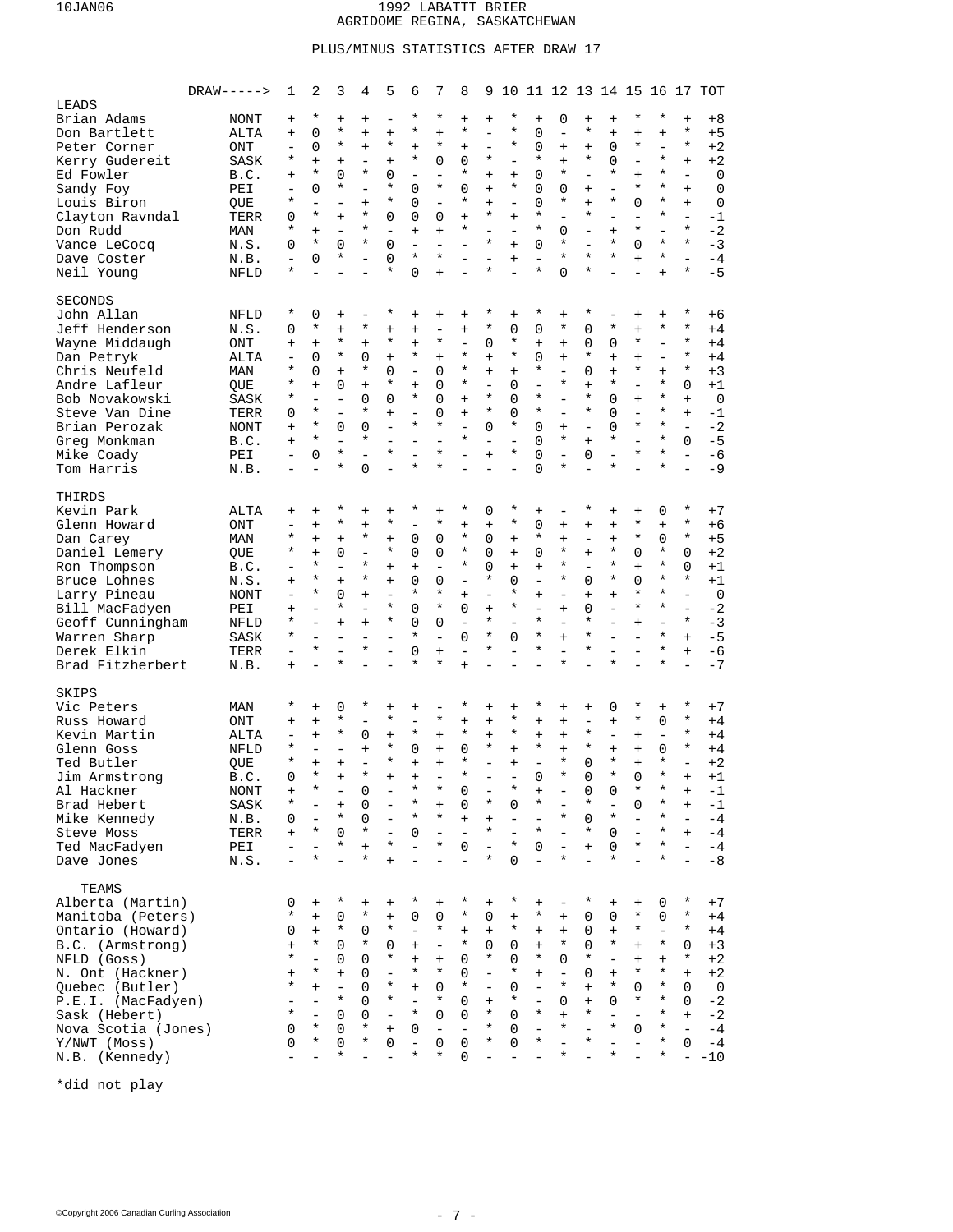## TEAM CUMULATIVE STATISTICS AFTER DRAW 19

|                  |            | $-DRANS$ |     |            |     | $--TAKEOUTS---$ |            | ----TOTAL- |      |            |  |
|------------------|------------|----------|-----|------------|-----|-----------------|------------|------------|------|------------|--|
|                  |            | IT       | OТ  | <b>TOT</b> | IT  | OТ              | <b>TOT</b> | <b>IT</b>  | OТ   | <b>TOT</b> |  |
| Alberta (Martin) | #SH        | 188      | 246 | 434        | 276 | 183             | 459        | 464        | 429  | 893        |  |
|                  | <b>PTS</b> | 591      | 854 | 1445       | 939 | 607             | 1546       | 1530       | 1461 | 2991       |  |
|                  | PCT        | 79       | 87  | 83         | 85  | 83              | 84         | 82         | 85   | 84         |  |
| 1 Don Bartlett   | #SH        | 44       | 79  | 123        | 62  | 30              | 92         | 106        | 109  | 215        |  |
|                  | <b>PTS</b> | 160      | 301 | 461        | 227 | 98              | 325        | 387        | 399  | 786        |  |
|                  | PCT        | 91       | 95  | 94         | 92  | 82              | 88         | 91         | 92   | 91         |  |
| 2 Dan Petryk     | #SH        | 39       | 60  | 99         | 73  | 55              | 128        | 112        | 115  | 227        |  |
|                  | <b>PTS</b> | 118      | 192 | 310        | 260 | 185             | 445        | 378        | 377  | 755        |  |
|                  | PCT        | 76       | 80  | 78         | 89  | 84              | 87         | 84         | 82   | 83         |  |
| 3 Kevin Park     | #SH        | 52       | 62  | 114        | 67  | 47              | 114        | 119        | 109  | 228        |  |
|                  | <b>PTS</b> | 156      | 210 | 366        | 210 | 158             | 368        | 366        | 368  | 734        |  |
|                  | PCT        | 75       | 85  | 80         | 78  | 84              | 81         | 77         | 84   | 80         |  |
| 4 Kevin Martin   | #SH        | 53       | 45  | 98         | 74  | 51              | 125        | 127        | 96   | 223        |  |
|                  | <b>PTS</b> | 157      | 151 | 308        | 242 | 166             | 408        | 399        | 317  | 716        |  |
|                  | PCT        | 74       | 84  | 79         | 82  | 81              | 82         | 79         | 83   | 80         |  |

|                    |                          | -DRAWS·          |                  |                   |                  |                  | --TAKEOUTS---     | -TOTAL-           |                   |                   |  |  |
|--------------------|--------------------------|------------------|------------------|-------------------|------------------|------------------|-------------------|-------------------|-------------------|-------------------|--|--|
|                    |                          | IT               | OТ               | TOT               | IT               | OТ               | TOT               | IT                | OТ                | TOT               |  |  |
| B.C. (Armstrong)   | #SH<br><b>PTS</b><br>PCT | 168<br>540<br>80 | 206<br>633<br>77 | 374<br>1173<br>78 | 180<br>566<br>79 | 268<br>785<br>73 | 448<br>1351<br>75 | 348<br>1106<br>79 | 474<br>1418<br>75 | 822<br>2524<br>77 |  |  |
| Ed Fowler<br>1.    | #SH<br><b>PTS</b><br>PCT | 37<br>133<br>90  | 72<br>238<br>83  | 109<br>371<br>85  | 34<br>119<br>88  | 59<br>174<br>74  | 93<br>293<br>79   | 71<br>252<br>89   | 131<br>412<br>79  | 202<br>664<br>82  |  |  |
| 2 Greg Monkman     | #SH<br><b>PTS</b><br>PCT | 44<br>140<br>80  | 45<br>128<br>71  | 89<br>268<br>75   | 48<br>144<br>75  | 71<br>205<br>72  | 119<br>349<br>73  | 92<br>284<br>77   | 116<br>333<br>72  | 208<br>617<br>74  |  |  |
| 3 Ron Thompson     | #SH<br><b>PTS</b><br>PCT | 43<br>126<br>73  | 50<br>144<br>72  | 93<br>270<br>73   | 47<br>144<br>77  | 70<br>210<br>75  | 117<br>354<br>76  | 90<br>270<br>75   | 120<br>354<br>74  | 210<br>624<br>74  |  |  |
| Jim Armstrong<br>4 | #SH<br><b>PTS</b><br>PCT | 44<br>141<br>80  | 39<br>123<br>79  | 83<br>264<br>80   | 51<br>159<br>78  | 68<br>196<br>72  | 119<br>355<br>75  | 95<br>300<br>79   | 107<br>319<br>75  | 202<br>619<br>77  |  |  |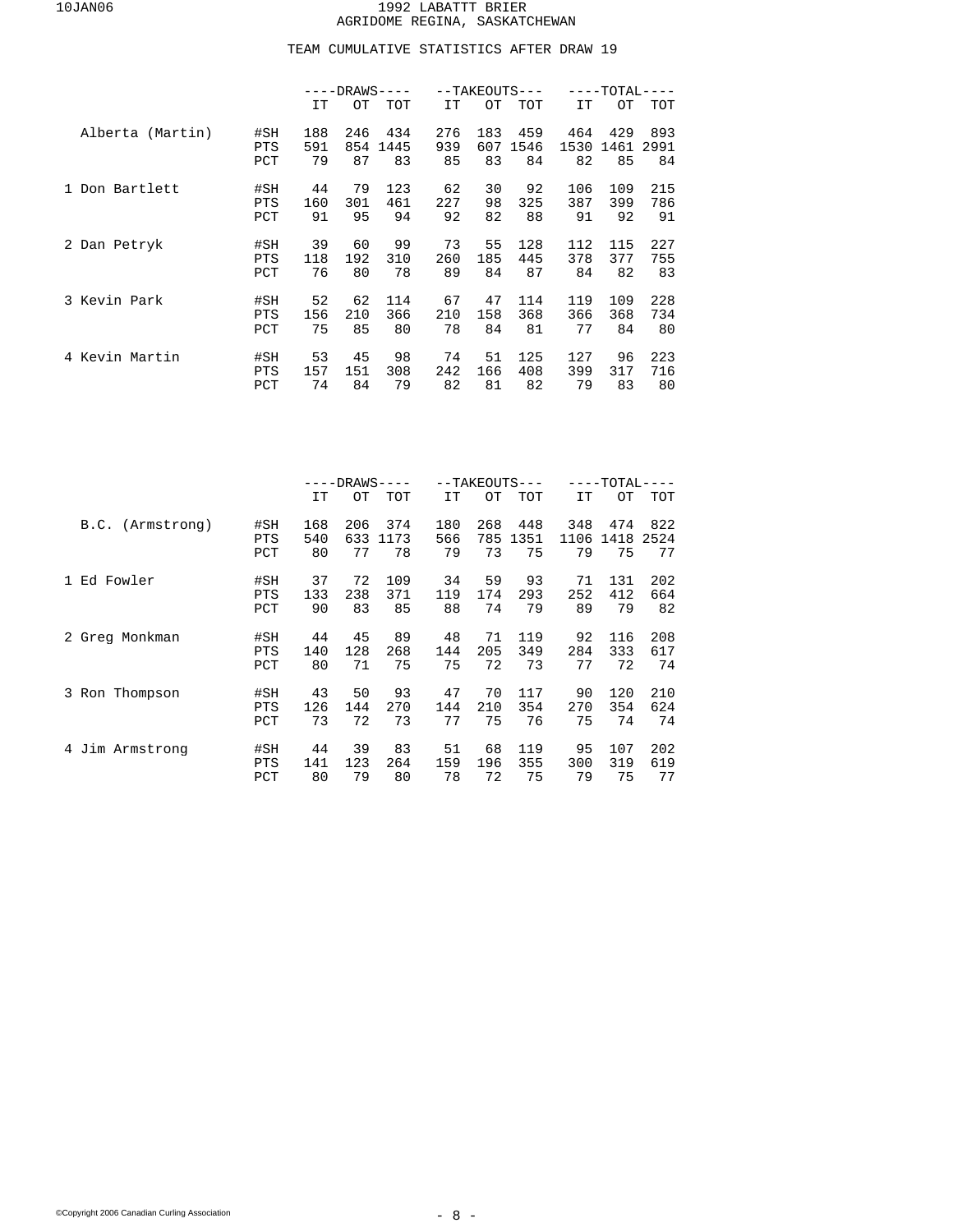|                   |            | $-DRANS$ |     |            | --TAKEOUTS--- |      | ----TOTAL· |           |      |            |
|-------------------|------------|----------|-----|------------|---------------|------|------------|-----------|------|------------|
|                   |            | IT       | OТ  | <b>TOT</b> | IT            | OТ   | <b>TOT</b> | <b>IT</b> | OТ   | <b>TOT</b> |
| Manitoba (Peters) | #SH        | 105      | 217 | 322        | 205           | 412  | 617        | 310       | 629  | 939        |
|                   | <b>PTS</b> | 326      | 691 | 1017       | 671           | 1346 | 2017       | 997       | 2037 | 3034       |
|                   | PCT        | 78       | 80  | 79         | 82            | 82   | 82         | 80        | 81   | 81         |
| 1 Don Rudd        | #SH        | 15       | 67  | 82         | 49            | 91   | 140        | 64        | 158  | 222        |
|                   | <b>PTS</b> | 47       | 212 | 259        | 143           | 295  | 438        | 190       | 507  | 697        |
|                   | PCT        | 78       | 79  | 79         | 73            | 81   | 78         | 74        | 80   | 78         |
| 2 Chris Neufeld   | #SH        | 34       | 38  | 72         | 59            | 110  | 169        | 93        | 148  | 241        |
|                   | <b>PTS</b> | 107      | 121 | 228        | 202           | 362  | 564        | 309       | 483  | 792        |
|                   | PCT        | 79       | 80  | 79         | 86            | 82   | 83         | 83        | 82   | 82         |
| 3 Dan Carey       | #SH        | 31       | 49  | 80         | 60            | 102  | 162        | 91        | 151  | 242        |
|                   | <b>PTS</b> | 100      | 159 | 259        | 203           | 321  | 524        | 303       | 480  | 783        |
|                   | PCT        | 81       | 81  | 81         | 85            | 79   | 81         | 83        | 79   | 81         |
| 4 Vic Peters      | #SH        | 25       | 63  | 88         | 37            | 109  | 146        | 62        | 172  | 234        |
|                   | <b>PTS</b> | 72       | 199 | 271        | 123           | 368  | 491        | 195       | 567  | 762        |
|                   | PCT        | 72       | 79  | 77         | 83            | 84   | 84         | 79        | 82   | 81         |

|                    |            | $---DRANS---$ |     |      |     |     | --TAKEOUTS--- | $---TOTAL-$<br>$---$ |      |      |  |
|--------------------|------------|---------------|-----|------|-----|-----|---------------|----------------------|------|------|--|
|                    |            | IT            | OТ  | TOT  | IT  | ОT  | TOT           | <b>IT</b>            | OТ   | TOT  |  |
| N.B. (Kennedy)     | #SH        | 185           | 194 | 379  | 230 | 222 | 452           | 415                  | 416  | 831  |  |
|                    | PTS        | 532           | 568 | 1100 | 673 | 601 | 1274          | 1205                 | 1169 | 2374 |  |
|                    | PCT        | 72            | 73  | 73   | 73  | 68  | 70            | 73                   | 70   | 71   |  |
| 1 Dave Coster      | #SH        | 51            | 55  | 106  | 38  | 40  | 78            | 89                   | 95   | 184  |  |
|                    | <b>PTS</b> | 172           | 188 | 360  | 111 | 94  | 205           | 283                  | 282  | 565  |  |
|                    | PCT        | 84            | 85  | 85   | 73  | 59  | 66            | 79                   | 74   | 77   |  |
| 2 Tom Harris       | #SH        | 53            | 39  | 92   | 59  | 61  | 120           | 112                  | 100  | 212  |  |
|                    | <b>PTS</b> | 143           | 99  | 242  | 171 | 153 | 324           | 314                  | 252  | 566  |  |
|                    | PCT        | 67            | 63  | 66   | 72  | 63  | 68            | 70                   | 63   | 67   |  |
| 3 Brad Fitzherbert | #SH        | 35            | 48  | 83   | 71  | 56  | 127           | 106                  | 104  | 210  |  |
|                    | PTS        | 88            | 130 | 218  | 197 | 170 | 367           | 285                  | 300  | 585  |  |
|                    | PCT        | 63            | 68  | 66   | 69  | 76  | 72            | 67                   | 72   | 70   |  |
| 4 Mike Kennedy     | #SH        | 42            | 46  | 88   | 60  | 57  | 117           | 102                  | 103  | 205  |  |
|                    | PTS        | 117           | 128 | 245  | 188 | 160 | 348           | 305                  | 288  | 593  |  |
|                    | PCT        | 70            | 70  | 70   | 78  | 70  | 74            | 75                   | 70   | 72   |  |
| 5 Geordie McGugan  | #SH        | 4             | 6   | 10   | 2   | 8   | 10            | 6                    | 14   | 20   |  |
|                    | <b>PTS</b> | 12            | 23  | 35   | 6   | 24  | 30            | 18                   | 47   | 65   |  |
|                    | PCT        | 75            | 96  | 88   | 75  | 75  | 75            | 75                   | 84   | 81   |  |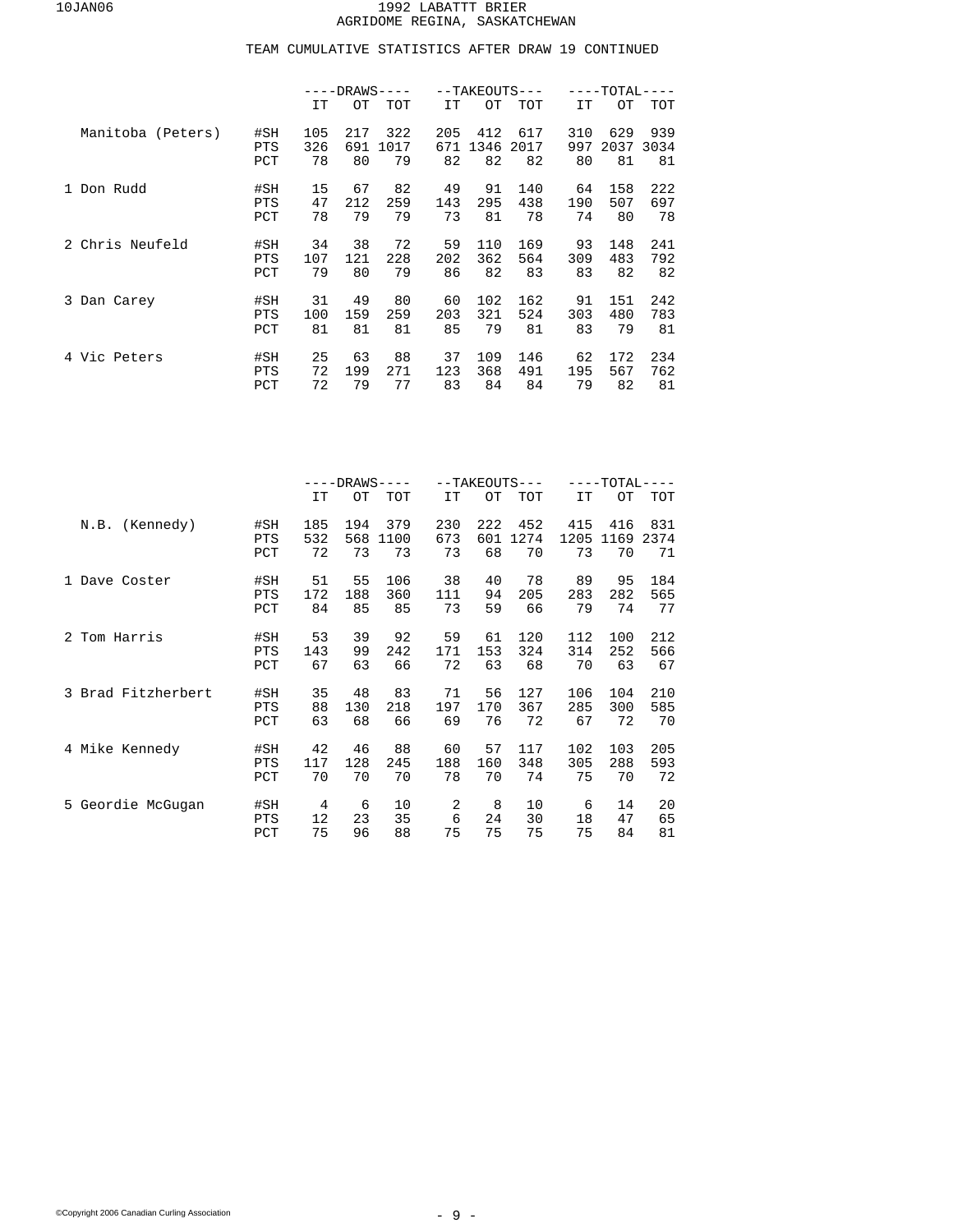|                    |                          | -DRAWS·          |                  |                   |                  | $--TAKEOUTS---$  |                  | $-{\tt TOTAL} \cdot$ |                   |                   |  |
|--------------------|--------------------------|------------------|------------------|-------------------|------------------|------------------|------------------|----------------------|-------------------|-------------------|--|
|                    |                          | IT               | OТ               | <b>TOT</b>        | IT               | OТ               | <b>TOT</b>       | IT                   | OТ                | TOT               |  |
| (Goss)<br>NFLD     | #SH<br><b>PTS</b><br>PCT | 271<br>824<br>76 | 249<br>773<br>78 | 520<br>1597<br>77 | 204<br>605<br>74 | 132<br>380<br>72 | 336<br>985<br>73 | 475<br>1429<br>75    | 381<br>1153<br>76 | 856<br>2582<br>75 |  |
| 1 Neil Young       | #SH<br><b>PTS</b><br>PCT | 81<br>258<br>80  | 54<br>160<br>74  | 135<br>418<br>77  | 49<br>152<br>78  | 29<br>73<br>63   | 78<br>225<br>72  | 130<br>410<br>79     | 83<br>233<br>70   | 213<br>643<br>75  |  |
| 2 John Allan       | #SH<br><b>PTS</b><br>PCT | 65<br>207<br>80  | 66<br>236<br>89  | 131<br>443<br>85  | 50<br>161<br>81  | 37<br>119<br>80  | 87<br>280<br>80  | 115<br>368<br>80     | 103<br>355<br>86  | 218<br>723<br>83  |  |
| 3 Geoff Cunningham | #SH<br><b>PTS</b><br>PCT | 67<br>188<br>70  | 63<br>173<br>69  | 130<br>361<br>69  | 58<br>158<br>68  | 30<br>85<br>71   | 88<br>243<br>69  | 125<br>346<br>69     | 93<br>258<br>69   | 218<br>604<br>69  |  |
| Glenn Goss<br>4    | #SH<br><b>PTS</b><br>PCT | 58<br>171<br>74  | 66<br>204<br>77  | 124<br>375<br>76  | 47<br>134<br>71  | 36<br>103<br>72  | 83<br>237<br>71  | 105<br>305<br>73     | 102<br>307<br>75  | 207<br>612<br>74  |  |

|                  |                          | -DRAWS          |                 |                  |                 | --TAKEOUTS---   |                 | -TOTAL-          |                 |                  |  |
|------------------|--------------------------|-----------------|-----------------|------------------|-----------------|-----------------|-----------------|------------------|-----------------|------------------|--|
|                  |                          | IT              | OТ              | TOT              | IT              | OТ              | TOT             | IT               | OТ              | TOT              |  |
| N. Ont (Hackner) | #SH                      | 273             | 248             | 521              | 139             | 159             | 298             | 412              | 407             | 819              |  |
|                  | <b>PTS</b>               | 857             | 782             | 1639             | 425             | 469             | 894             | 1282             | 1251            | 2533             |  |
|                  | PCT                      | 78              | 79              | 79               | 76              | 74              | 75              | 78               | 77              | 77               |  |
| 1 Brian Adams    | #SH                      | 92              | 55              | 147              | 35              | 21              | 56              | 127              | 76              | 203              |  |
|                  | <b>PTS</b>               | 343             | 197             | 540              | 110             | 71              | 181             | 453              | 268             | 721              |  |
|                  | PCT                      | 93              | 90              | 92               | 79              | 85              | 81              | 89               | 88              | 89               |  |
| 2 Brian Perozak  | #SH                      | 63              | 69              | 132              | 35              | 41              | 76              | 98               | 110             | 208              |  |
|                  | <b>PTS</b>               | 197             | 209             | 406              | 104             | 114             | 218             | 301              | 323             | 624              |  |
|                  | PCT                      | 78              | 76              | 77               | 74              | 70              | 72              | 77               | 73              | 75               |  |
| 3 Larry Pineau   | #SH                      | 53              | 69              | 122              | 31              | 55              | 86              | 84               | 124             | 208              |  |
|                  | <b>PTS</b>               | 152             | 218             | 370              | 90              | 153             | 243             | 242              | 371             | 613              |  |
|                  | PCT                      | 72              | 79              | 76               | 73              | 70              | 71              | 72               | 75              | 74               |  |
| Al Hackner<br>4  | #SH<br><b>PTS</b><br>PCT | 65<br>165<br>63 | 55<br>158<br>72 | 120<br>323<br>67 | 38<br>121<br>80 | 42<br>131<br>78 | 80<br>252<br>79 | 103<br>286<br>69 | 97<br>289<br>74 | 200<br>575<br>72 |  |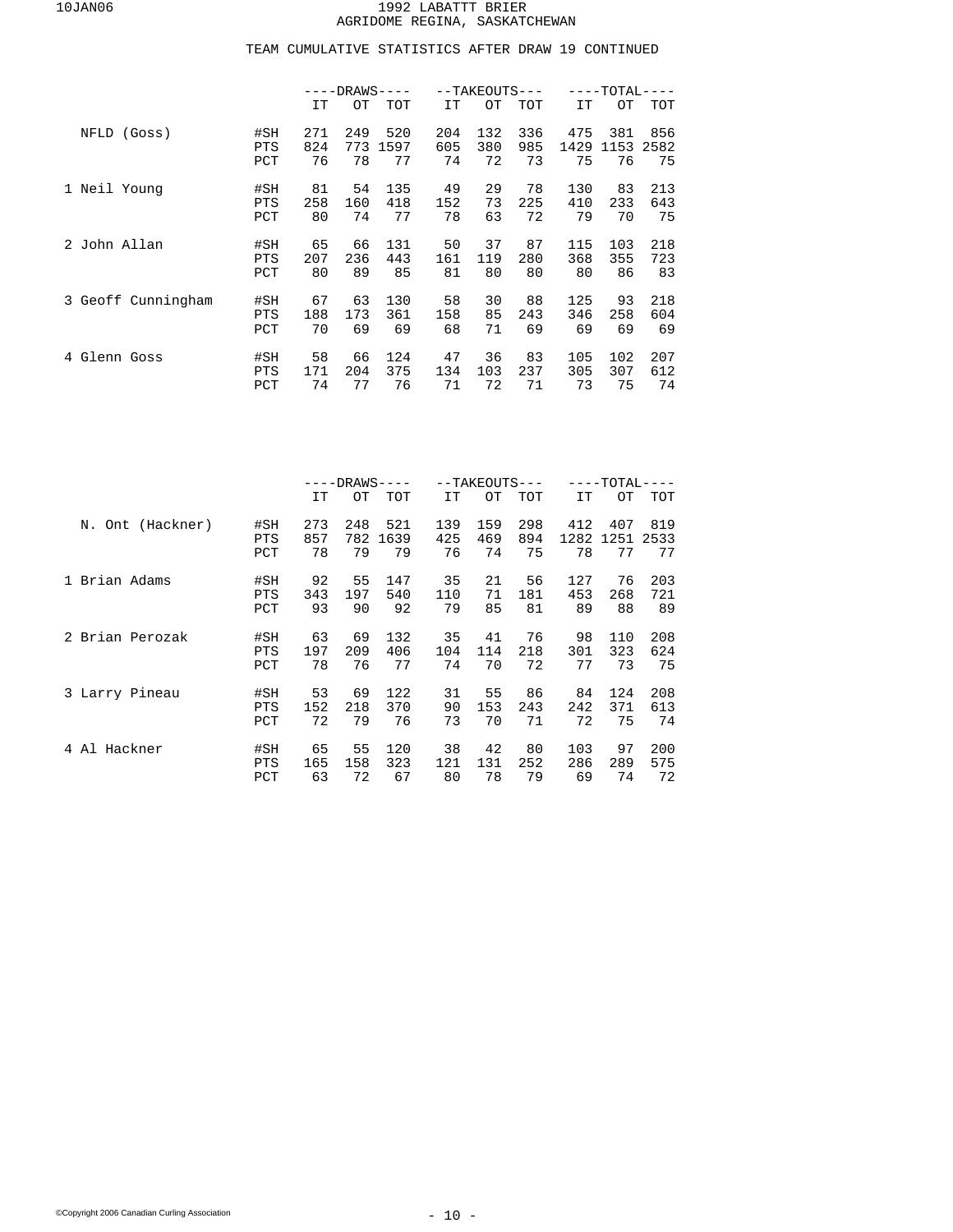|                     |            | $---DRANS---$ |     |      |           | $--TAKEOUTS---$ |            | $---TOTAL-$<br>--- |      |            |  |
|---------------------|------------|---------------|-----|------|-----------|-----------------|------------|--------------------|------|------------|--|
|                     |            | IT            | OТ  | TOT  | <b>IT</b> | OТ              | <b>TOT</b> | IT                 | OТ   | <b>TOT</b> |  |
| Nova Scotia (Jones) | #SH        | 219           | 259 | 478  | 112       | 182             | 294        | 331                | 441  | 772        |  |
|                     | <b>PTS</b> | 651           | 846 | 1497 | 315       | 557             | 872        | 966                | 1403 | 2369       |  |
|                     | PCT        | 74            | 82  | 78   | 70        | 77              | 74         | 73                 | 80   | 77         |  |
| 1 Vance LeCocq      | #SH        | 63            | 76  | 139  | 21        | 34              | 55         | 84                 | 110  | 194        |  |
|                     | <b>PTS</b> | 188           | 259 | 447  | 61        | 109             | 170        | 249                | 368  | 617        |  |
|                     | PCT        | 75            | 85  | 80   | 73        | 80              | 77         | 74                 | 84   | 80         |  |
| 2 Jeff Henderson    | #SH        | 59            | 61  | 120  | 22        | 54              | 76         | 81                 | 115  | 196        |  |
|                     | <b>PTS</b> | 197           | 204 | 401  | 62        | 171             | 233        | 259                | 375  | 634        |  |
|                     | PCT        | 83            | 84  | 84   | 70        | 79              | 77         | 80                 | 82   | 81         |  |
| 3 Bruce Lohnes      | #SH        | 55            | 61  | 116  | 27        | 39              | 66         | 82                 | 100  | 182        |  |
|                     | <b>PTS</b> | 164           | 215 | 379  | 80        | 124             | 204        | 244                | 339  | 583        |  |
|                     | PCT        | 75            | 88  | 82   | 74        | 79              | 77         | 74                 | 85   | 80         |  |
| 4 Dave Jones        | #SH        | 38            | 57  | 95   | 37        | 54              | 91         | 75                 | 111  | 186        |  |
|                     | <b>PTS</b> | 93            | 156 | 249  | 100       | 149             | 249        | 193                | 305  | 498        |  |
|                     | PCT        | 61            | 68  | 66   | 68        | 69              | 68         | 64                 | 69   | 67         |  |
| 5 Don Cutcliffe     | #SH        | 4             | 4   | 8    | 5         | 1               | 6          | 9                  | 5    | 14         |  |
|                     | PTS        | 9             | 12  | 21   | 12        | $\overline{4}$  | 16         | 21                 | 16   | 37         |  |
|                     | PCT        | 56            | 75  | 66   | 60        | 100             | 67         | 58                 | 80   | 66         |  |

|                  |            | -DRAWS· |     |      |     | --TAKEOUTS--- |      | -TOTAL· |      |      |  |
|------------------|------------|---------|-----|------|-----|---------------|------|---------|------|------|--|
|                  |            | IT      | OТ  | TOT  | IT  | OТ            | TOT  | IT      | OТ   | TOT  |  |
| Ontario (Howard) | #SH        | 172     | 214 | 386  | 230 | 311           | 541  | 402     | 525  | 927  |  |
|                  | <b>PTS</b> | 562     | 712 | 1274 | 758 | 1060          | 1818 | 1320    | 1772 | 3092 |  |
|                  | PCT        | 82      | 83  | 83   | 82  | 85            | 84   | 82      | 84   | 83   |  |
| Peter Corner     | #SH        | 46      | 62  | 108  | 51  | 60            | 111  | 97      | 122  | 219  |  |
|                  | <b>PTS</b> | 157     | 216 | 373  | 164 | 203           | 367  | 321     | 419  | 740  |  |
|                  | PCT        | 85      | 87  | 86   | 80  | 85            | 83   | 83      | 86   | 84   |  |
| 2 Wayne Middaugh | #SH        | 34      | 63  | 97   | 67  | 73            | 140  | 101     | 136  | 237  |  |
|                  | <b>PTS</b> | 113     | 207 | 320  | 227 | 252           | 479  | 340     | 459  | 799  |  |
|                  | PCT        | 83      | 82  | 82   | 85  | 86            | 86   | 84      | 84   | 84   |  |
| 3 Glenn Howard   | #SH        | 53      | 41  | 94   | 65  | 81            | 146  | 118     | 122  | 240  |  |
|                  | <b>PTS</b> | 178     | 145 | 323  | 219 | 266           | 485  | 397     | 411  | 808  |  |
|                  | PCT        | 84      | 88  | 86   | 84  | 82            | 83   | 84      | 84   | 84   |  |
| 4 Russ Howard    | #SH        | 39      | 48  | 87   | 47  | 97            | 144  | 86      | 145  | 231  |  |
|                  | <b>PTS</b> | 114     | 144 | 258  | 148 | 339           | 487  | 262     | 483  | 745  |  |
|                  | PCT        | 73      | 75  | 74   | 79  | 87            | 85   | 76      | 83   | 81   |  |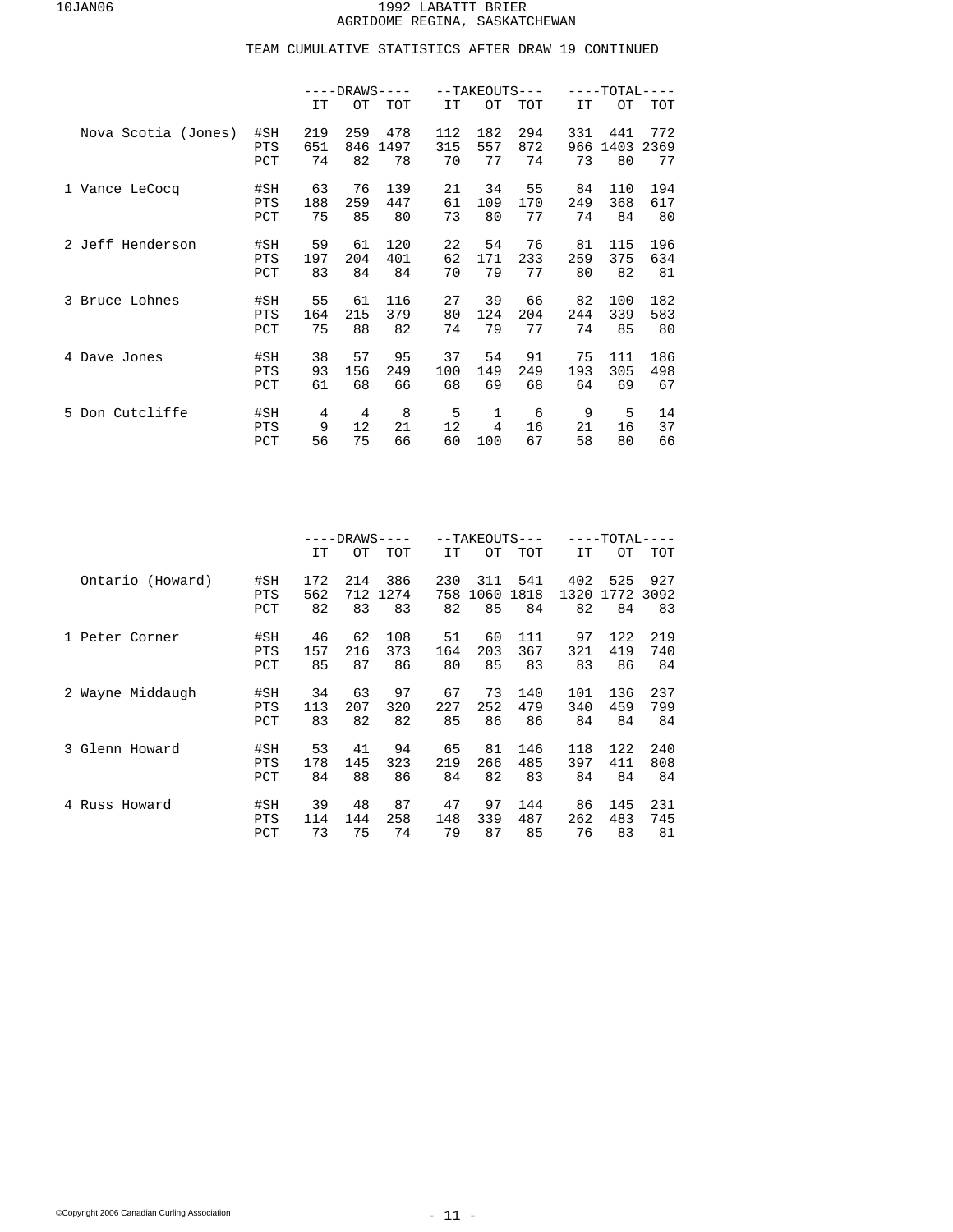|                       |            | $---DRAWS-$<br>$- - -$ |     |            |     | $--TAKEOUTS---$ |            | $---TOTAL-$ |      |      |  |
|-----------------------|------------|------------------------|-----|------------|-----|-----------------|------------|-------------|------|------|--|
|                       |            | IT                     | OТ  | <b>TOT</b> | IT  | OТ              | <b>TOT</b> | IT          | OТ   | TOT  |  |
| (MacFadyen)<br>P.E.I. | #SH        | 178                    | 203 | 381        | 223 | 221             | 444        | 401         | 424  | 825  |  |
|                       | <b>PTS</b> | 541                    | 586 | 1127       | 630 | 682             | 1312       | 1171        | 1268 | 2439 |  |
|                       | PCT        | 76                     | 72  | 74         | 71  | 77              | 74         | 73          | 75   | 74   |  |
| 1 Sandy Foy           | #SH        | 58                     | 54  | 112        | 46  | 47              | 93         | 104         | 101  | 205  |  |
|                       | <b>PTS</b> | 200                    | 163 | 363        | 147 | 155             | 302        | 347         | 318  | 665  |  |
|                       | PCT        | 86                     | 75  | 81         | 80  | 82              | 81         | 83          | 79   | 81   |  |
| 2 Mike Coady          | #SH        | 36                     | 56  | 92         | 63  | 55              | 118        | 99          | 111  | 210  |  |
|                       | <b>PTS</b> | 97                     | 175 | 272        | 171 | 157             | 328        | 268         | 332  | 600  |  |
|                       | PCT        | 67                     | 78  | 74         | 68  | 71              | 69         | 68          | 75   | 71   |  |
| 3 Bill MacFadyen      | #SH        | 41                     | 58  | 99         | 59  | 52              | 111        | 100         | 110  | 210  |  |
|                       | <b>PTS</b> | 112                    | 164 | 276        | 151 | 172             | 323        | 263         | 336  | 599  |  |
|                       | PCT        | 68                     | 71  | 70         | 64  | 83              | 73         | 66          | 76   | 71   |  |
| 4 Ted MacFadyen       | #SH        | 43                     | 35  | 78         | 55  | 67              | 122        | 98          | 102  | 200  |  |
|                       | <b>PTS</b> | 132                    | 84  | 216        | 161 | 198             | 359        | 293         | 282  | 575  |  |
|                       | PCT        | 77                     | 60  | 69         | 73  | 74              | 74         | 75          | 69   | 72   |  |

|                 |            | $---DRAWS-$<br>$---$ |     |      |     |     | --TAKEOUTS--- | ----TOTAL- |      |      |  |
|-----------------|------------|----------------------|-----|------|-----|-----|---------------|------------|------|------|--|
|                 |            | IT                   | OТ  | TOT  | IT  | OТ  | TOT           | IT         | OТ   | TOT  |  |
| Ouebec (Butler) | #SH        | 142                  | 204 | 346  | 183 | 259 | 442           | 325        | 463  | 788  |  |
|                 | <b>PTS</b> | 390                  | 656 | 1046 | 562 | 861 | 1423          | 952        | 1517 | 2469 |  |
|                 | PCT        | 69                   | 80  | 76   | 77  | 83  | 80            | 73         | 82   | 78   |  |
| 1 Louis Biron   | #SH        | 27                   | 68  | 95   | 41  | 58  | 99            | 68         | 126  | 194  |  |
|                 | <b>PTS</b> | 93                   | 227 | 320  | 124 | 178 | 302           | 217        | 405  | 622  |  |
|                 | PCT        | 86                   | 83  | 84   | 76  | 77  | 76            | 80         | 80   | 80   |  |
| 2 Andre Lafleur | #SH        | 32                   | 46  | 78   | 49  | 75  | 124           | 81         | 121  | 202  |  |
|                 | <b>PTS</b> | 88                   | 140 | 228  | 157 | 252 | 409           | 245        | 392  | 637  |  |
|                 | PCT        | 69                   | 76  | 73   | 80  | 84  | 82            | 76         | 81   | 79   |  |
| 3 Daniel Lemery | #SH        | 41                   | 44  | 85   | 43  | 74  | 117           | 84         | 118  | 202  |  |
|                 | <b>PTS</b> | 105                  | 146 | 251  | 125 | 253 | 378           | 230        | 399  | 629  |  |
|                 | PCT        | 64                   | 83  | 74   | 73  | 85  | 81            | 68         | 85   | 78   |  |
| 4 Ted Butler    | #SH        | 42                   | 46  | 88   | 50  | 52  | 102           | 92         | 98   | 190  |  |
|                 | <b>PTS</b> | 104                  | 143 | 247  | 156 | 178 | 334           | 260        | 321  | 581  |  |
|                 | PCT        | 62                   | 78  | 70   | 78  | 86  | 82            | 71         | 82   | 76   |  |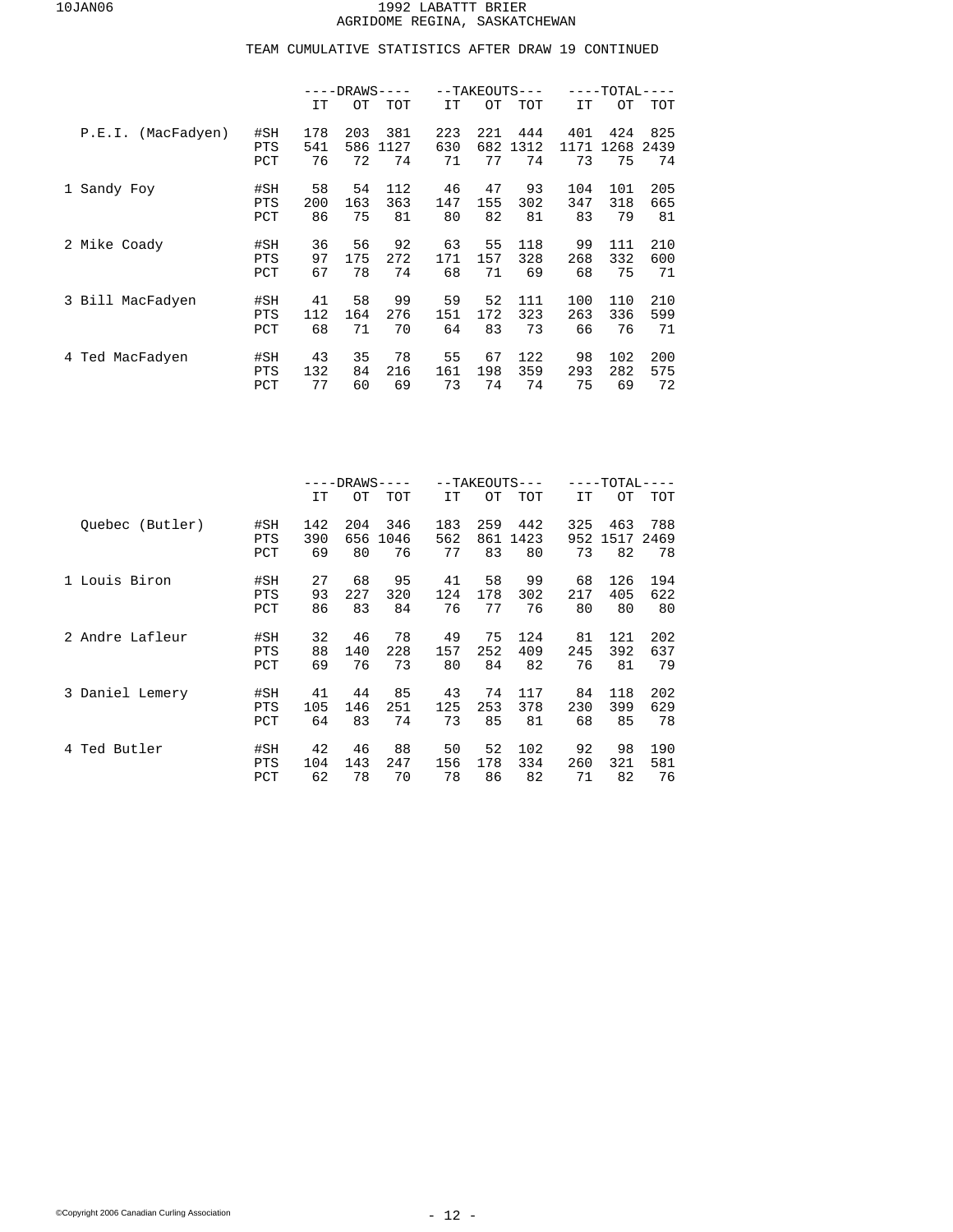|                  |            | $---DRANS---$ |     |      |     |     | $--TAKEOUTS---$ | $---TOTAL-$ |      |      |  |
|------------------|------------|---------------|-----|------|-----|-----|-----------------|-------------|------|------|--|
|                  |            | IT            | OТ  | TOT  | IT  | OТ  | <b>TOT</b>      | IT          | OТ   | TOT  |  |
| Sask (Hebert)    | #SH        | 168           | 226 | 394  | 178 | 275 | 453             | 346         | 501  | 847  |  |
|                  | <b>PTS</b> | 563           | 756 | 1319 | 549 | 848 | 1397            | 1112        | 1604 | 2716 |  |
|                  | PCT        | 84            | 84  | 84   | 77  | 77  | 77              | 80          | 80   | 80   |  |
| 1 Kerry Gudereit | #SH        | 34            | 91  | 125  | 20  | 67  | 87              | 54          | 158  | 212  |  |
|                  | <b>PTS</b> | 132           | 323 | 455  | 65  | 205 | 270             | 197         | 528  | 725  |  |
|                  | PCT        | 97            | 89  | 91   | 81  | 76  | 78              | 91          | 84   | 85   |  |
| 2 Bob Novakowski | #SH        | 43            | 52  | 95   | 47  | 72  | 119             | 90          | 124  | 214  |  |
|                  | <b>PTS</b> | 143           | 181 | 324  | 141 | 249 | 390             | 284         | 430  | 714  |  |
|                  | PCT        | 83            | 87  | 85   | 75  | 86  | 82              | 79          | 87   | 83   |  |
| 3 Warren Sharp   | #SH        | 48            | 43  | 91   | 48  | 74  | 122             | 96          | 117  | 213  |  |
|                  | <b>PTS</b> | 152           | 129 | 281  | 139 | 207 | 346             | 291         | 336  | 627  |  |
|                  | PCT        | 79            | 75  | 77   | 72  | 70  | 71              | 76          | 72   | 74   |  |
| Brad Hebert<br>4 | #SH        | 43            | 40  | 83   | 63  | 62  | 125             | 106         | 102  | 208  |  |
|                  | <b>PTS</b> | 136           | 123 | 259  | 204 | 187 | 391             | 340         | 310  | 650  |  |
|                  | PCT        | 79            | 77  | 78   | 81  | 75  | 78              | 80          | 76   | 78   |  |

|                   |                          | -DRAWS·          |                  |                   |                  |                  | --TAKEOUTS---     | -TOTAL·           |                   |                   |  |
|-------------------|--------------------------|------------------|------------------|-------------------|------------------|------------------|-------------------|-------------------|-------------------|-------------------|--|
|                   |                          | IT               | OТ               | TOT               | IT               | OТ               | TOT               | IT                | OТ                | TOT               |  |
| Y/NWT<br>(Moss)   | #SH<br><b>PTS</b><br>PCT | 209<br>671<br>80 | 172<br>520<br>76 | 381<br>1191<br>78 | 237<br>688<br>73 | 237<br>667<br>70 | 474<br>1355<br>71 | 446<br>1359<br>76 | 409<br>1187<br>73 | 855<br>2546<br>74 |  |
| 1 Clayton Ravndal | #SH                      | 76               | 41               | 117               | 40               | 56               | 96                | 116               | 97                | 213               |  |
|                   | <b>PTS</b>               | 272              | 135              | 407               | 126              | 164              | 290               | 398               | 299               | 697               |  |
|                   | PCT                      | 89               | 82               | 87                | 79               | 73               | 76                | 86                | 77                | 82                |  |
| 2 Steve Van Dine  | #SH                      | 41               | 43               | 84                | 73               | 61               | 134               | 114               | 104               | 218               |  |
|                   | <b>PTS</b>               | 139              | 138              | 277               | 213              | 148              | 361               | 352               | 286               | 638               |  |
|                   | PCT                      | 85               | 80               | 82                | 73               | 61               | 67                | 77                | 69                | 73                |  |
| 3 Derek Elkin     | #SH                      | 50               | 41               | 91                | 65               | 62               | 127               | 115               | 103               | 218               |  |
|                   | <b>PTS</b>               | 134              | 114              | 248               | 169              | 198              | 367               | 303               | 312               | 615               |  |
|                   | PCT                      | 67               | 70               | 68                | 65               | 80               | 72                | 66                | 76                | 71                |  |
| 4 Steve Moss      | #SH                      | 42               | 47               | 89                | 59               | 58               | 117               | 101               | 105               | 206               |  |
|                   | <b>PTS</b>               | 126              | 133              | 259               | 180              | 157              | 337               | 306               | 290               | 596               |  |
|                   | PCT                      | 75               | 71               | 73                | 76               | 68               | 72                | 76                | 69                | 72                |  |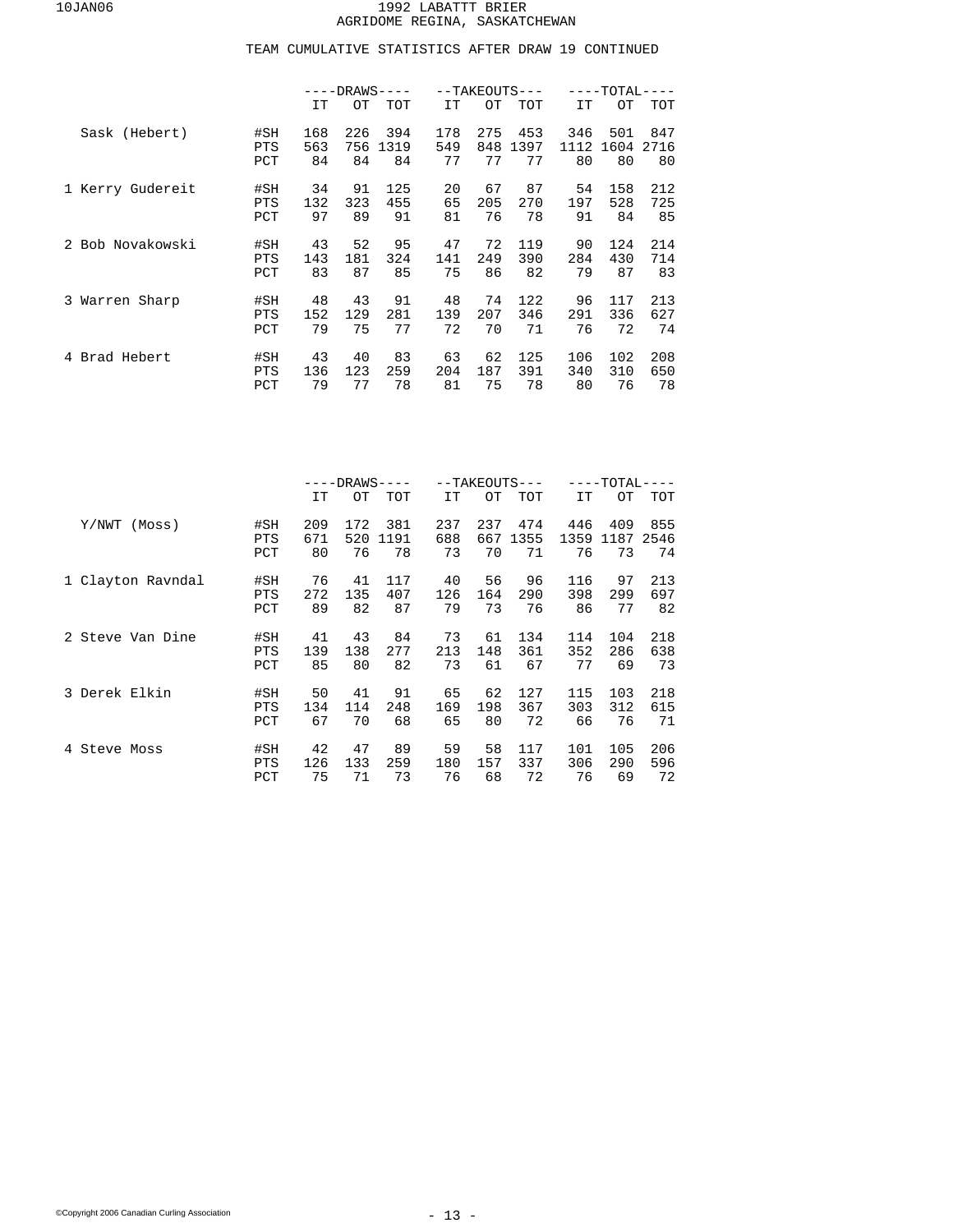## TOP SCORERS AFTER 19 DRAWS

|                                                                             |                                                                                                                                                                                                                     |                                                                                                   | SHOTS                                                                      | DRAW                                                                    |                                                                                                      |                                                               | $---GAME SCORE---$                                                                                 |                                                               |
|-----------------------------------------------------------------------------|---------------------------------------------------------------------------------------------------------------------------------------------------------------------------------------------------------------------|---------------------------------------------------------------------------------------------------|----------------------------------------------------------------------------|-------------------------------------------------------------------------|------------------------------------------------------------------------------------------------------|---------------------------------------------------------------|----------------------------------------------------------------------------------------------------|---------------------------------------------------------------|
| 100<br>99<br>99<br>98<br>98<br>98<br>98<br>97<br>96<br>96<br>96<br>96<br>96 | LEADS<br>Louis Biron<br>Don Bartlett<br>Kerry Gudereit<br>Clayton Ravndal<br>Don Bartlett<br>Ed Fowler<br>Brian Adams<br>Brian Adams<br>Peter Corner<br>Don Bartlett<br>Don Bartlett<br>Sandy Foy<br>Kerry Gudereit | OUE<br>ALTA<br>SASK<br>TERR<br>ALTA<br>B.C.<br>NONT<br>NONT<br>ONT<br>ALTA<br>ALTA<br>PEI<br>SASK | 10<br>18<br>18<br>14<br>22<br>20<br>20<br>16<br>14<br>20<br>20<br>20<br>20 | 9<br>18<br>14<br>10<br>15<br>9<br>11<br>1<br>14<br>14<br>16<br>17<br>12 | ALTA<br><b>ONT</b><br>ONT<br>QUE<br>TERR<br>MAN<br>N.B.<br>PEI<br>ONT<br>ALTA<br>ALTA<br>PEI<br>ALTA | 8<br>7<br>5<br>8<br>3<br>7<br>8<br>3<br>5<br>6<br>4<br>3<br>6 | QUE<br>ALTA<br>SASK<br>TERR<br>ALTA<br>B.C.<br>NONT<br>NONT<br>SASK<br>NFLD<br>MAN<br>TERR<br>SASK | 2<br>4<br>2<br>2<br>4<br>5<br>6<br>8<br>2<br>7<br>7<br>4<br>5 |
| 96<br>95<br>94<br>94<br>94<br>94<br>93<br>93<br>92<br>92<br>92              | <b>SECONDS</b><br>Wayne Middaugh<br>John Allan<br>Wayne Middaugh<br>Wayne Middaugh<br>John Allan<br>Chris Neufeld<br>Bob Novakowski<br>John Allan<br>Brian Perozak<br>Jeff Henderson<br>Dan Petryk                  | ONT<br>NFLD<br>ONT<br>ONT<br>NFLD<br>MAN<br>SASK<br>NFLD<br>NONT<br>N.S.<br>ALTA                  | 19<br>20<br>17<br>20<br>20<br>20<br>18<br>20<br>16<br>22<br>18             | 1<br>3<br>14<br>11<br>6<br>9<br>14<br>16<br>1<br>6<br>2                 | $\mathop{\rm ONT}\nolimits$<br>SASK<br>ONT<br>ONT<br>NFLD<br>MAN<br>ONT<br>ONT<br>PEI<br>MAN<br>ALTA | 3<br>6<br>5<br>6<br>7<br>7<br>5<br>8<br>3<br>4<br>5           | ALTA<br>NFLD<br>SASK<br>QUE<br>TERR<br>B.C.<br>SASK<br>NFLD<br><b>NONT</b><br>N.S.<br>PEI          | 1<br>5<br>2<br>4<br>6<br>5<br>2<br>4<br>8<br>3<br>2           |
| 100<br>94<br>94<br>91<br>90<br>90<br>90<br>89<br>89<br>89                   | THIRDS<br>Glenn Howard<br>Kevin Park<br>Dan Carey<br>Daniel Lemery<br>Ron Thompson<br>Ron Thompson<br>Kevin Park<br>Dan Carey<br>Glenn Howard<br>Daniel Lemery                                                      | <b>ONT</b><br>ALTA<br>MAN<br>QUE<br>B.C.<br>B.C.<br>ALTA<br>MAN<br>ONT<br>QUE                     | 18<br>20<br>20<br>20<br>20<br>10<br>20<br>18<br>20<br>20                   | 14<br>11<br>5<br>2<br>5<br>6<br>7<br>10<br>11<br>13                     | ONT<br>N.S.<br>SASK<br>QUE<br>TERR<br>B.C.<br>B.C.<br>MAN<br>ONT<br>N.B.                             | 5<br>3<br>4<br>8<br>7<br>8<br>4<br>5<br>6<br>4                | SASK<br><b>ALTA</b><br>MAN<br>SASK<br>B.C.<br>ONT<br>ALTA<br>N.B.<br>QUE<br>QUE                    | 2<br>6<br>6<br>4<br>6<br>1<br>6<br>2<br>4<br>6                |
| 100<br>99<br>97<br>95<br>95<br>94<br>93<br>92<br>92<br>92                   | SKIPS<br>Kevin Martin<br>Ted MacFadyen<br>Vic Peters<br>Jim Armstrong<br>Russ Howard<br>Vic Peters<br>Al Hackner<br>Russ Howard<br>Glenn Goss<br>Ted Butler                                                         | ALTA<br>PEI<br>MAN<br>B.C.<br>$\rm ONT$<br>MAN<br><b>NONT</b><br>ONT<br>NFLD<br>QUE               | 10<br>18<br>18<br>10<br>19<br>16<br>14<br>19<br>19<br>18                   | 9<br>4<br>2<br>6<br>1<br>10<br>17<br>12<br>4<br>2                       | ALTA<br><b>ONT</b><br><b>NFLD</b><br>B.C.<br>ONT<br>MAN<br>N.S.<br>TERR<br>QUE<br>QUE                | 8<br>2<br>3<br>8<br>3<br>5<br>1<br>2<br>5<br>8                | QUE<br>PEI<br>MAN<br>ONT<br>ALTA<br>N.B.<br>NONT<br>$\rm ONT$<br>NFLD<br>SASK                      | 2<br>5<br>6<br>1<br>1<br>2<br>8<br>5<br>7<br>4                |
| 94<br>89<br>89<br>88<br>88<br>88<br>87<br>87<br>87<br>87                    | TEAMS<br>Ontario (Howard)<br>Alberta (Martin)<br>Alberta (Martin)<br>Manitoba (Peters)<br>Ontario (Howard)<br>Ontario (Howard)<br>Alberta (Martin)<br>Manitoba (Peters)<br>Sask (Hebert)<br>Ontario (Howard)        |                                                                                                   | 67<br>78<br>70<br>72<br>78<br>76<br>87<br>74<br>72<br>78                   | 14<br>7<br>2<br>10<br>12<br>1<br>15<br>2<br>14<br>$11\,$                | ONT<br>B.C.<br>ALTA<br>MAN<br>TERR<br>ONT<br>TERR<br>NFLD<br>ONT<br>ONT                              | 5<br>4<br>5<br>5<br>2<br>3<br>3<br>3<br>5<br>6                | SASK<br>ALTA<br>PEI<br>N.B.<br>ONT<br>ALTA<br>ALTA<br>MAN<br>SASK<br>QUE                           | 2<br>6<br>2<br>2<br>5<br>1<br>4<br>6<br>2<br>4                |

NOTE: Minimum shots - Players 10, Teams 40.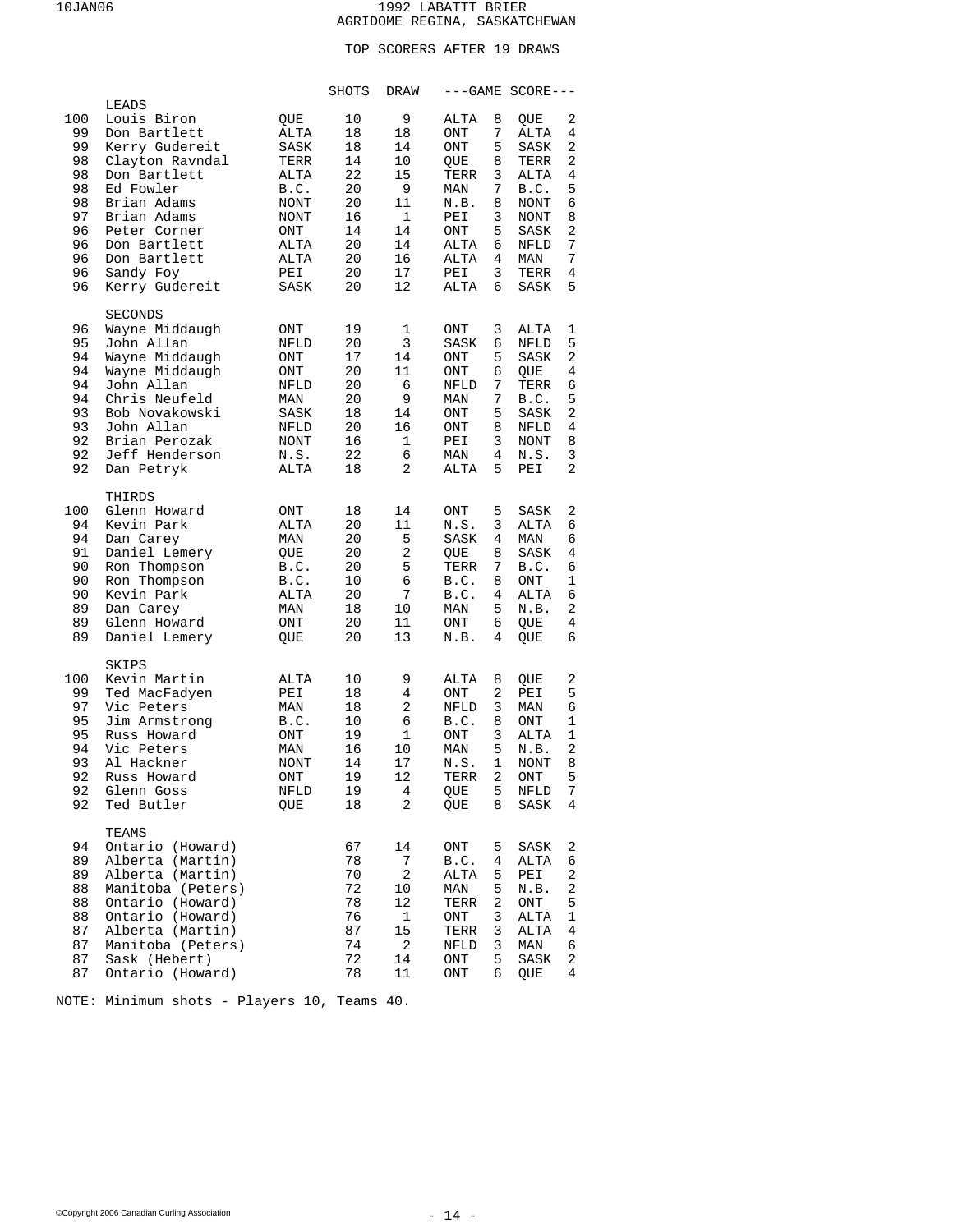## SCORING ANALYSIS AFTER 19 DRAWS

|             |                 |     |                           |                      | <b>BLANK STOLEN</b>  |              |                       |                     | ----POINTS                  |                            | $SCORED------$          |            |            |                               |
|-------------|-----------------|-----|---------------------------|----------------------|----------------------|--------------|-----------------------|---------------------|-----------------------------|----------------------------|-------------------------|------------|------------|-------------------------------|
|             | TEAM GAMES ENDS |     |                           | <b>ENDS</b>          | <b>ENDS</b>          | $\mathbf{1}$ | $\overline{a}$        | $\overline{3}$      | $\overline{4}$              | 5                          | > 5                     | <b>TOT</b> | <b>AVG</b> | <b>STL</b>                    |
| <b>ALTA</b> | 12              | 114 | <b>FOR</b><br>AGAINST     | 11<br>17             | 7<br>6               | 25<br>29     | 13<br>7               | 4<br>$\overline{4}$ | 1<br>$\Omega$               | $\mathbf 0$<br>$\Omega$    | $\mathbf 0$<br>$\Omega$ | 67<br>55   | 5.6<br>4.6 | 8<br>6                        |
| B.C.        | 11              | 105 | <b>FOR</b><br>AGAINST     | 10<br>5              | 11<br>9              | 27<br>25     | 11<br>17              | 5<br>1              | 1<br>$\Omega$               | $\mathbf 0$<br>$\Omega$    | $\Omega$<br>$\Omega$    | 68<br>62   | 6.2<br>5.6 | 17<br>11                      |
| MAN         | 12              | 122 | <b>FOR</b><br>AGAINST     | 17<br>18             | 10<br>6              | 28<br>27     | 11<br>8               | 5<br>2              | 0<br>$\Omega$               | $\mathbf 0$<br>$\Omega$    | $\mathbf 0$<br>$\Omega$ | 65<br>49   | 5.4<br>4.1 | 12<br>6                       |
| N.B.        | 11              | 106 | <b>FOR</b><br>AGAINST     | 9<br>14              | 2<br>12              | 18<br>21     | 12<br>18              | 4<br>3              | 0<br>$\overline{2}$         | $\mathbf 0$<br>$\mathbf 0$ | $\mathbf 0$<br>$\Omega$ | 54<br>74   | 4.9<br>6.7 | $\overline{4}$<br>17          |
| <b>NFLD</b> | 11              | 109 | <b>FOR</b><br>AGAINST     | 9<br>6               | 9<br>8               | 27<br>31     | 14<br>$7\phantom{.0}$ | 3<br>6              | $\mathbf 0$<br>$\mathbf{1}$ | $\mathbf 0$<br>$\Omega$    | $\mathbf 0$<br>$\Omega$ | 64<br>67   | 5.8<br>6.1 | 10<br>12                      |
| <b>NONT</b> | 11              | 104 | <b>FOR</b><br>AGAINST     | $\overline{4}$<br>10 | 16<br>3              | 38<br>19     | 9<br>13               | 2<br>3              | $\mathbf 1$<br>$\Omega$     | 0<br>$\Omega$              | $\mathbf 0$<br>$\Omega$ | 66<br>54   | 6.0<br>4.9 | 20<br>5                       |
| N.S.        | 11              | 98  | <b>FOR</b><br>AGAINST     | 13<br>14             | 6<br>17              | 20<br>20     | 6<br>16               | 0<br>4              | 1<br>0                      | $\mathsf 0$<br>$\mathbf 0$ | $\mathbf 0$<br>$\Omega$ | 36<br>64   | 3.3<br>5.8 | $7\phantom{.0}$<br>25         |
| ONT         | 13              | 120 | <b>FOR</b><br>AGAINST     | 16<br>15             | 14<br>7              | 28<br>31     | 13<br>5               | 4<br>1              | 0<br>1                      | $\mathbf 0$<br>$\Omega$    | $\Omega$<br>$\Omega$    | 66<br>48   | 5.1<br>3.7 | 20<br>- 9                     |
| PEI         | 11              | 105 | <b>FOR</b><br>AGAINST     | 19<br>9              | 11<br>8              | 32<br>19     | 6<br>12               | 2<br>$\overline{4}$ | 0<br>$\Omega$               | $\mathbf 0$<br>$\Omega$    | $\Omega$<br>$\Omega$    | 50<br>55   | 4.5<br>5.0 | 14<br>10                      |
| QUE         | 11              | 101 | <b>FOR</b><br>AGAINST     | 8<br>8               | 5<br>6               | 15<br>28     | 18<br>9               | 5<br>3              | 0<br>0                      | $\mathsf 0$<br>$\Omega$    | $\mathbf 0$<br>$\Omega$ | 66<br>55   | 6.0<br>5.0 | $\epsilon$<br>$7\phantom{.0}$ |
| SASK        | 11              | 107 | <b>FOR</b><br>AGAINST     | 14<br>14             | 8<br>$7\overline{ }$ | 24<br>23     | 12<br>14              | 2<br>2              | 0<br>$\Omega$               | $\mathbf 0$<br>$\Omega$    | $\mathbf 0$<br>$\Omega$ | 54<br>57   | 4.9<br>5.2 | 11<br>8                       |
| TERR        | 11              | 109 | <b>FOR</b><br>AGAINST     | 17<br>17             | 7<br>17              | 20<br>29     | 10<br>9               | $\mathbf 0$<br>3    | 0<br>$\Omega$               | $\mathbf 0$<br>$\Omega$    | $\mathbf 0$<br>$\Omega$ | 40<br>56   | 3.6<br>5.1 | $7\phantom{.0}$<br>20         |
| TOTAL       | 68              | 650 | <b>FOR</b><br>AGAINST 147 | 147                  | 106<br>106           | 302<br>302   | 135<br>135            | 36<br>36            | 4<br>4                      | 0<br>$\Omega$              | $\mathbf 0$<br>$\Omega$ | 696<br>696 | 5.1<br>5.1 | 136<br>136                    |

NOTES:

AVG is average score per game. STL is points from stolen ends.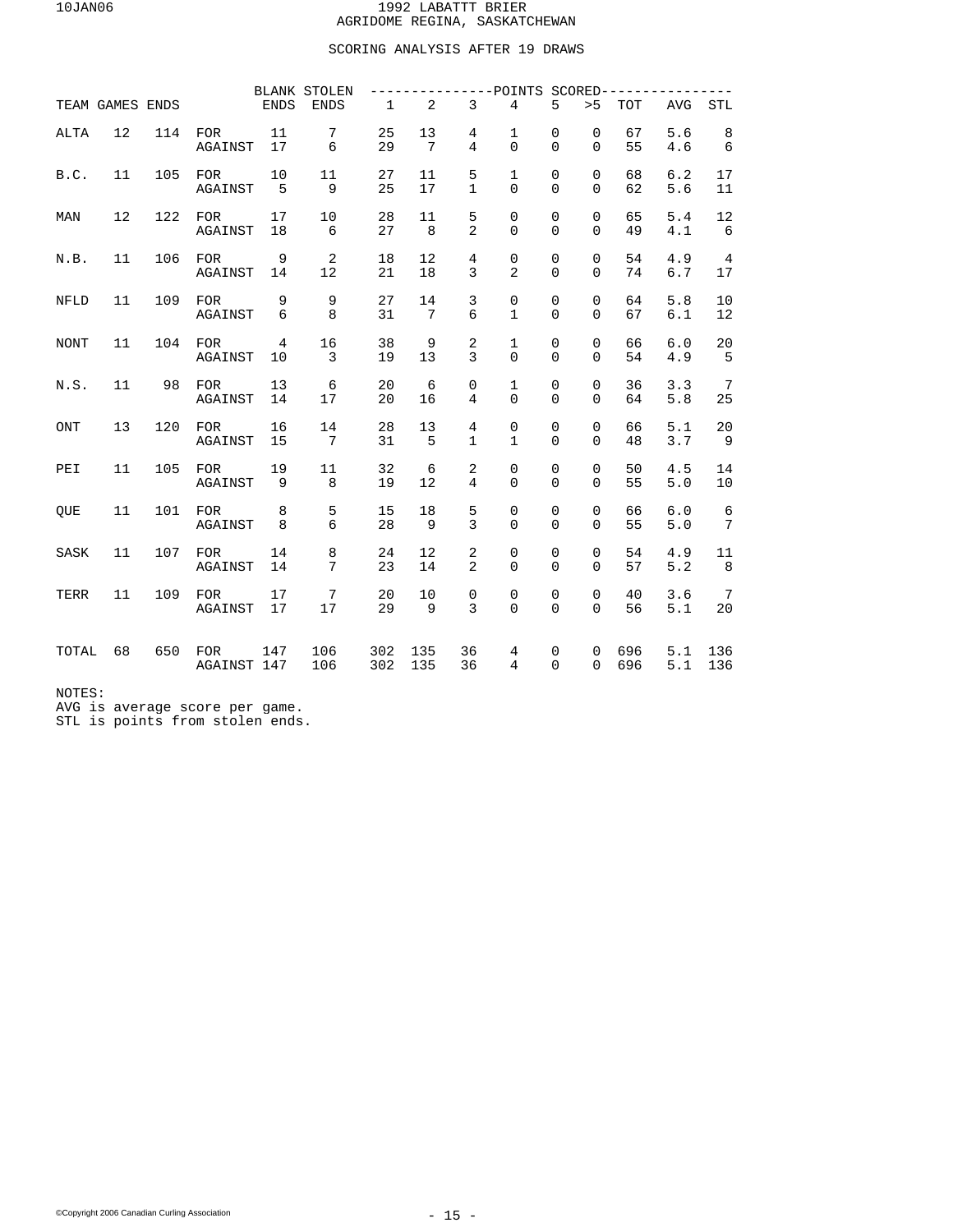## SCORING RECORDS AFTER 19 DRAWS

| NUMBER OF GAMES PLAYED: 68                          |                              |                                   |             |        |                  |                                                                                                                   |  |
|-----------------------------------------------------|------------------------------|-----------------------------------|-------------|--------|------------------|-------------------------------------------------------------------------------------------------------------------|--|
| HIGHEST SCORE, ONE TEAM, ONE GAME: 10               |                              |                                   |             |        |                  |                                                                                                                   |  |
|                                                     | DRAW<br>4<br>DRAW 5          | N.B. 8<br>N.S. 10 N.B.            | ALTA 10     | 3      |                  |                                                                                                                   |  |
| LOWEST SCORE, ONE TEAM, ONE GAME:                   |                              |                                   |             | 1      |                  |                                                                                                                   |  |
|                                                     | DRAW 1                       | ONT <sub>3</sub>                  | ALTA        | 1      |                  |                                                                                                                   |  |
|                                                     | DRAW 6                       | B.C. 8                            | ONT         | 1      |                  |                                                                                                                   |  |
|                                                     | DRAW <sub>8</sub><br>DRAW 8  | TERR 1<br>N.S. 1                  | N.B.<br>ONT | 3<br>7 |                  |                                                                                                                   |  |
|                                                     | DRAW 17 N.S. 1               |                                   | NONT        | 8      |                  |                                                                                                                   |  |
| HIGHEST COMBINED SCORE, BOTH TEAMS, ONE GAME: 18    |                              |                                   |             |        |                  |                                                                                                                   |  |
|                                                     | DRAW<br>$4\degree$           | N.B. 8 ALTA 10                    |             |        |                  |                                                                                                                   |  |
| LOWEST COMBINED SCORE, BOTH TEAMS, ONE GAME: 4      |                              |                                   |             |        |                  |                                                                                                                   |  |
|                                                     | DRAW<br>1                    | ONT <sub>3</sub>                  | ALTA        | 1      |                  |                                                                                                                   |  |
|                                                     | DRAW<br>8                    | TERR 1 N.B.                       |             | 3      |                  |                                                                                                                   |  |
| HIGHEST END SCORE WITH HAMMER: 4                    |                              |                                   |             |        |                  |                                                                                                                   |  |
|                                                     | DRAW 4                       |                                   |             |        |                  | N.B. 8 ALTA 10 ALTA SCORED 4 IN THE 7TH END                                                                       |  |
|                                                     | DRAW 5<br>DRAW 6             | B.C. 8                            |             |        |                  | N.S. 10 N.B. 3 N.S. SCORED 4 IN THE 4TH END<br>B.C. SCORED 4 IN THE FIRST END                                     |  |
|                                                     | DRAW 8                       | NONT 9                            |             |        |                  | ONT 1 B.C. SCORED 4 IN THE FIRST EINFLD 4 NONT SCORED 4 IN THE 7TH END                                            |  |
| HIGHEST END SCORE WITHOUT HAMMER:                   |                              |                                   |             | 3      |                  |                                                                                                                   |  |
|                                                     | DRAW <sub>2</sub>            | N.B. 4                            | ONT 9       |        | ONT              | SCORED 3 IN THE 8TH END                                                                                           |  |
|                                                     | DRAW 7                       | SASK 6                            | TERR 5      |        |                  | SASK SCORED 3 IN THE 5TH END                                                                                      |  |
|                                                     | DRAW 9<br>DRAW 10            | N.B. 7                            | PEI 5       |        |                  | N.B. SCORED 3 IN THE THIRD END<br>B.C. SCORED 3 IN THE FIRST END                                                  |  |
|                                                     | DRAW 13                      | NFLD 8 B.C. 6<br>N.S. 2 PEI 8     |             |        |                  | PEI SCORED 3 IN THE 4TH END                                                                                       |  |
|                                                     | DRAW 16                      |                                   |             |        |                  | SCORED 3 IN THE SECOND END<br>ONT 8 NFLD 4 ONT SCORED 3 IN THE SECOND IN.S. 1 NONT 8 NONT SCORED 3 IN THE 5TH END |  |
|                                                     | DRAW 17                      |                                   |             |        |                  |                                                                                                                   |  |
| MOST BLANK ENDS, ONE GAME: 7                        |                              |                                   |             |        |                  |                                                                                                                   |  |
|                                                     | DRAW 1                       | ONT                               | 3 ALTA      | 1      |                  |                                                                                                                   |  |
| NUMBER OF BLANK ENDS IN EVENT: 147                  |                              |                                   |             |        |                  |                                                                                                                   |  |
| MOST BLANK ENDS ONE DRAW:                           |                              | 13                                |             |        |                  |                                                                                                                   |  |
|                                                     | DRAW<br>ı                    |                                   |             |        |                  |                                                                                                                   |  |
| MOST CONSECUTIVE BLANK ENDS, ONE GAME:              |                              |                                   |             |        | 4                |                                                                                                                   |  |
|                                                     | DRAW 1                       | ONT                               |             |        |                  | 3 ALTA 1 BY ONT BEGINNING IN END 1                                                                                |  |
|                                                     | DRAW 4                       | ONT<br>2                          | PEI         | 5      |                  | BY PEI BEGINNING IN END 5                                                                                         |  |
|                                                     | DRAW 17                      | 3<br>PEI                          | TERR 4      |        |                  | BY PEI BEGINNING IN END 1                                                                                         |  |
| MOST STOLEN ENDS, BOTH TEAMS, ONE GAME:             |                              |                                   |             |        | 5                |                                                                                                                   |  |
|                                                     | DRAW 8                       | $N.S.$ 1 $ONT$                    |             | 7      |                  |                                                                                                                   |  |
| MOST CONSECUTIVE STOLEN ENDS, ONE TEAM, ONE GAME: 3 |                              |                                   |             |        |                  |                                                                                                                   |  |
|                                                     | DRAW <sub>2</sub>            | $4\phantom{0}$<br>N.B.            | ONT         | 9      |                  | BY ONT BEGINNING IN END 7                                                                                         |  |
|                                                     | DRAW <sub>8</sub><br>DRAW 13 | N.S.<br>$\mathbf{1}$<br>N.S.<br>2 | ONT<br>PEI  | 7<br>8 |                  | BY ONT BEGINNING IN END 5<br>BY PEI BEGINNING IN END 2                                                            |  |
| MOST POINTS FROM STOLEN ENDS, ONE TEAM, ONE GAME:   |                              |                                   |             |        |                  | 6                                                                                                                 |  |
|                                                     | DRAW 8                       | N.S. 1                            | ONT         | 7      |                  |                                                                                                                   |  |
|                                                     | DRAW 13                      | N.S.<br>2                         | PEI         | 8      | BY ONT<br>BY PEI |                                                                                                                   |  |
|                                                     | DRAW 17                      | N.S. 1 NONT                       |             | 8 - 10 | BY NONT          |                                                                                                                   |  |
| LARGEST COME FROM BEHIND VICTORY: 4                 |                              |                                   |             |        |                  |                                                                                                                   |  |
|                                                     | DRAW 4                       |                                   |             |        |                  | N.B. 8 ALTA 10 ALTA WAS DOWN 4 AFTER 3 ENDS                                                                       |  |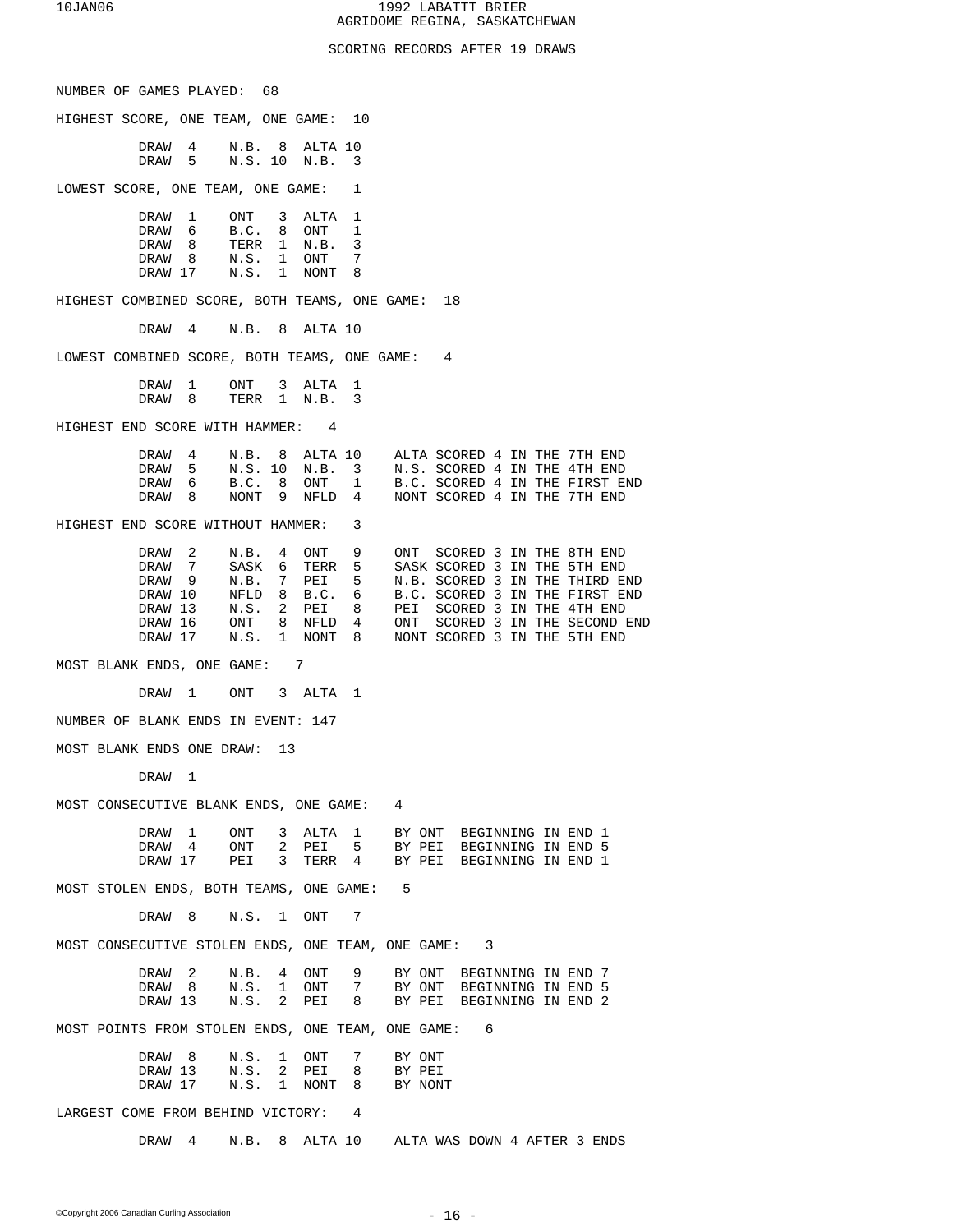## SCORING RECORDS AFTER 19 DRAWS CONTINUED

NUMBER OF EXTRA END GAMES: 6

MOST ENDS PLAYED IN ONE GAME: 11

| DRAW    | $\mathbf{1}$ |      |   | B.C. 7 N.B.   | 6              |
|---------|--------------|------|---|---------------|----------------|
| DRAW    |              |      |   | TERR 5 N.S. 4 |                |
| DRAW 6  |              | MAN  |   | 4 N.S. 3      |                |
| DRAW 12 |              | PEI  |   | 7 NFLD        | -6             |
| DRAW 15 |              | TERR |   | 3 ALTA        | $\overline{4}$ |
| DRAW 19 |              | MAN  | 4 | ONT           | 3              |
|         |              |      |   |               |                |

FEWEST ENDS PLAYED IN ONE GAME: 5

| DRAW 6 |   | B.C. 8 ONT |  |  |
|--------|---|------------|--|--|
| DRAW   | q | ALTA 8 OUE |  |  |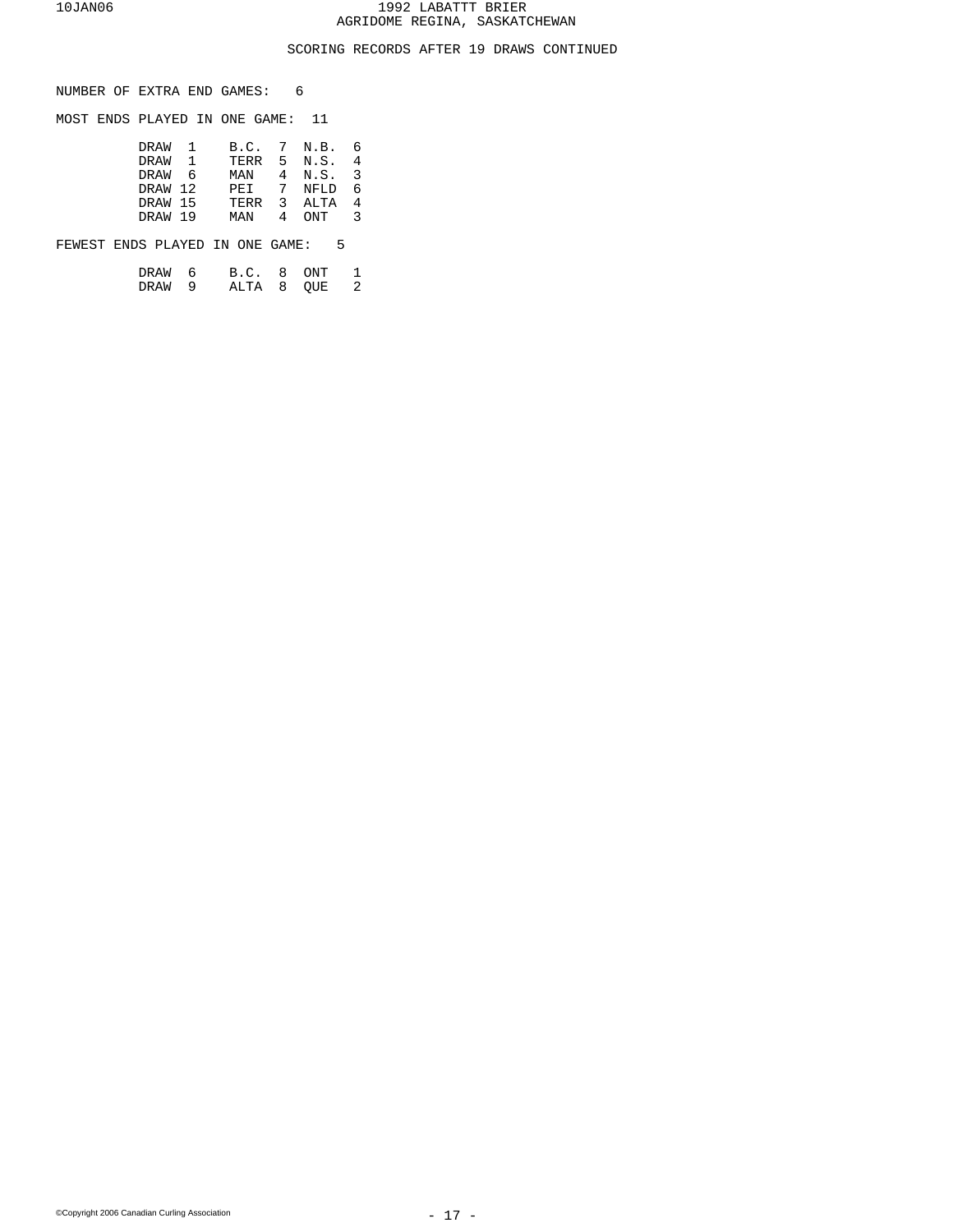# SCORING AND PERCENTAGES SUMMARY FOR DRAW 1

| A B.C. (Armstrong)<br>N.B. (Kennedy)                                                                     | 2<br>3<br>5<br>1<br>4<br>0<br>$\mathbf 1$<br>0<br>$\mathbf 0$<br>*1<br>$\overline{2}$<br>$\mathbf{1}$<br>$\Omega$<br>$\Omega$<br>$\Omega$     | 10<br>6<br>7<br>8<br>9<br>11 TOTAL<br>3<br>$\mathbf{1}$<br>7<br>0<br>0<br>0<br>1<br>2<br>$\Omega$<br>6<br>$\Omega$<br>1<br>$\Omega$<br>0                                                                  |                                                                                                     |
|----------------------------------------------------------------------------------------------------------|-----------------------------------------------------------------------------------------------------------------------------------------------|-----------------------------------------------------------------------------------------------------------------------------------------------------------------------------------------------------------|-----------------------------------------------------------------------------------------------------|
| B.C. (Armstrong)<br>1 Ed Fowler<br>2 Greg Monkman<br>3 Ron Thompson<br>4 Jim Armstrong<br>Team Totals    | #SH PTS PCT<br>75<br>89<br>21<br>22<br>76<br>86<br>22<br>62<br>70<br>77<br>22<br>68<br>87 281<br>81                                           | N.B. (Kennedy)<br>1 Dave Coster<br>2 Tom Harris<br>3 Brad Fitzherbert<br>4 Mike Kennedy<br>Team Totals                                                                                                    | #SH PTS PCT<br>22<br>66<br>75<br>22<br>59<br>67<br>22<br>75<br>66<br>22<br>67<br>76<br>88 258<br>73 |
| B Y/NWT (Moss)<br>Nova Scotia (Jones)                                                                    | 2<br>3<br>5<br>4<br>1<br>$*2$<br>$\mathbf 0$<br>0<br>0<br>$\mathbf 0$<br>$\mathbf{1}$<br>$\Omega$<br>$\Omega$<br>$\Omega$<br>$\Omega$         | 10<br>11 TOTAL<br>6<br>7<br>8<br>9<br>$\overline{2}$<br>$\mathsf 0$<br>$\mathbf 0$<br>$\mathbf 0$<br>0<br>1<br>5<br>$\mathbf{1}$<br>$\Omega$<br>$\mathbf{1}$<br>$\Omega$<br>$\mathbf{1}$<br>$\Omega$<br>4 |                                                                                                     |
| Y/NWT (Moss)<br>1 Clayton Ravndal<br>2 Steve Van Dine<br>3 Derek Elkin<br>4 Steve Moss<br>Team Totals    | #SH PTS PCT<br>21<br>59<br>70<br>22<br>75<br>66<br>22<br>54<br>61<br>21<br>71<br>85<br>86 250<br>73                                           | Nova Scotia (Jones)<br>1 Vance LeCocq<br>2 Jeff Henderson<br>3 Bruce Lohnes<br>4 Dave Jones<br>Team Totals                                                                                                | #SH PTS PCT<br>22<br>65<br>74<br>22<br>69<br>78<br>22<br>74<br>84<br>20<br>57<br>71<br>86 265<br>77 |
| C Ontario (Howard)<br>Alberta (Martin)                                                                   | 2<br>5<br>3<br>4<br>1<br>$\overline{2}$<br>0<br>$\mathbf 0$<br>$*0$<br>0<br>$\Omega$<br>$\Omega$<br>$\Omega$<br>$\Omega$<br>0                 | 7<br>6<br>8<br>9 10 TOTAL<br>$\mathbf 0$<br>0<br>0<br>0<br>1<br>3<br>$\Omega$<br>$\Omega$<br>$\Omega$<br>1<br>$\Omega$<br>1                                                                               |                                                                                                     |
| Ontario (Howard)<br>1 Peter Corner<br>2 Wayne Middaugh<br>3 Glenn Howard<br>4 Russ Howard<br>Team Totals | #SH PTS PCT<br>18<br>60<br>83<br>19<br>73<br>96<br>61<br>20<br>76<br>72<br>19<br>95<br>76 266<br>88                                           | Alberta (Martin)<br>1 Don Bartlett<br>2 Dan Petryk<br>3 Kevin Park<br>4 Kevin Martin<br>Team Totals                                                                                                       | #SH PTS PCT<br>20<br>71<br>89<br>20<br>83<br>66<br>69<br>20<br>86<br>20<br>68<br>85<br>80 274<br>86 |
| D P.E.I. (MacFadyen)<br>N. Ont (Hackner)                                                                 | 2<br>3<br>5<br>4<br>1<br>$\overline{0}$<br>$\mathbf 0$<br>*1<br>$\mathsf 0$<br>1<br>3<br>$\Omega$<br>$\mathbf{1}$<br>$\mathbf{1}$<br>$\Omega$ | 6<br>7<br>8<br>9 10 TOTAL<br>$\mathbf{1}$<br>$\mathbf 0$<br>0<br>X<br>X<br>3<br>$\mathbf{1}$<br>$\Omega$<br>$\mathbf{2}$<br>X<br>X<br>8                                                                   |                                                                                                     |
| P.E.I. (MacFadyen)<br>1 Sandy Foy<br>2 Mike Coady<br>3 Bill MacFadyen<br>4 Ted MacFadyen<br>Team Totals  | #SH PTS<br>PCT<br>49<br>77<br>16<br>67<br>16<br>43<br>44<br>69<br>16<br>16<br>37<br>58<br>64 173<br>68                                        | N. Ont (Hackner)<br>1 Brian Adams<br>2 Brian Perozak<br>3 Larry Pineau<br>4 Al Hackner<br>Team Totals                                                                                                     | #SH PTS PCT<br>62<br>97<br>16<br>59<br>92<br>16<br>41<br>64<br>16<br>75<br>16<br>48<br>64 210<br>82 |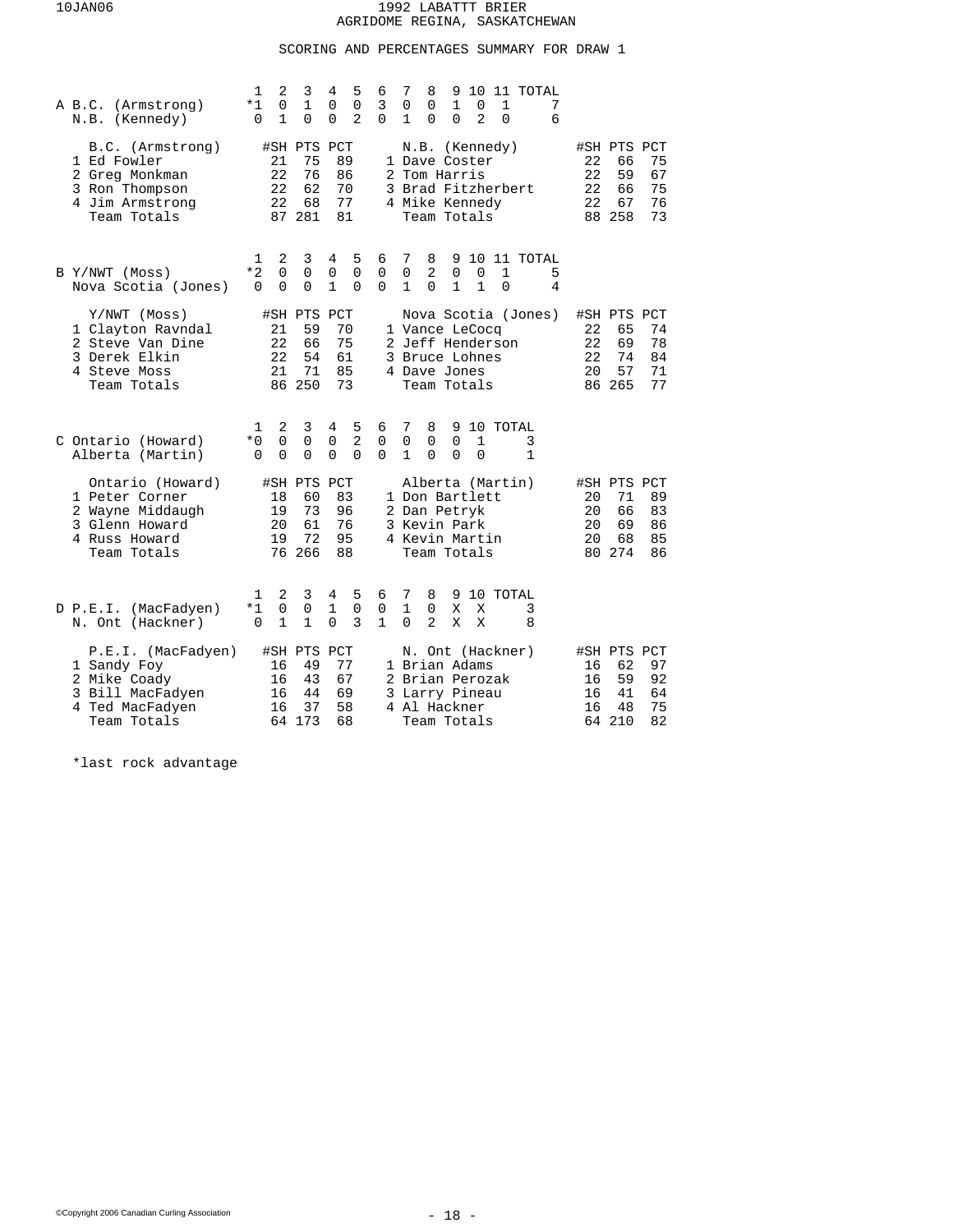# SCORING AND PERCENTAGES SUMMARY FOR DRAW 2

| A Alberta (Martin)<br>P.E.I. (MacFadyen)                                                               | 1<br>2<br>3<br>4<br>5<br>7<br>6<br>8<br>$\overline{2}$<br>$*0$<br>0<br>0<br>$\mathsf 0$<br>3<br>0<br>0<br>$\mathbf{1}$<br>$\Omega$<br>$\Omega$<br>$\mathbf 0$<br>0<br>$\Omega$<br>$\Omega$<br>$\Omega$                                    | 10 TOTAL<br>9<br>5<br>0<br>Χ<br>$\mathbf{1}$<br>2<br>X                                                                                                                          |
|--------------------------------------------------------------------------------------------------------|-------------------------------------------------------------------------------------------------------------------------------------------------------------------------------------------------------------------------------------------|---------------------------------------------------------------------------------------------------------------------------------------------------------------------------------|
| Alberta (Martin)<br>1 Don Bartlett<br>2 Dan Petryk<br>3 Kevin Park<br>4 Kevin Martin<br>Team Totals    | #SH PTS PCT<br>56<br>88<br>1 Sandy Foy<br>16<br>92<br>2 Mike Coady<br>18<br>66<br>18<br>63<br>88<br>18<br>64<br>89<br>70 249<br>89                                                                                                        | P.E.I. (MacFadyen)<br>#SH PTS PCT<br>88<br>18<br>63<br>65<br>90<br>18<br>3 Bill MacFadyen<br>55<br>76<br>18<br>75<br>4 Ted MacFadyen<br>16<br>48<br>70 231<br>83<br>Team Totals |
| B N.B. (Kennedy)<br>Ontario (Howard)                                                                   | 2<br>5<br>7<br>3<br>4<br>6<br>8<br>1<br>2<br>2<br>$*0$<br>$\mathbf 0$<br>$\mathbf 0$<br>$\mathsf{O}$<br>$\mathsf 0$<br>$\mathbf 0$<br>$\Omega$<br>$\Omega$<br>$\mathbf{2}$<br>$\Omega$<br>$\overline{a}$<br>$\mathbf{1}$<br>3<br>$\Omega$ | 10 TOTAL<br>9<br>$\mathbf 0$<br>X<br>4<br>1<br>X<br>9                                                                                                                           |
| N.B. (Kennedy)<br>1 Dave Coster<br>2 Tom Harris<br>3 Brad Fitzherbert<br>4 Mike Kennedy<br>Team Totals | #SH PTS PCT<br>17<br>50<br>74<br>1 Peter Corner<br>37<br>18<br>51<br>18<br>44<br>61<br>3 Glenn Howard<br>38<br>59<br>16<br>4 Russ Howard<br>69 169<br>61                                                                                  | Ontario (Howard)<br>#SH PTS PCT<br>53<br>78<br>17<br>75<br>2 Wayne Middaugh<br>54<br>18<br>54<br>75<br>18<br>18<br>54<br>75<br>71 215<br>76<br>Team Totals                      |
| C NFLD (Goss)<br>Manitoba (Peters)                                                                     | 3<br>5<br>7<br>2<br>4<br>6<br>8<br>1<br>0<br>$*1$<br>0<br>1<br>0<br>1<br>0<br>0<br>3<br>$\mathbf{1}$<br>$\Omega$<br>$\mathbf{1}$<br>$\Omega$<br>$\Omega$<br>$\Omega$<br>$\Omega$                                                          | 10 TOTAL<br>9<br>3<br>$\mathbf 0$<br>Χ<br>$\mathbf{1}$<br>X<br>6                                                                                                                |
| NFLD (Goss)<br>1 Neil Young<br>2 John Allan<br>3 Geoff Cunningham<br>4 Glenn Goss<br>Team Totals       | #SH PTS<br>PCT<br>55<br>69<br>20<br>1 Don Rudd<br>20<br>66<br>83<br>20<br>53<br>66<br>3 Dan Carey<br>18<br>44<br>61<br>4 Vic Peters<br>78 218<br>70                                                                                       | Manitoba (Peters)<br>#SH PTS PCT<br>91<br>16<br>58<br>20<br>65<br>2 Chris Neufeld<br>81<br>20<br>64<br>80<br>70<br>18<br>97<br>74 257<br>87<br>Team Totals                      |
| D Quebec (Butler)<br>Sask (Hebert)                                                                     | 2<br>3<br>4<br>5<br>7<br>8<br>6<br>1<br>$\mathbf 0$<br>$\overline{2}$<br>$\mathbf 0$<br>2<br>$*2$<br>0<br>$\mathsf 0$<br>0<br>$\mathbf{1}$<br>$\mathbf{1}$<br>2<br>$\Omega$<br>$\Omega$<br>$\Omega$<br>$\Omega$<br>$\Omega$               | 9<br>10 TOTAL<br>2<br>X<br>8<br>$\Omega$<br>X<br>4                                                                                                                              |
| Ouebec (Butler)<br>1 Louis Biron<br>2 Andre Lafleur<br>3 Daniel Lemery<br>4 Ted Butler<br>Team Totals  | #SH PTS<br>PCT<br>53<br>74<br>18<br>70<br>88<br>20<br>73<br>91<br>20<br>3 Warren Sharp<br>66<br>92<br>18<br>4 Brad Hebert<br>262<br>86<br>76                                                                                              | Sask (Hebert)<br>#SH PTS PCT<br>1 Kerry Gudereit<br>80<br>20<br>64<br>2 Bob Novakowski<br>20<br>65<br>81<br>19<br>62<br>82<br>16<br>45<br>70<br>75<br>236<br>79<br>Team Totals  |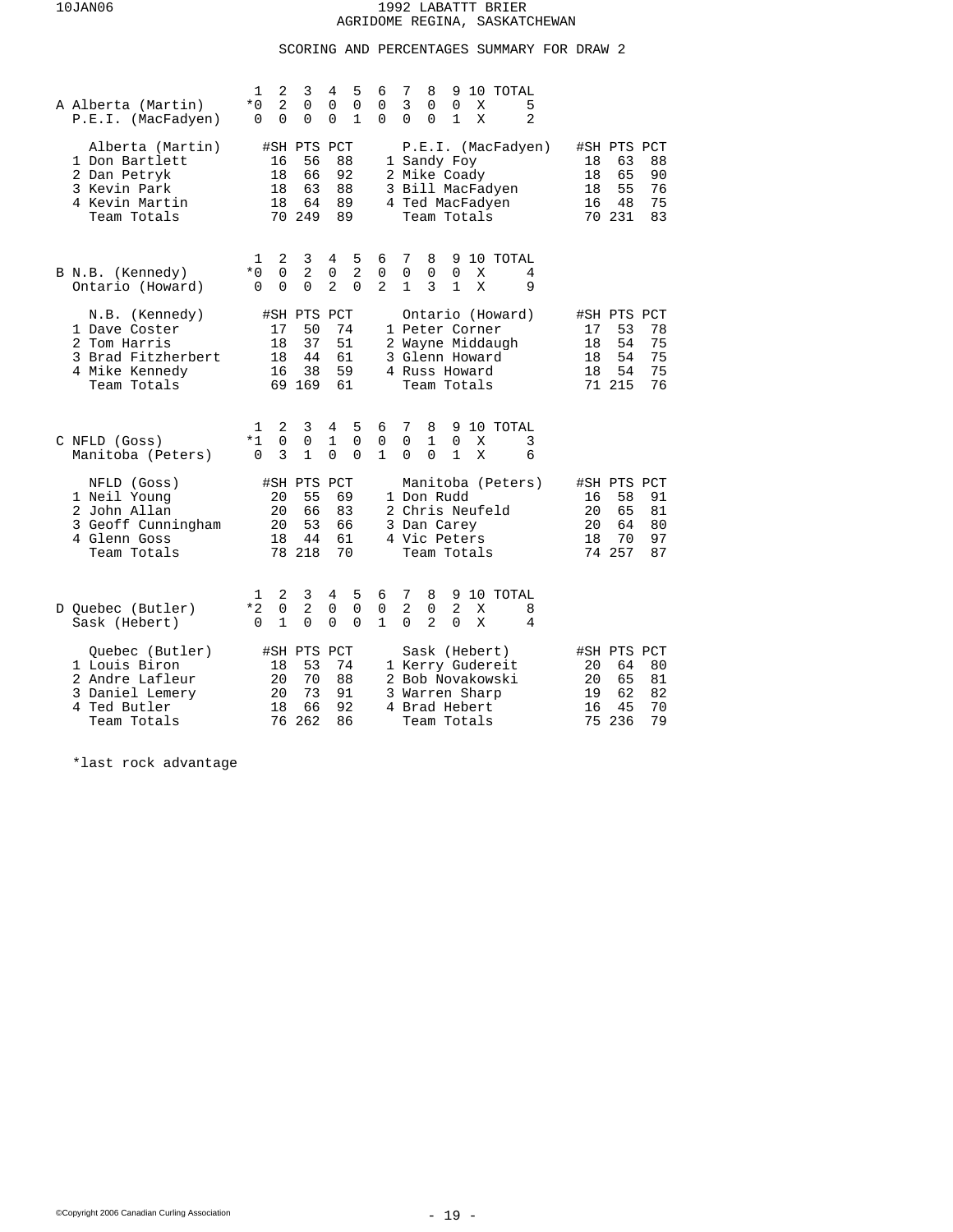# SCORING AND PERCENTAGES SUMMARY FOR DRAW 3

| A Sask (Hebert)<br>NFLD (Goss)                                                                             | 1<br>2<br>$*1$<br>$\Omega$<br>2<br>0                  | 3<br>$\mathbf{1}$<br>0                        | 5<br>4<br>1<br>$\Omega$<br>$\Omega$<br>0                               | 7<br>8<br>9<br>10 TOTAL<br>6<br>2<br>$\Omega$<br>$\Omega$<br>$\Omega$<br>1<br>6<br>2<br>0<br>5<br>$\Omega$<br>1<br>$\Omega$                                                                                  |
|------------------------------------------------------------------------------------------------------------|-------------------------------------------------------|-----------------------------------------------|------------------------------------------------------------------------|--------------------------------------------------------------------------------------------------------------------------------------------------------------------------------------------------------------|
| Sask (Hebert)<br>1 Kerry Gudereit<br>2 Bob Novakowski<br>3 Warren Sharp<br>4 Brad Hebert<br>Team Totals    | 20<br>20<br>20<br>20<br>80                            | #SH PTS PCT<br>68<br>72<br>61<br>71<br>272    | 85<br>90<br>76<br>89<br>85                                             | #SH PTS PCT<br>NFLD (Goss)<br>1 Neil Young<br>20<br>56<br>70<br>2 John Allan<br>20<br>76<br>95<br>3 Geoff Cunningham<br>67<br>20<br>84<br>56<br>4 Glenn Goss<br>18<br>78<br>78 255<br>82<br>Team Totals      |
| B N. Ont (Hackner)<br>Quebec (Butler)                                                                      | 1<br>2<br>*1<br>0<br>$\overline{a}$<br>0              | 3<br>1<br>$\Omega$                            | 5<br>4<br>1<br>0<br>3<br>$\Omega$                                      | 6<br>7<br>8<br>9<br>10 TOTAL<br>$\mathbf 0$<br>$\mathbf{1}$<br>1<br>$\mathbf 0$<br>Χ<br>5<br>$\Omega$<br>$\overline{2}$<br>X<br>7<br>$\Omega$<br>$\Omega$                                                    |
| N. Ont (Hackner)<br>1 Brian Adams<br>2 Brian Perozak<br>3 Larry Pineau<br>4 Al Hackner<br>Team Totals      | 20<br>20<br>20<br>20                                  | #SH PTS PCT<br>75<br>68<br>66<br>59<br>80 268 | 94<br>85<br>83<br>74<br>84                                             | Ouebec (Butler)<br>#SH PTS PCT<br>1 Louis Biron<br>19<br>57<br>75<br>2 Andre Lafleur<br>20<br>66<br>83<br>79<br>3 Daniel Lemery<br>20<br>63<br>19<br>62<br>82<br>4 Ted Butler<br>Team Totals<br>78 248<br>79 |
| C Nova Scotia (Jones)<br>B.C. (Armstrong)                                                                  | 2<br>1<br>$\mathbf 0$<br>$*2$<br>$\Omega$<br>$\Omega$ | 3<br>$\mathbf 0$<br>3                         | 5<br>4<br>$\mathbf{1}$<br>$\overline{0}$<br>$\overline{2}$<br>$\Omega$ | 7<br>8<br>9 10 TOTAL<br>6<br>$\mathbf{1}$<br>0<br>$\Omega$<br>Χ<br>Χ<br>4<br>$\overline{2}$<br>$\Omega$<br>$\Omega$<br>X<br>X<br>7                                                                           |
| Nova Scotia (Jones)<br>1 Vance LeCocq<br>2 Jeff Henderson<br>3 Bruce Lohnes<br>4 Dave Jones<br>Team Totals | 18<br>18<br>18<br>18                                  | #SH PTS PCT<br>54<br>53<br>56<br>43<br>72 206 | 75<br>74<br>78<br>60<br>72                                             | B.C. (Armstrong)<br>#SH PTS PCT<br>1 Ed Fowler<br>49<br>72<br>17<br>67<br>2 Greg Monkman<br>18<br>48<br>51<br>71<br>3 Ron Thompson<br>18<br>4 Jim Armstrong<br>54<br>84<br>16<br>69 202<br>73<br>Team Totals |
| D Manitoba (Peters)<br>Y/NWT (Moss)                                                                        | 2<br>1<br>$*0$<br>0<br>$\Omega$<br>0                  | 3<br>0<br>1                                   | 5<br>4<br>$\overline{3}$<br>$\Omega$<br>0<br>0                         | 7<br>8<br>9 10 TOTAL<br>6<br>0<br>0<br>2<br>$\Omega$<br>5<br>X<br>$\mathbf{1}$<br>$\mathbf{1}$<br>$\Omega$<br>3<br>$\Omega$<br>X                                                                             |
| Manitoba (Peters)<br>1 Don Rudd<br>2 Chris Neufeld<br>3 Dan Carey<br>4 Vic Peters<br>Team Totals           | 18<br>20<br>20<br>19<br>77                            | #SH PTS<br>50<br>57<br>65<br>55<br>227        | PCT<br>69<br>71<br>81<br>72<br>74                                      | Y/NWT (Moss)<br>#SH PTS PCT<br>1 Clayton Ravndal<br>20<br>66<br>83<br>2 Steve Van Dine<br>50<br>63<br>20<br>3 Derek Elkin<br>51<br>64<br>20<br>70<br>19<br>53<br>4 Steve Moss<br>79 220<br>70<br>Team Totals |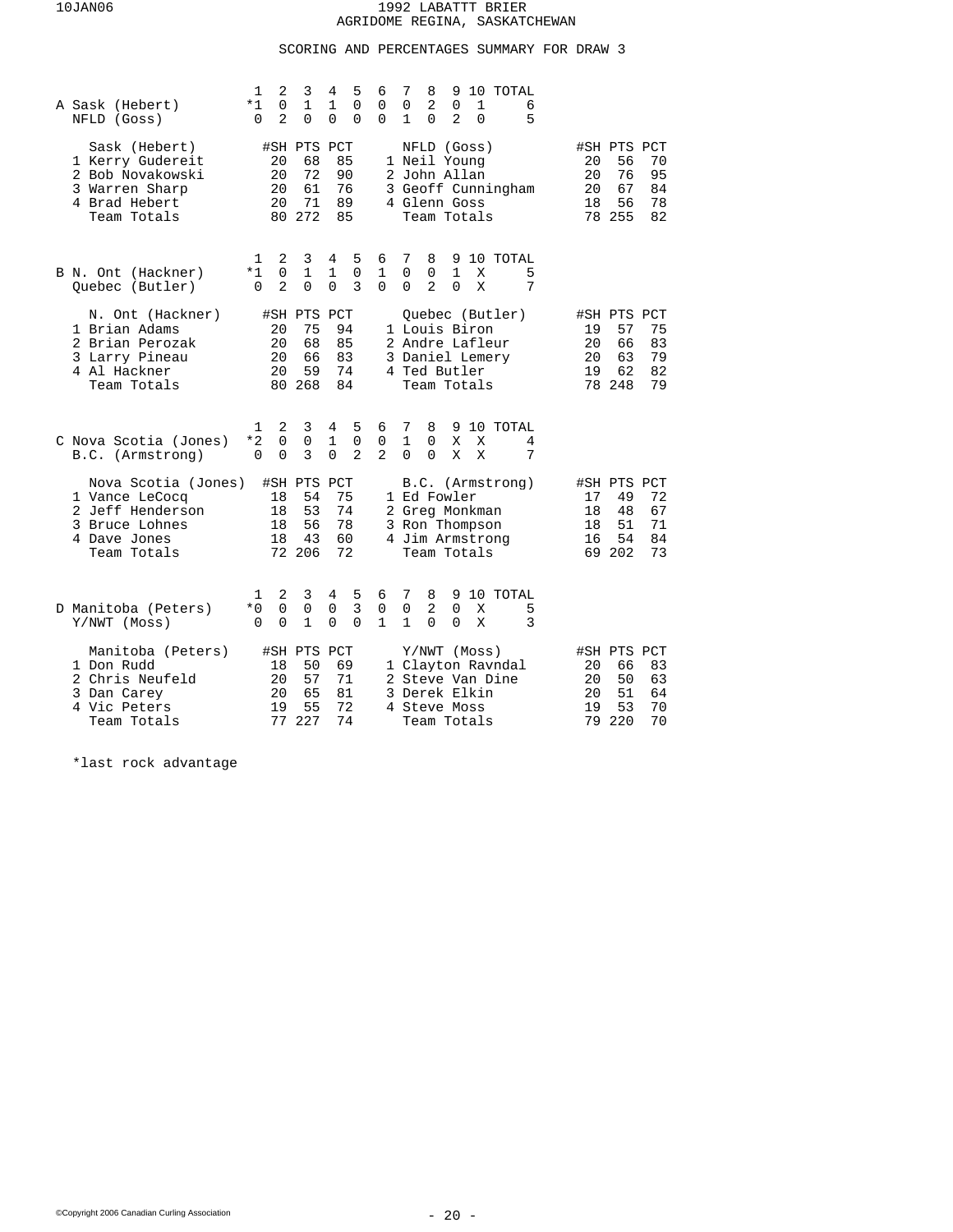# SCORING AND PERCENTAGES SUMMARY FOR DRAW 4

| A N.B. (Kennedy)<br>Alberta (Martin)                                                                     | 2<br>3<br>5<br>7<br>10 TOTAL<br>1<br>4<br>8<br>9<br>6<br>$\overline{3}$<br>$\overline{0}$<br>$\overline{0}$<br>$\mathbf 0$<br>1<br>2<br>*2<br>0<br>0<br>0<br>8<br>2<br>$\mathbf{1}$<br>1<br>0<br>$\Omega$<br>$\Omega$<br>$\Omega$<br>2<br>10<br>$\Omega$<br>4                   |                                                                                                        |
|----------------------------------------------------------------------------------------------------------|---------------------------------------------------------------------------------------------------------------------------------------------------------------------------------------------------------------------------------------------------------------------------------|--------------------------------------------------------------------------------------------------------|
| N.B. (Kennedy)<br>1 Dave Coster<br>2 Tom Harris<br>3 Brad Fitzherbert<br>4 Mike Kennedy<br>Team Totals   | #SH PTS<br>PCT<br>Alberta (Martin)<br>57<br>75<br>1 Don Bartlett<br>19<br>81<br>20<br>65<br>2 Dan Petryk<br>20<br>57<br>71<br>3 Kevin Park<br>64<br>80<br>4 Kevin Martin<br>20<br>77<br>79 243<br>Team Totals                                                                   | #SH PTS PCT<br>61<br>85<br>18<br>20<br>66<br>83<br>63<br>79<br>20<br>67<br>84<br>20<br>78 257<br>82    |
| B Ontario (Howard)<br>P.E.I. (MacFadyen)                                                                 | 8<br>10 TOTAL<br>1<br>2<br>3<br>4<br>5<br>6<br>7<br>9<br>$*0$<br>1<br>$\mathsf 0$<br>$\mathbf{1}$<br>0<br>$\mathbf 0$<br>0<br>$\mathbf 0$<br>0<br>X<br>2<br>3<br>$\Omega$<br>$\Omega$<br>$\Omega$<br>$\Omega$<br>5<br>$\mathbf{1}$<br>$\Omega$<br>$\Omega$<br>$\mathbf{1}$<br>X |                                                                                                        |
| Ontario (Howard)<br>1 Peter Corner<br>2 Wayne Middaugh<br>3 Glenn Howard<br>4 Russ Howard<br>Team Totals | #SH PTS PCT<br>P.E.I. (MacFadyen)<br>20<br>71<br>89<br>1 Sandy Foy<br>70<br>88<br>20<br>2 Mike Coady<br>20<br>70<br>88<br>3 Bill MacFadyen<br>67<br>18<br>48<br>4 Ted MacFadyen<br>78 259<br>83<br>Team Totals                                                                  | #SH PTS PCT<br>59<br>78<br>19<br>60<br>75<br>20<br>20<br>58<br>73<br>99<br>18<br>71<br>77 248<br>81    |
| C N. Ont (Hackner)<br>Sask (Hebert)                                                                      | 2<br>3<br>5<br>6<br>7<br>8<br>10 TOTAL<br>1<br>4<br>9<br>0<br>$\mathbf{1}$<br>2<br>$*1$<br>0<br>0<br>1<br>$\Omega$<br>5<br>0<br>$\Omega$<br>0<br>$\Omega$<br>$\overline{a}$<br>$\Omega$<br>1<br>$\Omega$<br>$\Omega$<br>1<br>$\Omega$<br>4<br>0                                 |                                                                                                        |
| N. Ont (Hackner)<br>1 Brian Adams<br>2 Brian Perozak<br>3 Larry Pineau<br>4 Al Hackner<br>Team Totals    | #SH PTS<br>PCT<br>Sask (Hebert)<br>74<br>1 Kerry Gudereit<br>20<br>93<br>55<br>20<br>69<br>2 Bob Novakowski<br>20<br>57<br>71<br>3<br>Warren Sharp<br>56<br>78<br>18<br>4 Brad Hebert<br>78 242<br>78<br>Team Totals                                                            | #SH PTS PCT<br>67<br>84<br>20<br>58<br>73<br>20<br>49<br>61<br>20<br>78<br>20<br>62<br>80 236<br>74    |
| D Quebec (Butler)<br>NFLD (Goss)                                                                         | 7<br>10 TOTAL<br>2<br>3<br>4<br>5<br>6<br>8<br>9<br>1<br>3<br>0<br>0<br>0<br>$\Omega$<br>$\mathbf{1}$<br>$\Omega$<br>$*1$<br>0<br>X<br>5<br>0<br>3<br>1<br>$\mathbf{1}$<br>$\Omega$<br>2<br>7<br>$\Omega$<br>$\Omega$<br>$\Omega$<br>X                                          |                                                                                                        |
| Ouebec (Butler)<br>1 Louis Biron<br>2 Andre Lafleur<br>3 Daniel Lemery<br>4 Ted Butler<br>Team Totals    | #SH PTS PCT<br>NFLD (Goss)<br>64<br>80<br>1 Neil Young<br>20<br>79<br>20<br>63<br>2 John Allan<br>49<br>3 Geoff Cunningham<br>20<br>61<br>47<br>62<br>19<br>4 Glenn Goss<br>223<br>71<br>79<br>Team Totals                                                                      | #SH PTS PCT<br>57<br>75<br>19<br>55<br>69<br>20<br>53<br>20<br>66<br>70<br>92<br>19<br>235<br>75<br>78 |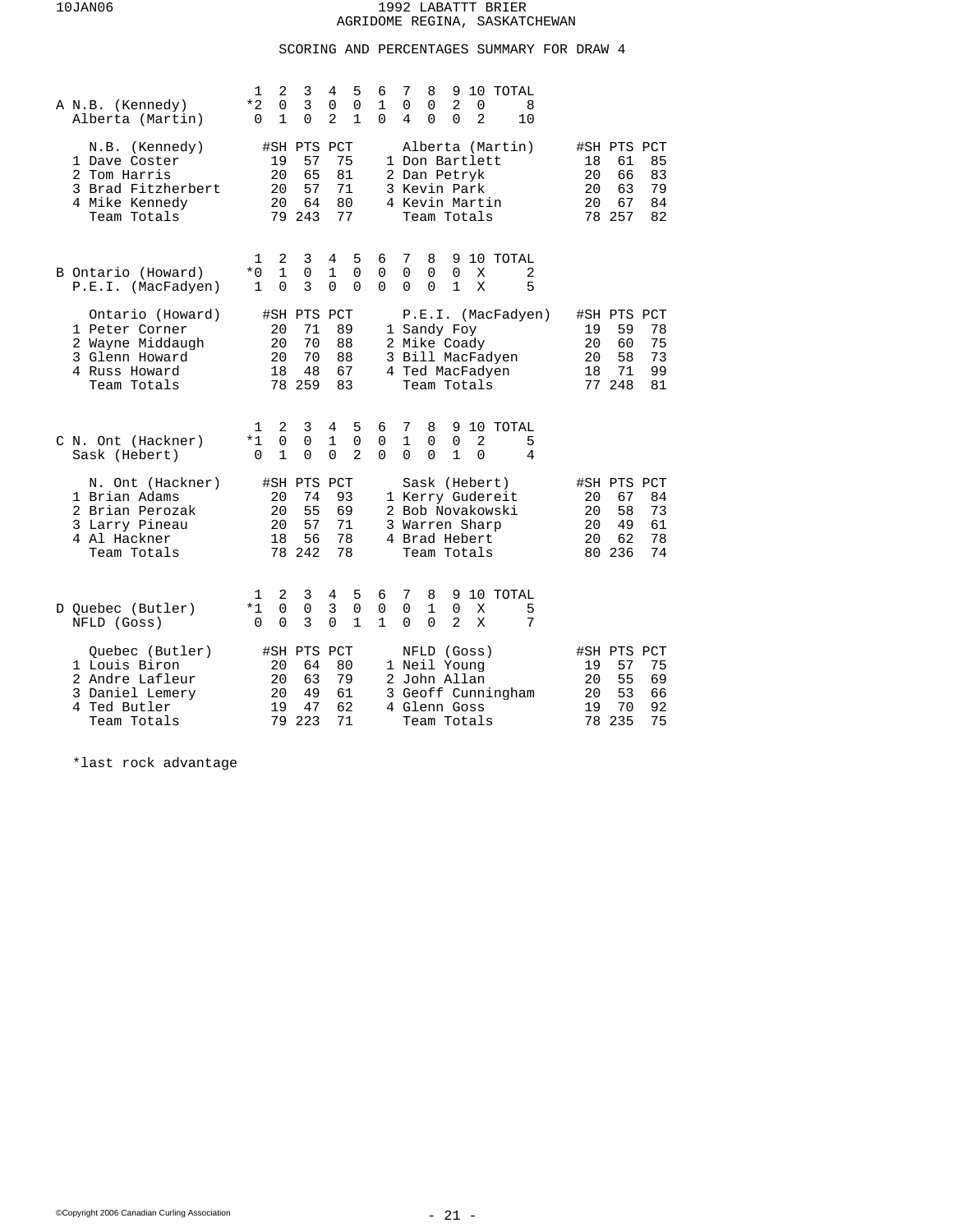# SCORING AND PERCENTAGES SUMMARY FOR DRAW 5

| A Y/NWT (Moss)<br>B.C. (Armstrong)                                                                         | 2<br>1<br>3<br>$\overline{2}$<br>$*0$<br>0<br>$\Omega$<br>0<br>$\mathbf 0$ | 4<br>5<br>6<br>$\overline{2}$<br>0<br>0<br>3<br>1<br>$\Omega$                   | 7<br>10 TOTAL<br>8<br>9<br>$\overline{2}$<br>7<br>0<br>0<br>1<br>6<br>$\mathbf{1}$<br>$\mathbf{1}$<br>$\Omega$<br>$\Omega$         |                                                                                                        |
|------------------------------------------------------------------------------------------------------------|----------------------------------------------------------------------------|---------------------------------------------------------------------------------|------------------------------------------------------------------------------------------------------------------------------------|--------------------------------------------------------------------------------------------------------|
| Y/NWT (Moss)<br>1 Clayton Ravndal<br>2 Steve Van Dine<br>3 Derek Elkin<br>4 Steve Moss<br>Team Totals      | #SH PTS PCT<br>19<br>65<br>63<br>20<br>20<br>60<br>20<br>56<br>79 244      | 86<br>79<br>75<br>70<br>77                                                      | B.C. (Armstrong)<br>1 Ed Fowler<br>2 Greg Monkman<br>3 Ron Thompson<br>4 Jim Armstrong<br>Team Totals                              | #SH PTS PCT<br>65<br>86<br>19<br>59<br>74<br>20<br>72<br>20<br>90<br>61<br>20<br>76<br>79 257<br>81    |
| B Alberta (Martin)<br>N. Ont (Hackner)                                                                     | 2<br>3<br>1<br>2<br>$\mathbf 0$<br>*2<br>1<br>$\Omega$<br>0                | 5<br>4<br>6<br>2<br>0<br>0<br>$\mathbf{1}$<br>$\mathbf{1}$<br>$\Omega$          | 7<br>8<br>10 TOTAL<br>9<br>0<br>0<br>1<br>Χ<br>7<br>$\Omega$<br>X<br>4<br>1<br>$\Omega$                                            |                                                                                                        |
| Alberta (Martin)<br>1 Don Bartlett<br>2 Dan Petryk<br>3 Kevin Park<br>4 Kevin Martin<br>Team Totals        | #SH PTS PCT<br>17<br>63<br>20<br>70<br>62<br>20<br>70<br>20<br>77 265      | 93<br>88<br>78<br>88<br>86                                                      | N. Ont (Hackner)<br>1 Brian Adams<br>2 Brian Perozak<br>3 Larry Pineau<br>4 Al Hackner<br>Team Totals                              | #SH PTS PCT<br>70<br>88<br>20<br>66<br>83<br>20<br>57<br>71<br>20<br>19<br>49<br>64<br>79 242<br>77    |
| C Nova Scotia (Jones)<br>N.B. (Kennedy)                                                                    | 2<br>3<br>1<br>$*2$<br>$\Omega$<br>0<br>$\mathbf{1}$<br>$\Omega$<br>0      | 5<br>6<br>4<br>$\overline{2}$<br>4<br>0<br>$\mathbf{2}$<br>$\Omega$<br>$\Omega$ | 7<br>8<br>9 10 TOTAL<br>$\overline{a}$<br>X<br>10<br>Χ<br>X<br>0<br>X<br>X<br>3<br>X                                               |                                                                                                        |
| Nova Scotia (Jones)<br>1 Vance LeCocq<br>2 Jeff Henderson<br>3 Bruce Lohnes<br>4 Dave Jones<br>Team Totals | #SH PTS<br>12<br>38<br>43<br>14<br>37<br>14<br>14<br>48<br>54 166          | PCT<br>79<br>77<br>66<br>86<br>77                                               | N.B. (Kennedy)<br>1 Dave Coster<br>2 Tom Harris<br>3 Brad Fitzherbert<br>4 Mike Kennedy<br>Team Totals                             | #SH PTS PCT<br>14<br>44<br>79<br>37<br>14<br>66<br>31<br>55<br>14<br>33<br>59<br>14<br>56 145<br>65    |
| D Sask (Hebert)<br>Manitoba (Peters)                                                                       | 2<br>3<br>1<br>$\mathbf{1}$<br>$*0$<br>0<br>$\Omega$<br>3<br>$\mathbf{1}$  | 5<br>4<br>6<br>2<br>$\mathbf 0$<br>0<br>$\mathbf{1}$<br>$\Omega$<br>$\Omega$    | 7<br>10 TOTAL<br>8<br>9<br>$\mathbf{1}$<br>$\Omega$<br>$\Omega$<br>$\Omega$<br>4<br>$\Omega$<br>$\mathbf{1}$<br>0<br>$\Omega$<br>6 |                                                                                                        |
| Sask (Hebert)<br>1 Kerry Gudereit<br>2 Bob Novakowski<br>3 Warren Sharp<br>4 Brad Hebert<br>Team Totals    | #SH PTS<br>67<br>20<br>72<br>20<br>61<br>20<br>20<br>55<br>255<br>80       | PCT<br>84<br>90<br>76<br>69<br>80                                               | Manitoba (Peters)<br>1 Don Rudd<br>2 Chris Neufeld<br>3 Dan Carey<br>4 Vic Peters<br>Team Totals                                   | #SH PTS PCT<br>53<br>66<br>20<br>20<br>72<br>90<br>75<br>20<br>94<br>72<br>90<br>20<br>272<br>85<br>80 |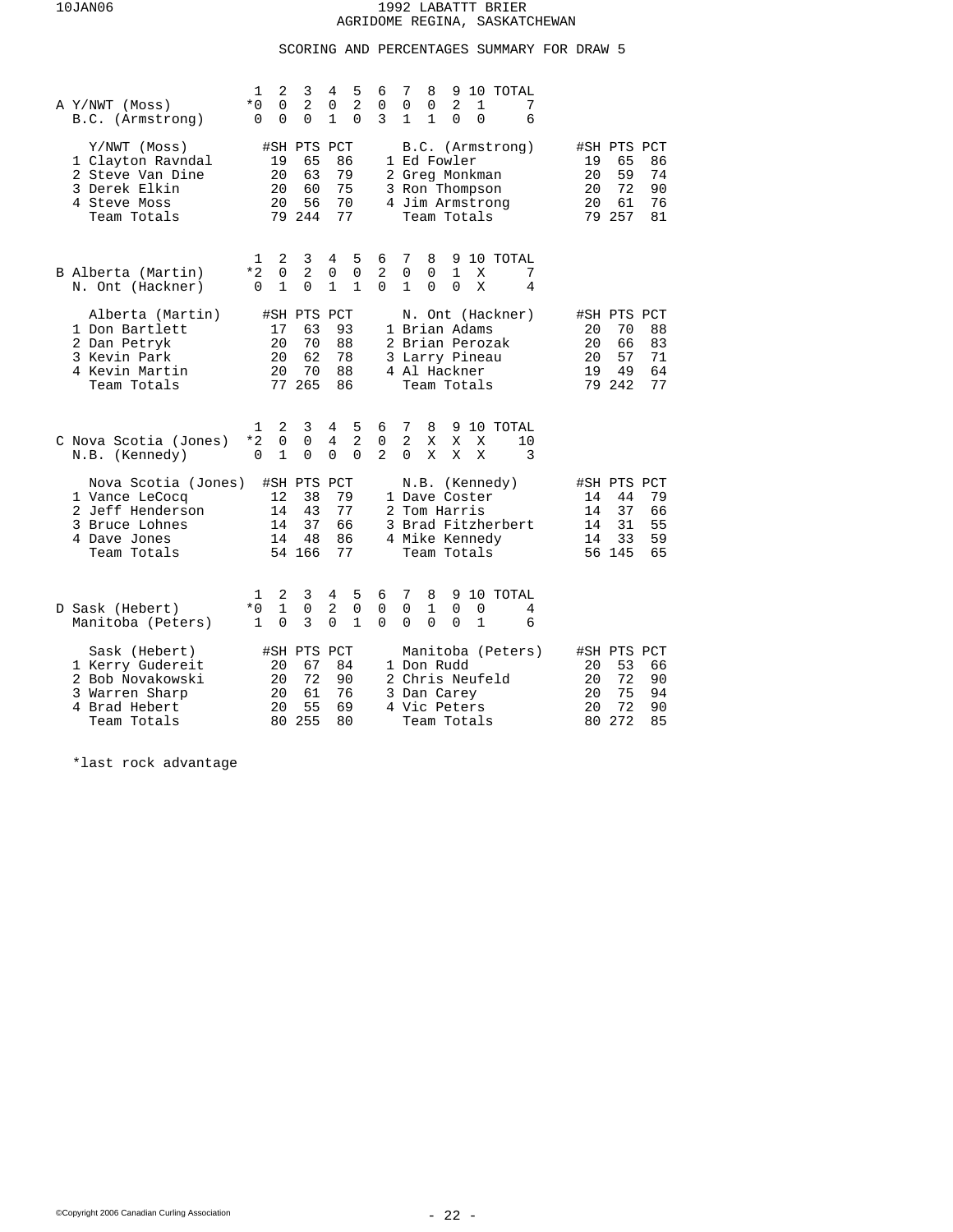# SCORING AND PERCENTAGES SUMMARY FOR DRAW 6

| A Manitoba (Peters)<br>Nova Scotia (Jones)                                                              | 2<br>1<br>3<br>4<br>5<br>$\mathbf{1}$<br>$\mathbf{1}$<br>$\overline{0}$<br>$\mathsf 0$<br>$*0$<br>0<br>$\mathbf 0$<br>1<br>$\Omega$<br>$\Omega$ | 7<br>8<br>9<br>10<br>11 TOTAL<br>6<br>1<br>$\Omega$<br>0<br>0<br>$\Omega$<br>1<br>4<br>$\mathbf{1}$<br>3<br>1<br>0<br>$\Omega$<br>$\Omega$<br>$\Omega$ |                                                                                                        |
|---------------------------------------------------------------------------------------------------------|-------------------------------------------------------------------------------------------------------------------------------------------------|--------------------------------------------------------------------------------------------------------------------------------------------------------|--------------------------------------------------------------------------------------------------------|
| Manitoba (Peters)<br>1 Don Rudd<br>2 Chris Neufeld<br>3 Dan Carey<br>4 Vic Peters<br>Team Totals        | #SH PTS PCT<br>72<br>86<br>21<br>22<br>72<br>82<br>22<br>76<br>86<br>22<br>74<br>84<br>87<br>294<br>84                                          | Nova Scotia (Jones)<br>1 Vance LeCocq<br>2 Jeff Henderson<br>3 Bruce Lohnes<br>4 Dave Jones<br>Team Totals                                             | #SH PTS PCT<br>81<br>22<br>71<br>22<br>81<br>92<br>22<br>77<br>88<br>21<br>64<br>76<br>87 293<br>84    |
| B NFLD (Goss)<br>Y/NWT (Moss)                                                                           | 2<br>3<br>5<br>4<br>1<br>$\overline{2}$<br>$*0$<br>1<br>$\mathbf 0$<br>0<br>$\overline{2}$<br>$\Omega$<br>$\Omega$<br>$\mathbf{1}$<br>$\Omega$  | 9<br>10 TOTAL<br>6<br>7<br>8<br>$\overline{2}$<br>1<br>1<br>$\mathbf 0$<br>7<br>0<br>$\overline{2}$<br>$\mathbf{1}$<br>0<br>$\Omega$<br>$\Omega$<br>6  |                                                                                                        |
| NFLD (Goss)<br>1 Neil Young<br>2 John Allan<br>3 Geoff Cunningham<br>4 Glenn Goss<br>Team Totals        | #SH PTS PCT<br>52<br>19<br>68<br>20<br>75<br>94<br>20<br>53<br>66<br>19<br>50<br>66<br>78 230<br>74                                             | Y/NWT (Moss)<br>1 Clayton Ravndal<br>2 Steve Van Dine<br>3 Derek Elkin<br>4 Steve Moss<br>Team Totals                                                  | #SH PTS PCT<br>20<br>54<br>68<br>54<br>20<br>68<br>20<br>53<br>66<br>50<br>20<br>63<br>80 211<br>66    |
| C P.E.I. (MacFadyen)<br>Ouebec (Butler)                                                                 | 2<br>3<br>5<br>1<br>4<br>$\mathbf 0$<br>$\mathbf{1}$<br>$\mathbf{1}$<br>$*1$<br>0<br>2<br>$\Omega$<br>$\mathbf{1}$<br>$\Omega$<br>0             | 6<br>7<br>8<br>9<br>10 TOTAL<br>0<br>$\mathbf{1}$<br>$\mathbf 0$<br>$\Omega$<br>4<br>Χ<br>3<br>$\mathbf{1}$<br>$\Omega$<br>1<br>Χ<br>8                 |                                                                                                        |
| P.E.I. (MacFadyen)<br>1 Sandy Foy<br>2 Mike Coady<br>3 Bill MacFadyen<br>4 Ted MacFadyen<br>Team Totals | #SH PTS PCT<br>18<br>56<br>78<br>18<br>35<br>49<br>42<br>18<br>58<br>18<br>43<br>60<br>72 176<br>61                                             | Quebec (Butler)<br>1 Louis Biron<br>2 Andre Lafleur<br>3 Daniel Lemery<br>4 Ted Butler<br>Team Totals                                                  | #SH PTS PCT<br>75<br>17<br>51<br>60<br>83<br>18<br>57<br>18<br>41<br>75<br>18<br>54<br>71 206<br>73    |
| D B.C. (Armstrong)<br>Ontario (Howard)                                                                  | 5<br>2<br>3<br>4<br>1<br>$\mathbf{1}$<br>$\mathsf 0$<br>1<br>2<br>*4<br>1<br>0<br>0<br>$\Omega$<br>0                                            | 7<br>9 10 TOTAL<br>6<br>8<br>Χ<br>Χ<br>Χ<br>X<br>X<br>8<br>1<br>Χ<br>Χ<br>X<br>X<br>X                                                                  |                                                                                                        |
| B.C. (Armstrong)<br>1 Ed Fowler<br>2 Greg Monkman<br>3 Ron Thompson<br>4 Jim Armstrong<br>Team Totals   | #SH PTS<br>PCT<br>9<br>28<br>78<br>50<br>20<br>10<br>90<br>10<br>36<br>95<br>10<br>38<br>122<br>78<br>39                                        | Ontario (Howard)<br>1 Peter Corner<br>2 Wayne Middaugh<br>3 Glenn Howard<br>4 Russ Howard<br>Team Totals                                               | #SH PTS PCT<br>93<br>10<br>37<br>27<br>68<br>10<br>25<br>10<br>63<br>20<br>50<br>10<br>109<br>68<br>40 |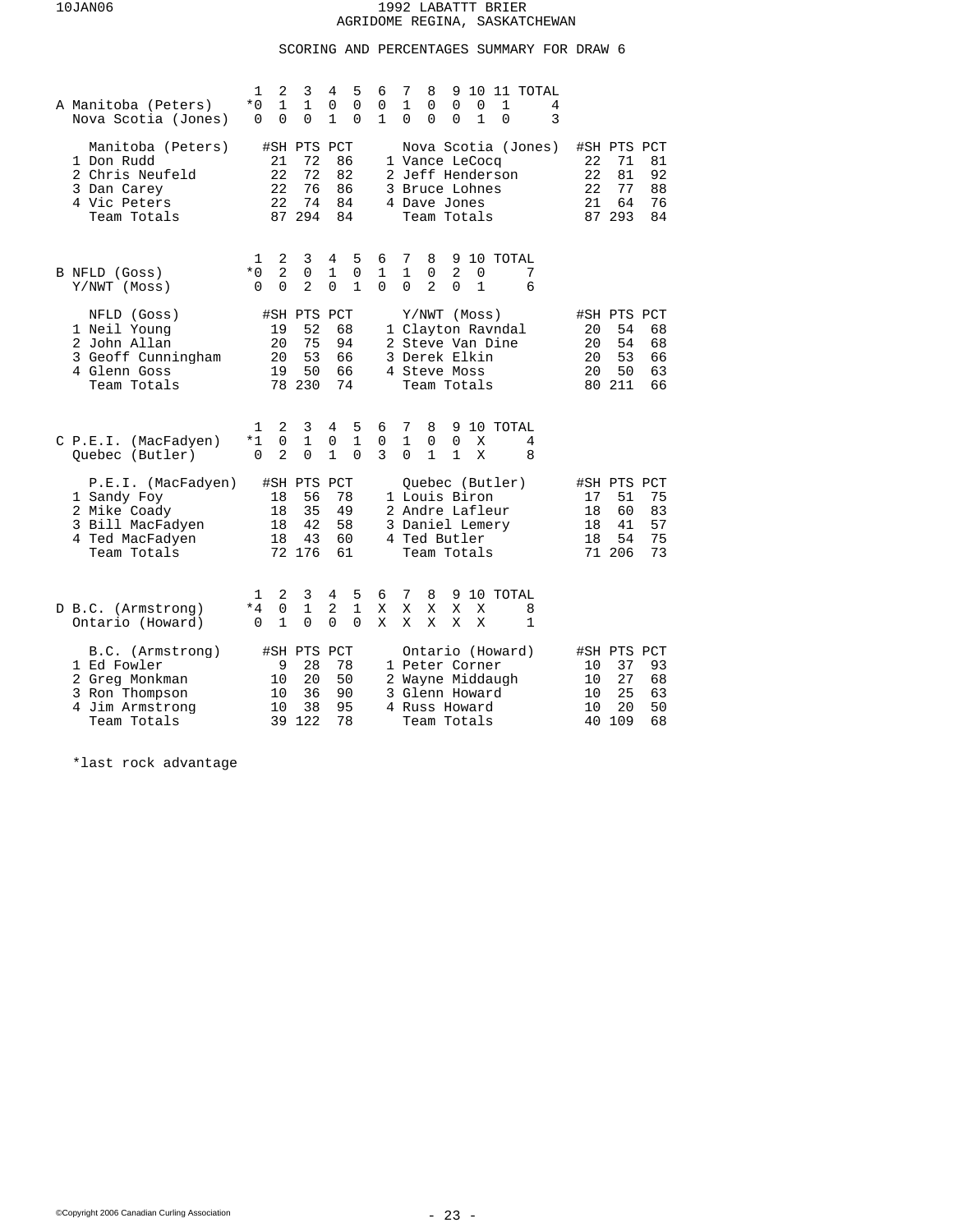# SCORING AND PERCENTAGES SUMMARY FOR DRAW 7

| A Sask (Hebert)<br>Y/NWT (Moss)                                                                         | 2<br>1<br>3<br>4<br>5<br>3<br>0<br>0<br>$\mathbf{1}$<br>$*0$<br>1<br>$\Omega$<br>0<br>0<br>0                                             | 7<br>8<br>10 TOTAL<br>6<br>9<br>2<br>$\Omega$<br>0<br>0<br>0<br>6<br>5<br>0<br>2<br>$\mathbf{1}$<br>0<br>1                                                  |                                                                                                     |
|---------------------------------------------------------------------------------------------------------|------------------------------------------------------------------------------------------------------------------------------------------|-------------------------------------------------------------------------------------------------------------------------------------------------------------|-----------------------------------------------------------------------------------------------------|
| Sask (Hebert)<br>1 Kerry Gudereit<br>2 Bob Novakowski<br>3 Warren Sharp<br>4 Brad Hebert<br>Team Totals | #SH PTS PCT<br>67<br>88<br>19<br>20<br>64<br>80<br>20<br>48<br>60<br>87<br>19<br>66<br>245<br>79<br>78                                   | Y/NWT (Moss)<br>1 Clayton Ravndal<br>2 Steve Van Dine<br>3 Derek Elkin<br>4 Steve Moss<br>Team Totals                                                       | #SH PTS PCT<br>90<br>20<br>72<br>62<br>20<br>78<br>20<br>61<br>76<br>76<br>58<br>19<br>79 253<br>80 |
| B Quebec (Butler)<br>Manitoba (Peters)                                                                  | 2<br>3<br>4<br>5<br>1<br>0<br>2<br>$*3$<br>0<br>0<br>$\mathbf{1}$<br>2<br>$\Omega$<br>$\mathbf{1}$<br>$\Omega$                           | 6<br>7<br>8<br>9<br>10 TOTAL<br>3<br>0<br>0<br>0<br>Χ<br>8<br>$\Omega$<br>$\mathbf{1}$<br>X<br>5<br>$\Omega$<br>$\Omega$                                    |                                                                                                     |
| Quebec (Butler)<br>1 Louis Biron<br>2 Andre Lafleur<br>3 Daniel Lemery<br>4 Ted Butler<br>Team Totals   | #SH PTS<br>PCT<br>57<br>79<br>18<br>20<br>70<br>88<br>68<br>85<br>20<br>57<br>17<br>84<br>75 252<br>84                                   | Manitoba (Peters)<br>1 Don Rudd<br>2 Chris Neufeld<br>3 Dan Carey<br>4 Vic Peters<br>Team Totals                                                            | #SH PTS PCT<br>71<br>89<br>20<br>20<br>69<br>86<br>20<br>68<br>85<br>18<br>45<br>63<br>78 253<br>81 |
| C NFLD (Goss)<br>Nova Scotia (Jones)                                                                    | 2<br>3<br>4<br>5<br>1<br>2<br>$*0$<br>0<br>$\mathsf 0$<br>0<br>$\mathbf{1}$<br>$\Omega$<br>$\Omega$<br>$\mathbf{1}$<br>$\Omega$          | 7<br>6<br>8<br>9<br>10 TOTAL<br>$\mathbf{1}$<br>0<br>1<br>0<br>Χ<br>4<br>$\Omega$<br>$\Omega$<br>$\mathbf{1}$<br>3<br>$\Omega$<br>Χ                         |                                                                                                     |
| NFLD (Goss)<br>1 Neil Young<br>2 John Allan<br>3 Geoff Cunningham<br>4 Glenn Goss<br>Team Totals        | #SH PTS PCT<br>19<br>87<br>66<br>73<br>91<br>20<br>60<br>20<br>75<br>18<br>54<br>75<br>77 253<br>82                                      | Nova Scotia (Jones)<br>1 Vance LeCocq<br>2 Jeff Henderson<br>3 Bruce Lohnes<br>4 Dave Jones<br>Team Totals                                                  | #SH PTS PCT<br>76<br>20<br>61<br>78<br>20<br>62<br>20<br>61<br>76<br>64<br>19<br>49<br>79 233<br>74 |
| D B.C. (Armstrong)<br>Alberta (Martin)                                                                  | 2<br>3<br>4<br>5<br>1<br>$\mathbf{1}$<br>$\overline{2}$<br>$\mathsf 0$<br>$*0$<br>0<br>$\Omega$<br>1<br>$\Omega$<br>$\Omega$<br>$\Omega$ | 7<br>10 TOTAL<br>8<br>9<br>6<br>$\mathsf 0$<br>0<br>$\mathbf 0$<br>$\mathbf{1}$<br>0<br>4<br>$\mathbf{2}$<br>2<br>$\Omega$<br>$\Omega$<br>$\mathbf{1}$<br>6 |                                                                                                     |
| B.C. (Armstrong)<br>1 Ed Fowler<br>2 Greg Monkman<br>3 Ron Thompson<br>4 Jim Armstrong<br>Team Totals   | #SH PTS<br>PCT<br>20<br>69<br>86<br>20<br>65<br>81<br>57<br>71<br>20<br>57<br>79<br>18<br>78<br>248<br>79                                | Alberta (Martin)<br>1 Don Bartlett<br>2 Dan Petryk<br>3 Kevin Park<br>4 Kevin Martin<br>Team Totals                                                         | #SH PTS PCT<br>67<br>93<br>18<br>72<br>20<br>90<br>72<br>90<br>20<br>67<br>20<br>84<br>78 278<br>89 |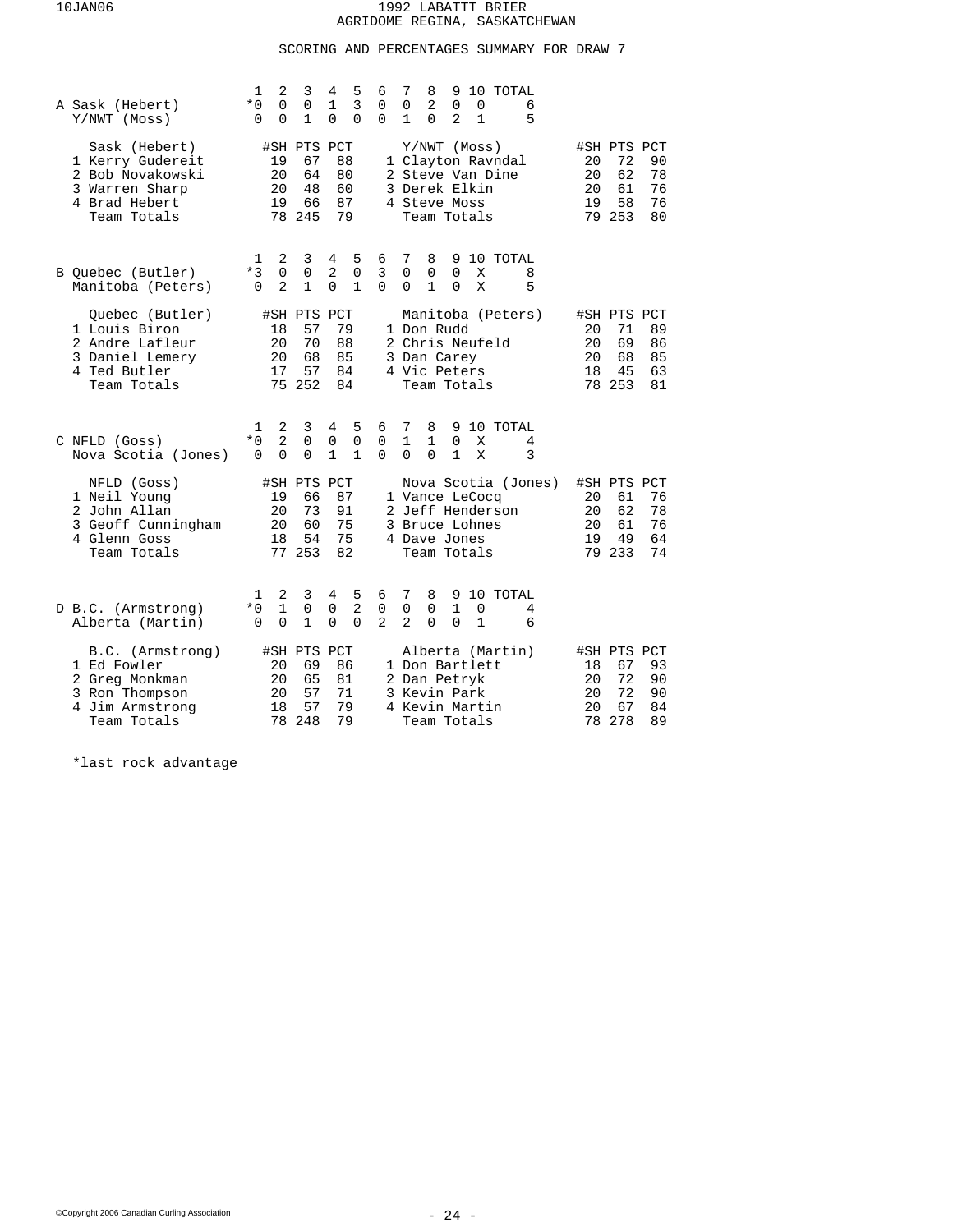# SCORING AND PERCENTAGES SUMMARY FOR DRAW 8

| A N. Ont (Hackner)<br>NFLD (Goss)                                                                          | 1<br>$*1$<br>$\Omega$    | 2<br>0<br>0                     | 3<br>0<br>1                                   | 4<br>1<br>0                       | 5<br>1<br>0                        | 6<br>0<br>$\mathbf{1}$           | 7<br>4<br>0                                                             | 8<br>0<br>2                                       | 9<br>2<br>$\Omega$   | X<br>Χ            | 10 TOTAL   | 9<br>4 |                      |                                               |                            |
|------------------------------------------------------------------------------------------------------------|--------------------------|---------------------------------|-----------------------------------------------|-----------------------------------|------------------------------------|----------------------------------|-------------------------------------------------------------------------|---------------------------------------------------|----------------------|-------------------|------------|--------|----------------------|-----------------------------------------------|----------------------------|
| N. Ont (Hackner)<br>1 Brian Adams<br>2 Brian Perozak<br>3 Larry Pineau<br>4 Al Hackner<br>Team Totals      |                          | 17<br>18<br>18<br>18            | #SH PTS PCT<br>50<br>43<br>49<br>42<br>71 184 | 74<br>60<br>68<br>58<br>65        |                                    |                                  | 1 Neil Young<br>2 John Allan<br>3 Geoff Cunningham<br>4 Glenn Goss      | NFLD (Goss)<br>Team Totals                        |                      |                   |            |        | 18<br>18<br>18<br>18 | #SH PTS PCT<br>44<br>57<br>40<br>41<br>72 182 | 61<br>79<br>56<br>57<br>63 |
| B Y/NWT (Moss)<br>N.B. (Kennedy)                                                                           | 1<br>$*0$<br>$\mathbf 1$ | 2<br>$\mathbf 0$<br>$\Omega$    | 3<br>0<br>$\Omega$                            | 4<br>1<br>$\Omega$                | 5<br>$\mathbf 0$<br>$\Omega$       | 6<br>0<br>$\overline{2}$         | 7<br>0<br>$\Omega$                                                      | 8<br>$\mathbf 0$<br>$\Omega$                      | 0<br>$\Omega$        | Χ<br>X            | 9 10 TOTAL | 1<br>3 |                      |                                               |                            |
| Y/NWT (Moss)<br>1 Clayton Ravndal<br>2 Steve Van Dine<br>3 Derek Elkin<br>4 Steve Moss<br>Team Totals      |                          | 20<br>20<br>20<br>17            | #SH PTS PCT<br>67<br>67<br>59<br>46<br>77 239 | 84<br>84<br>74<br>68<br>78        |                                    |                                  | 1 Dave Coster<br>2 Tom Harris<br>3 Brad Fitzherbert<br>4 Mike Kennedy   | N.B. (Kennedy)<br>Team Totals                     |                      |                   |            |        | 18<br>20<br>20<br>19 | #SH PTS PCT<br>54<br>61<br>63<br>59<br>77 237 | 75<br>76<br>79<br>78<br>77 |
| C P.E.I. (MacFadyen)<br>Sask (Hebert)                                                                      | 1<br>*0<br>$\Omega$      | 2<br>$\overline{0}$<br>$\Omega$ | 3<br>0<br>0                                   | 4<br>$\mathbf{1}$<br>$\Omega$     | 5<br>$\mathbf 0$<br>$\overline{2}$ | 6<br>2<br>$\Omega$               | 7<br>0<br>$\mathbf{1}$                                                  | 8<br>$\mathbf 0$<br>$\mathbf{1}$                  | $\Omega$<br>$\Omega$ | 0<br>$\mathbf{1}$ | 9 10 TOTAL | 3<br>5 |                      |                                               |                            |
| P.E.I. (MacFadyen)<br>1 Sandy Foy<br>2 Mike Coady<br>3 Bill MacFadyen<br>4 Ted MacFadyen<br>Team Totals    |                          | 20<br>20<br>20<br>19            | #SH PTS<br>58<br>52<br>57<br>62<br>79 229     | PCT<br>73<br>65<br>71<br>82<br>72 |                                    |                                  | 1 Kerry Gudereit<br>2 Bob Novakowski<br>3 Warren Sharp<br>4 Brad Hebert | Sask (Hebert)<br>Team Totals                      |                      |                   |            |        | 20<br>20<br>20<br>20 | #SH PTS PCT<br>59<br>65<br>56<br>64<br>80 244 | 74<br>81<br>70<br>80<br>76 |
| D Nova Scotia (Jones)<br>Ontario (Howard)                                                                  | 1<br>$*0$<br>$\mathbf 1$ | 2<br>0<br>$\mathbf{1}$          | 3<br>$\mathbf{1}$<br>$\Omega$                 | 4<br>$\mathbf 0$<br>$\mathbf{1}$  | 5<br>$\mathbf 0$<br>$\mathbf{1}$   | 6<br>$\mathsf 0$<br>$\mathbf{1}$ | 7<br>0<br>$\overline{a}$                                                | 8<br>X<br>X                                       | X<br>X               | X<br>X            | 9 10 TOTAL | 1<br>7 |                      |                                               |                            |
| Nova Scotia (Jones)<br>1 Vance LeCocq<br>2 Jeff Henderson<br>3 Bruce Lohnes<br>4 Dave Jones<br>Team Totals |                          | 14<br>14<br>14<br>14<br>56      | #SH PTS PCT<br>46<br>47<br>44<br>29<br>166    | 82<br>84<br>79<br>52<br>74        |                                    | 2                                | 1 Peter Corner<br>3 Glenn Howard<br>4 Russ Howard                       | Ontario (Howard)<br>Wayne Middaugh<br>Team Totals |                      |                   |            |        | 13<br>14<br>14<br>14 | #SH PTS PCT<br>46<br>41<br>48<br>47<br>55 182 | 88<br>73<br>86<br>84<br>83 |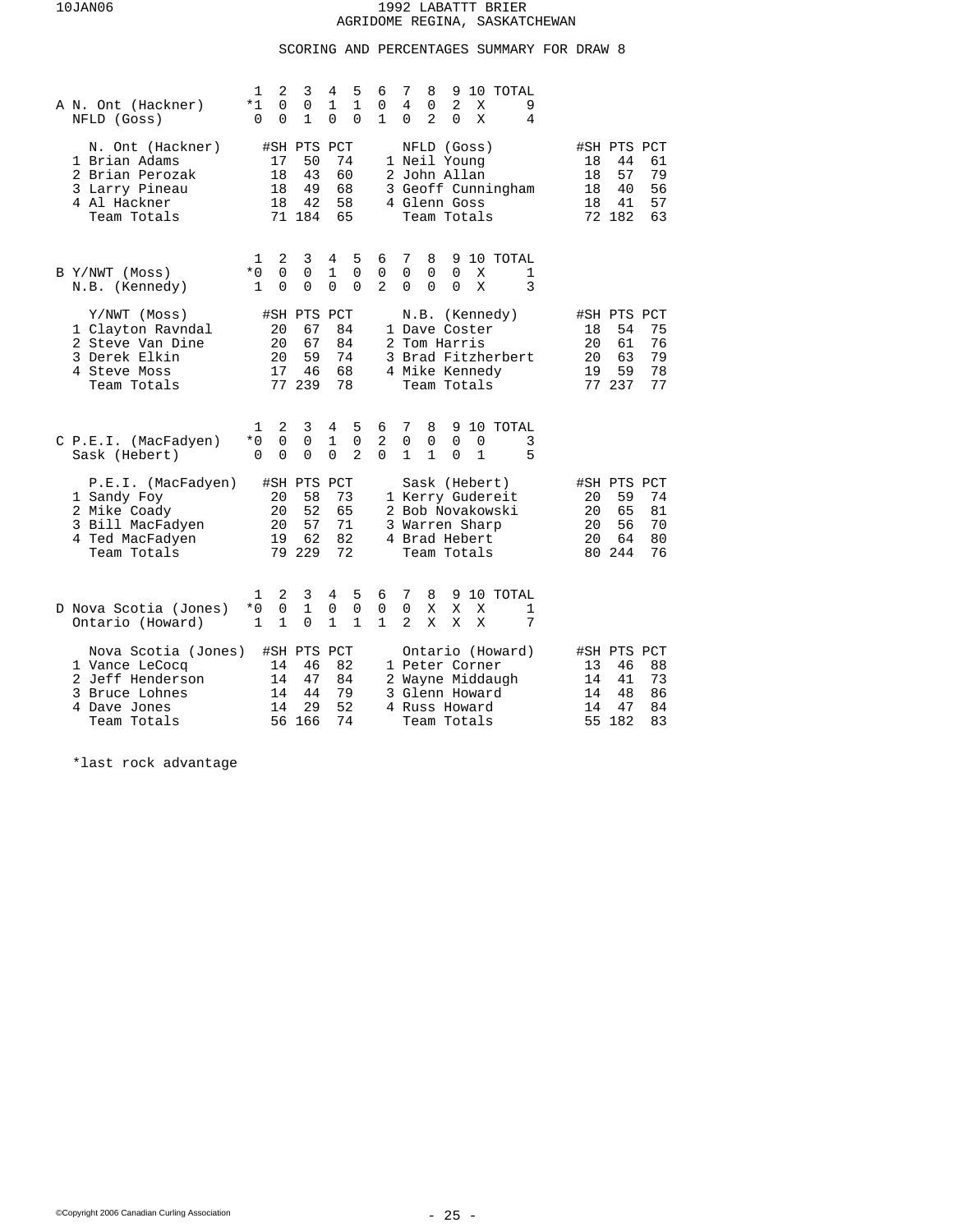# SCORING AND PERCENTAGES SUMMARY FOR DRAW 9

| A Alberta (Martin)<br>Quebec (Butler)                                                                    | 2<br>1<br>3<br>4<br>5<br>3<br>3<br>$*2$<br>0<br>0<br>1<br>0<br>1<br>0<br>$\Omega$                                                              | 6<br>7<br>8<br>10 TOTAL<br>9<br>Χ<br>X<br>Χ<br>X<br>X<br>8<br>2<br>Χ<br>X<br>Χ<br>Χ<br>X                                                      |                                                                                                     |
|----------------------------------------------------------------------------------------------------------|------------------------------------------------------------------------------------------------------------------------------------------------|-----------------------------------------------------------------------------------------------------------------------------------------------|-----------------------------------------------------------------------------------------------------|
| Alberta (Martin)<br>1 Don Bartlett<br>2 Dan Petryk<br>3 Kevin Park<br>4 Kevin Martin<br>Team Totals      | #SH PTS PCT<br>86<br>9<br>31<br>33<br>83<br>10<br>31<br>10<br>78<br>40<br>100<br>10<br>39 135<br>87                                            | Ouebec (Butler)<br>1 Louis Biron<br>2 Andre Lafleur<br>3 Daniel Lemery<br>4 Ted Butler<br>Team Totals                                         | #SH PTS PCT<br>40 100<br>10<br>27<br>10<br>68<br>30<br>75<br>10<br>23<br>57<br>10<br>40 120<br>75   |
| B Ontario (Howard)<br>N. Ont (Hackner)                                                                   | 3<br>5<br>2<br>4<br>1<br>0<br>2<br>$*1$<br>$\mathbf{1}$<br>$\mathbf 0$<br>$\mathbf{1}$<br>$\mathbf{1}$<br>$\Omega$<br>$\Omega$<br>0            | 7<br>8<br>9<br>10 TOTAL<br>6<br>$\mathbf{1}$<br>0<br>1<br>0<br>Χ<br>6<br>$\Omega$<br>3<br>1<br>$\Omega$<br>$\Omega$<br>Χ                      |                                                                                                     |
| Ontario (Howard)<br>1 Peter Corner<br>2 Wayne Middaugh<br>3 Glenn Howard<br>4 Russ Howard<br>Team Totals | #SH PTS PCT<br>55<br>81<br>17<br>65<br>20<br>81<br>20<br>68<br>85<br>63<br>83<br>19<br>76 251<br>83                                            | N. Ont (Hackner)<br>1 Brian Adams<br>2 Brian Perozak<br>3 Larry Pineau<br>4 Al Hackner<br>Team Totals                                         | #SH PTS PCT<br>74<br>93<br>20<br>68<br>20<br>85<br>20<br>57<br>71<br>58<br>18<br>42<br>78 241<br>77 |
| C Manitoba (Peters)<br>B.C. (Armstrong)                                                                  | 2<br>5<br>3<br>4<br>1<br>$\overline{a}$<br>$*0$<br>0<br>$\mathbf 1$<br>0<br>$\overline{2}$<br>$\Omega$<br>$\Omega$<br>$\mathbf{1}$<br>$\Omega$ | 7<br>6<br>8<br>9<br>10 TOTAL<br>1<br>$\mathbf 0$<br>2<br>1<br>0<br>7<br>$\Omega$<br>$\mathbf{1}$<br>$\Omega$<br>$\mathbf{1}$<br>5<br>$\Omega$ |                                                                                                     |
| Manitoba (Peters)<br>1 Don Rudd<br>2 Chris Neufeld<br>3 Dan Carey<br>4 Vic Peters<br>Team Totals         | #SH PTS PCT<br>76<br>19<br>58<br>75<br>94<br>20<br>20<br>59<br>74<br>20<br>64<br>80<br>79 256<br>81                                            | B.C. (Armstrong)<br>1 Ed Fowler<br>2 Greg Monkman<br>3 Ron Thompson<br>4 Jim Armstrong<br>Team Totals                                         | #SH PTS PCT<br>78<br>98<br>20<br>62<br>78<br>20<br>76<br>20<br>61<br>20<br>59<br>74<br>80 260<br>81 |
| D N.B. (Kennedy)<br>P.E.I. (MacFadyen)                                                                   | 2<br>3<br>5<br>1<br>4<br>$\overline{2}$<br>$\mathbf{1}$<br>3<br>$*0$<br>0<br>$\overline{a}$<br>0<br>0<br>0<br>1                                | 6<br>7<br>8<br>9<br>10 TOTAL<br>$\mathbf{1}$<br>$\Omega$<br>0<br>$\mathbf 0$<br>Χ<br>7<br>5<br>1<br>0<br>1<br>$\Omega$<br>X                   |                                                                                                     |
| N.B. (Kennedy)<br>1 Dave Coster<br>2 Tom Harris<br>3 Brad Fitzherbert<br>4 Mike Kennedy<br>Team Totals   | #SH PTS<br>PCT<br>18<br>49<br>68<br>20<br>43<br>54<br>55<br>20<br>69<br>53<br>70<br>19<br>77<br>200<br>65                                      | P.E.I. (MacFadyen)<br>1 Sandy Foy<br>2 Mike Coady<br>3 Bill MacFadyen<br>4 Ted MacFadyen<br>Team Totals                                       | #SH PTS PCT<br>74<br>93<br>20<br>20<br>64<br>80<br>20<br>60<br>75<br>62<br>47<br>19<br>79 245<br>78 |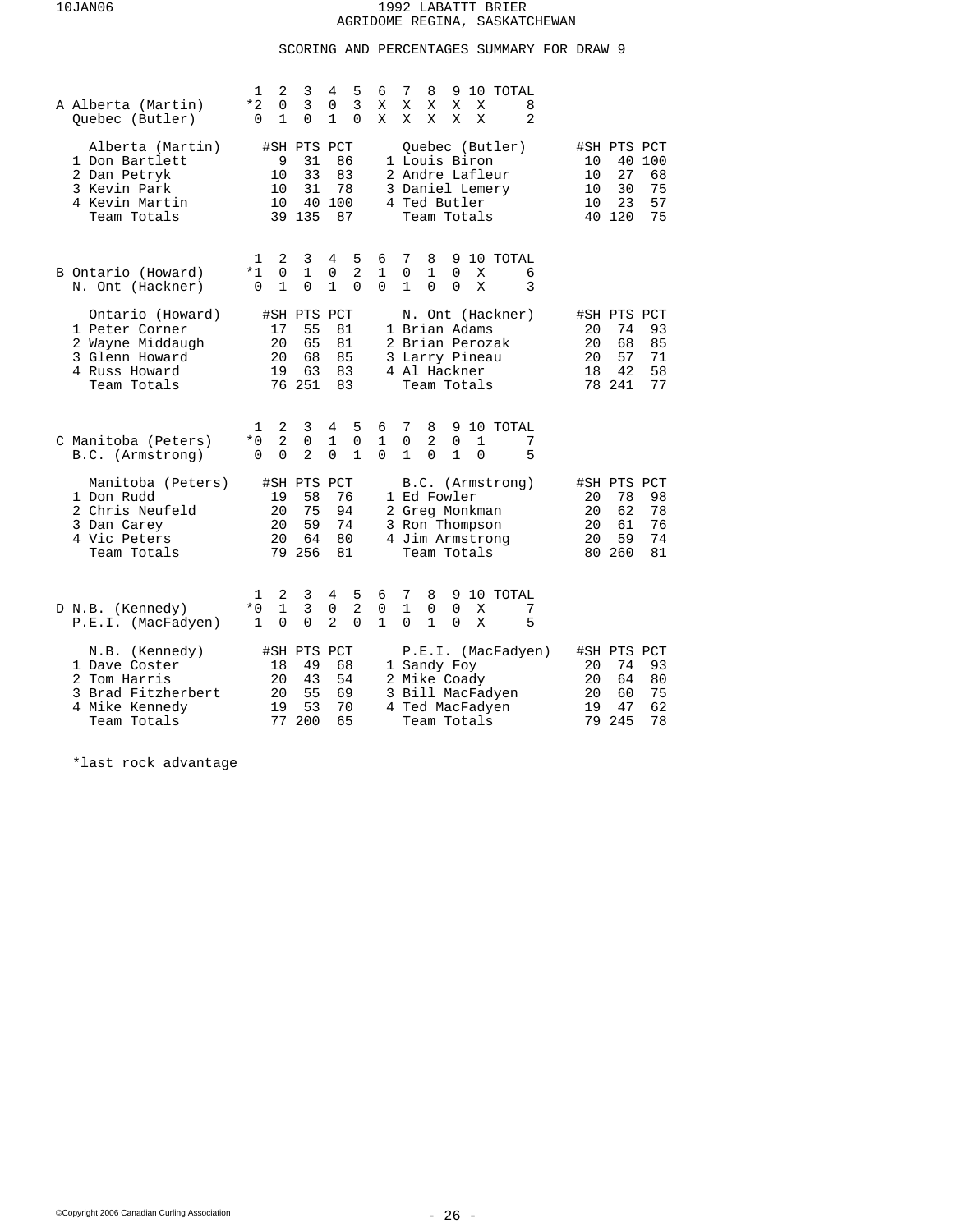## SCORING AND PERCENTAGES SUMMARY FOR DRAW 10

| A Manitoba (Peters)<br>N.B. (Kennedy)                                                                   | 1<br>2<br>3<br>4<br>5<br>6<br>0<br>0<br>3<br>$\mathbf 0$<br>$*0$<br>0<br>1<br>0<br>0<br>0<br>0<br>$\Omega$                                                                        | 7<br>8<br>10 TOTAL<br>9<br>1<br>$\mathbf{1}$<br>0<br>X<br>5<br>$\overline{2}$<br>$\Omega$<br>$\Omega$<br>1<br>X |                                                                                                     |
|---------------------------------------------------------------------------------------------------------|-----------------------------------------------------------------------------------------------------------------------------------------------------------------------------------|-----------------------------------------------------------------------------------------------------------------|-----------------------------------------------------------------------------------------------------|
| Manitoba (Peters)<br>1 Don Rudd<br>2 Chris Neufeld<br>3 Dan Carey<br>4 Vic Peters<br>Team Totals        | #SH PTS PCT<br>58<br>81<br>18<br>72<br>20<br>90<br>64<br>89<br>18<br>16<br>60<br>94<br>72 254<br>88                                                                               | N.B. (Kennedy)<br>1 Dave Coster<br>2 Tom Harris<br>3 Brad Fitzherbert<br>4 Mike Kennedy<br>Team Totals          | #SH PTS PCT<br>91<br>20<br>73<br>62<br>20<br>78<br>51<br>18<br>71<br>65<br>18<br>47<br>76 233<br>77 |
| B Sask (Hebert)<br>Nova Scotia (Jones)                                                                  | 2<br>5<br>3<br>6<br>1<br>4<br>3<br>0<br>$\mathbf 0$<br>2<br>$*0$<br>0<br>$\Omega$<br>$\mathbf{1}$<br>$\Omega$<br>0<br>$\Omega$<br>$\Omega$                                        | 7<br>8<br>9 10 TOTAL<br>0<br>2<br>X<br>Χ<br>7<br>$\overline{2}$<br>$\Omega$<br>3<br>X<br>X                      |                                                                                                     |
| Sask (Hebert)<br>1 Kerry Gudereit<br>2 Bob Novakowski<br>3 Warren Sharp<br>4 Brad Hebert<br>Team Totals | #SH PTS<br>PCT<br>50<br>78<br>16<br>52<br>81<br>16<br>51<br>80<br>16<br>55<br>16<br>86<br>64 208<br>81                                                                            | Nova Scotia (Jones)<br>1 Vance LeCocq<br>2 Jeff Henderson<br>3 Bruce Lohnes<br>4 Dave Jones<br>Team Totals      | #SH PTS PCT<br>56<br>88<br>16<br>16<br>49<br>77<br>51<br>80<br>16<br>53<br>83<br>16<br>64 209<br>82 |
| C Quebec (Butler)<br>Y/NWT (Moss)                                                                       | 2<br>3<br>5<br>4<br>6<br>1<br>$\overline{2}$<br>$*2$<br>0<br>$\mathbf{1}$<br>$\mathbf{1}$<br>$\mathbf 0$<br>$\mathbf{1}$<br>$\mathbf{1}$<br>0<br>$\Omega$<br>$\Omega$<br>$\Omega$ | 7<br>8<br>10 TOTAL<br>9<br>$\overline{a}$<br>X<br>X<br>8<br>Χ<br>$\overline{2}$<br>$\Omega$<br>X<br>X<br>X      |                                                                                                     |
| Ouebec (Butler)<br>1 Louis Biron<br>2 Andre Lafleur<br>3 Daniel Lemery<br>4 Ted Butler<br>Team Totals   | #SH PTS PCT<br>52<br>13<br>27<br>77<br>43<br>14<br>75<br>42<br>14<br>51<br>91<br>14<br>55 163<br>74                                                                               | Y/NWT (Moss)<br>1 Clayton Ravndal<br>2 Steve Van Dine<br>3 Derek Elkin<br>4 Steve Moss<br>Team Totals           | #SH PTS PCT<br>98<br>55<br>14<br>41<br>73<br>14<br>35<br>63<br>14<br>35<br>63<br>14<br>74<br>56 166 |
| D NFLD (Goss)<br>B.C. (Armstrong)                                                                       | 2<br>5<br>3<br>4<br>6<br>1<br>$\overline{2}$<br>$\mathbf 1$<br>$\overline{3}$<br>0<br>0<br>* 0<br>3<br>0<br>0<br>1<br>$\Omega$<br>$\Omega$                                        | 7<br>10 TOTAL<br>8<br>9<br>0<br>1<br>1<br>X<br>8<br>2<br>$\Omega$<br>$\Omega$<br>X<br>6                         |                                                                                                     |
| NFLD (Goss)<br>1 Neil Young<br>2 John Allan<br>3 Geoff Cunningham<br>4 Glenn Goss<br>Team Totals        | #SH PTS<br>PCT<br>19<br>54<br>71<br>20<br>64<br>80<br>57<br>20<br>46<br>53<br>19<br>70<br>78<br>217<br>70                                                                         | B.C. (Armstrong)<br>1 Ed Fowler<br>2 Greg Monkman<br>3 Ron Thompson<br>4 Jim Armstrong<br>Team Totals           | #SH PTS PCT<br>81<br>20<br>65<br>20<br>59<br>74<br>20<br>50<br>63<br>18<br>34<br>47<br>78 208<br>67 |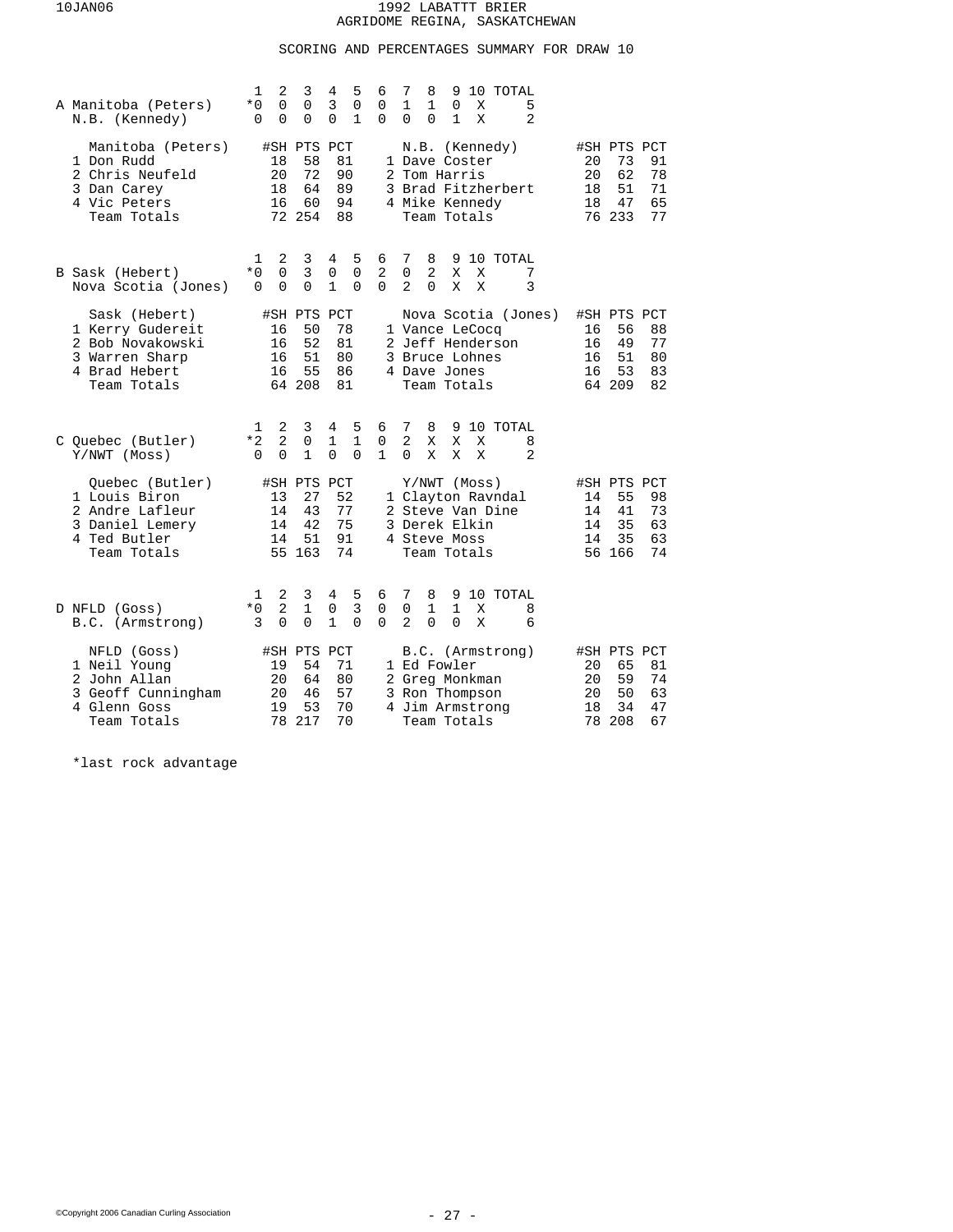# SCORING AND PERCENTAGES SUMMARY FOR DRAW 11

| A Ontario (Howard)<br>Quebec (Butler)                                                                      | 2<br>3<br>1<br>2<br>*2<br>0<br>1<br>0<br>0                                            | 5<br>4<br>6<br>$\Omega$<br>1<br>0<br>$\mathbf{1}$<br>0<br>$\Omega$                                      | 7<br>8<br>9<br>10 TOTAL<br>1<br>$\Omega$<br>0<br>X<br>6<br>$\mathbf{1}$<br>1<br>$\Omega$<br>Χ<br>4                       |                                                                                                     |
|------------------------------------------------------------------------------------------------------------|---------------------------------------------------------------------------------------|---------------------------------------------------------------------------------------------------------|--------------------------------------------------------------------------------------------------------------------------|-----------------------------------------------------------------------------------------------------|
| Ontario (Howard)<br>1 Peter Corner<br>2 Wayne Middaugh<br>3 Glenn Howard<br>4 Russ Howard<br>Team Totals   | #SH PTS PCT<br>59<br>18<br>20<br>75<br>20<br>71<br>65<br>20<br>78 270                 | 82<br>94<br>89<br>81<br>87                                                                              | Quebec (Butler)<br>1 Louis Biron<br>2 Andre Lafleur<br>3 Daniel Lemery<br>4 Ted Butler<br>Team Totals                    | #SH PTS PCT<br>20<br>66<br>83<br>63<br>79<br>20<br>69<br>86<br>20<br>19<br>51<br>67<br>79 249<br>79 |
| B B.C. (Armstrong)<br>P.E.I. (MacFadyen)                                                                   | 3<br>1<br>2<br>$*0$<br>0<br>0<br>0<br>0<br>1                                          | 5<br>4<br>6<br>2<br>$\mathbf 0$<br>0<br>$\Omega$<br>1<br>$\mathbf{1}$                                   | 7<br>8<br>9 10 TOTAL<br>$\mathbf{1}$<br>2<br>0<br>0<br>5<br>$\overline{a}$<br>$\mathbf{1}$<br>6<br>$\Omega$<br>$\Omega$  |                                                                                                     |
| B.C. (Armstrong)<br>1 Ed Fowler<br>2 Greg Monkman<br>3 Ron Thompson<br>4 Jim Armstrong<br>Team Totals      | #SH PTS<br>20<br>54<br>20<br>59<br>20<br>61<br>59<br>19<br>79 233                     | PCT<br>68<br>74<br>76<br>78<br>74                                                                       | P.E.I. (MacFadyen)<br>1 Sandy Foy<br>2 Mike Coady<br>3 Bill MacFadyen<br>4 Ted MacFadyen<br>Team Totals                  | #SH PTS PCT<br>20<br>53<br>66<br>56<br>70<br>20<br>52<br>65<br>20<br>61<br>76<br>20<br>80 222<br>69 |
| C N.B. (Kennedy)<br>N. Ont (Hackner)                                                                       | 2<br>3<br>1<br>$\overline{0}$<br>$\mathsf 0$<br>$*1$<br>$\mathbf{1}$<br>1<br>$\Omega$ | 5<br>4<br>6<br>3<br>$\mathbf 0$<br>$\mathbf{1}$<br>$\mathbf{1}$<br>$\Omega$<br>$\Omega$                 | 7<br>8<br>10 TOTAL<br>9<br>3<br>0<br>0<br>Χ<br>8<br>$\overline{2}$<br>$\mathbf{1}$<br>$\Omega$<br>X<br>6                 |                                                                                                     |
| N.B. (Kennedy)<br>1 Dave Coster<br>2 Tom Harris<br>3 Brad Fitzherbert<br>4 Mike Kennedy<br>Team Totals     | #SH PTS<br>44<br>18<br>52<br>20<br>59<br>20<br>62<br>20<br>78 217                     | PCT<br>61<br>65<br>74<br>78<br>70                                                                       | N. Ont (Hackner)<br>1 Brian Adams<br>2 Brian Perozak<br>3 Larry Pineau<br>4 Al Hackner<br>Team Totals                    | #SH PTS PCT<br>98<br>78<br>20<br>51<br>20<br>64<br>63<br>79<br>20<br>63<br>83<br>19<br>79 255<br>81 |
| D Nova Scotia (Jones)<br>Alberta (Martin)                                                                  | 2<br>3<br>1<br>$*1$<br>0<br>0<br>1<br>1<br>0                                          | 5<br>4<br>6<br>$\mathbf 0$<br>$\mathbf{1}$<br>$\mathbf 0$<br>$\overline{2}$<br>$\Omega$<br>$\mathbf{1}$ | 7<br>8<br>9 10 TOTAL<br>$\Omega$<br>$\mathbf{1}$<br>$\Omega$<br>X<br>3<br>$\Omega$<br>$\mathbf{1}$<br>6<br>$\Omega$<br>Χ |                                                                                                     |
| Nova Scotia (Jones)<br>1 Vance LeCocq<br>2 Jeff Henderson<br>3 Bruce Lohnes<br>4 Dave Jones<br>Team Totals | #SH PTS PCT<br>20<br>67<br>20<br>60<br>20<br>62<br>47<br>18<br>236<br>78              | 84<br>75<br>78<br>65<br>76                                                                              | Alberta (Martin)<br>1 Don Bartlett<br>2 Dan Petryk<br>3 Kevin Park<br>4 Kevin Martin<br>Team Totals                      | #SH PTS PCT<br>85<br>18<br>61<br>59<br>74<br>20<br>75<br>94<br>20<br>62<br>82<br>19<br>77 257<br>83 |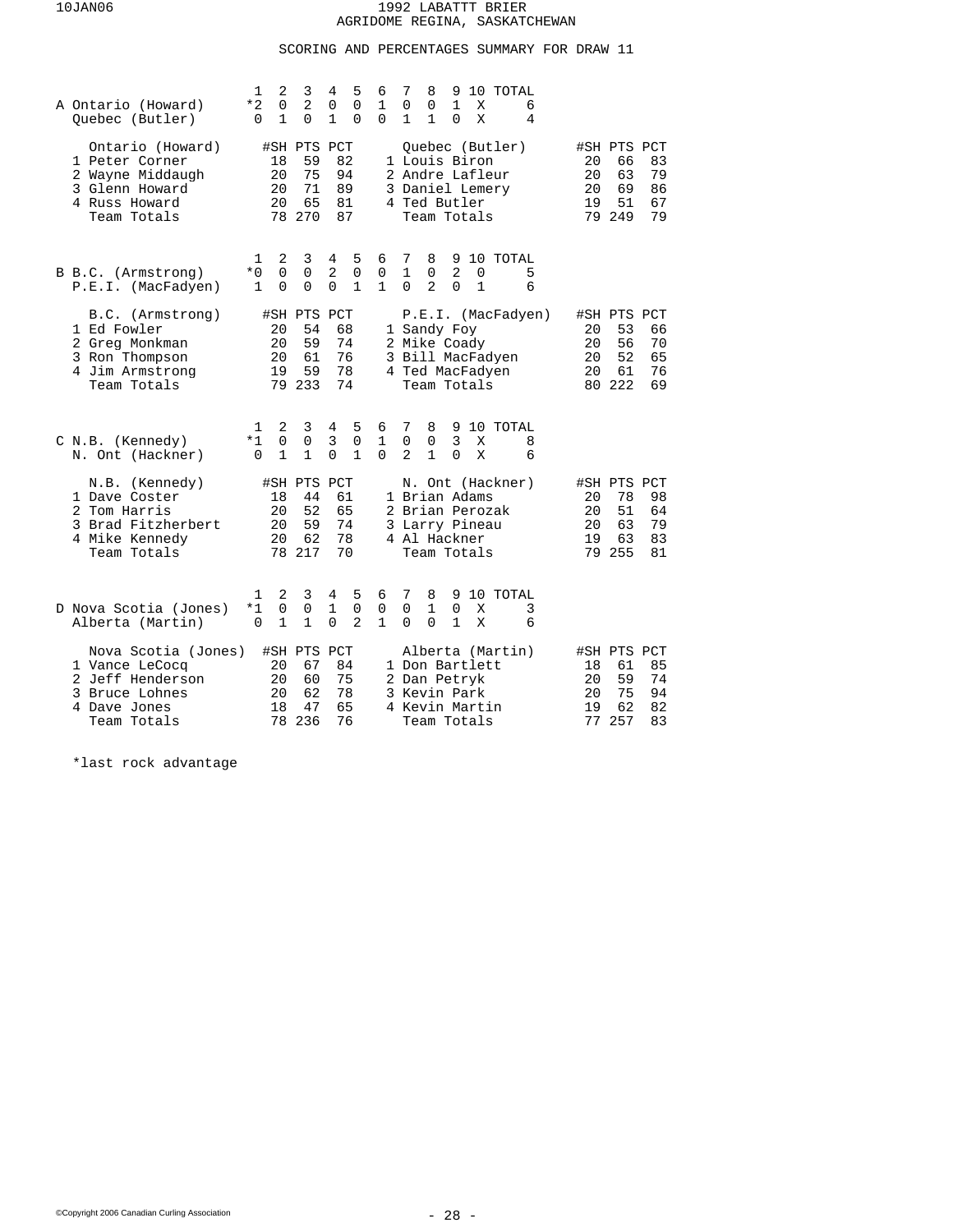# SCORING AND PERCENTAGES SUMMARY FOR DRAW 12

| A P.E.I. (MacFadyen)<br>NFLD (Goss)                                                                     | 1<br>$*2$<br>$\Omega$ | 2<br>1<br>0                | 3<br>$\mathsf 0$<br>1                         | 4<br>1<br>$\Omega$                | 5<br>$\mathbf 0$<br>$\overline{2}$ | 6<br>$\mathbf 1$<br>$\Omega$     | 7<br>0<br>$\Omega$     | 8<br>$\mathbf 1$<br>$\Omega$ | 9<br>0<br>2                                                                | 10<br>0<br>$\mathbf{1}$ | 1<br>$\Omega$                        | 11 TOTAL           | 7<br>6 |                            |                                               |                            |
|---------------------------------------------------------------------------------------------------------|-----------------------|----------------------------|-----------------------------------------------|-----------------------------------|------------------------------------|----------------------------------|------------------------|------------------------------|----------------------------------------------------------------------------|-------------------------|--------------------------------------|--------------------|--------|----------------------------|-----------------------------------------------|----------------------------|
| P.E.I. (MacFadyen)<br>1 Sandy Foy<br>2 Mike Coady<br>3 Bill MacFadyen<br>4 Ted MacFadyen<br>Team Totals |                       | 21<br>22<br>22<br>22       | #SH PTS PCT<br>72<br>59<br>64<br>54<br>87 249 | 86<br>67<br>73<br>61<br>72        |                                    | 3                                |                        |                              | NFLD (Goss)<br>1 Neil Young<br>2 John Allan<br>4 Glenn Goss<br>Team Totals |                         |                                      | Geoff Cunningham   |        | 22<br>22<br>22<br>21       | #SH PTS PCT<br>75<br>70<br>59<br>62<br>87 266 | 85<br>80<br>67<br>74<br>76 |
| B N. Ont (Hackner)<br>Manitoba (Peters)                                                                 | 1<br>*1<br>0          | 2<br>0<br>1                | 3<br>$\overline{2}$<br>0                      | 4<br>0<br>$\overline{a}$          | 5<br>$\mathbf 0$<br>$\Omega$       | 6<br>0<br>$\overline{a}$         | 7<br>1<br>$\Omega$     | 8<br>0<br>$\overline{a}$     | 9<br>1<br>$\Omega$                                                         | 1<br>$\Omega$           |                                      | 10 TOTAL<br>6<br>7 |        |                            |                                               |                            |
| N. Ont (Hackner)<br>1 Brian Adams<br>2 Brian Perozak<br>3 Larry Pineau<br>4 Al Hackner<br>Team Totals   |                       | 20<br>20<br>20<br>19<br>79 | #SH PTS<br>58<br>62<br>54<br>51<br>225        | PCT<br>73<br>78<br>68<br>67<br>71 |                                    |                                  |                        |                              | 1 Don Rudd<br>3 Dan Carey<br>4 Vic Peters<br>Team Totals                   |                         | 2 Chris Neufeld                      | Manitoba (Peters)  |        | 18<br>20<br>20<br>20       | #SH PTS PCT<br>54<br>56<br>62<br>65<br>78 237 | 75<br>70<br>78<br>81<br>76 |
| C Alberta (Martin)<br>Sask (Hebert)                                                                     | 1<br>$*0$<br>$\Omega$ | 2<br>0<br>0                | 3<br>$\mathbf 0$<br>$\mathbf{1}$              | 4<br>2<br>$\Omega$                | 5<br>$\mathbf 0$<br>$\overline{a}$ | 6<br>1<br>$\Omega$               | 7<br>0<br>$\mathbf{1}$ | 8<br>2<br>$\Omega$           | 9<br>$\Omega$<br>$\mathbf{1}$                                              | 1<br>$\Omega$           |                                      | 10 TOTAL<br>6<br>5 |        |                            |                                               |                            |
| Alberta (Martin)<br>1 Don Bartlett<br>2 Dan Petryk<br>3 Kevin Park<br>4 Kevin Martin<br>Team Totals     |                       | 19<br>20<br>20<br>19       | #SH PTS PCT<br>65<br>68<br>48<br>59<br>78 240 | 86<br>85<br>60<br>78<br>77        |                                    | 3                                |                        |                              | Sask (Hebert)<br>Warren Sharp<br>4 Brad Hebert<br>Team Totals              |                         | 1 Kerry Gudereit<br>2 Bob Novakowski |                    |        | 20<br>20<br>20<br>20       | #SH PTS PCT<br>77<br>64<br>64<br>58<br>80 263 | 96<br>80<br>80<br>73<br>82 |
| D Y/NWT (Moss)<br>Ontario (Howard)                                                                      | ı<br>$*0$<br>0        | 2<br>0<br>1                | 3<br>$\mathbf{1}$<br>0                        | 4<br>0<br>0                       | 5<br>$\mathbf 0$<br>$\overline{2}$ | 6<br>$\mathbf{1}$<br>$\mathbf 0$ | 7<br>$\Omega$<br>0     | 8<br>$\Omega$<br>1           | 9<br>$\Omega$<br>1                                                         | X<br>X                  |                                      | 10 TOTAL<br>2<br>5 |        |                            |                                               |                            |
| Y/NWT (Moss)<br>1 Clayton Ravndal<br>2 Steve Van Dine<br>3 Derek Elkin<br>4 Steve Moss<br>Team Totals   |                       | 20<br>20<br>20<br>17<br>77 | #SH PTS<br>61<br>53<br>57<br>50<br>221        | PCT<br>76<br>66<br>71<br>74<br>72 |                                    | 3                                |                        |                              | 1 Peter Corner<br>Glenn Howard<br>4 Russ Howard<br>Team Totals             |                         | Ontario (Howard)<br>2 Wayne Middaugh |                    |        | 19<br>20<br>20<br>19<br>78 | #SH PTS PCT<br>65<br>69<br>70<br>70<br>274    | 86<br>86<br>88<br>92<br>88 |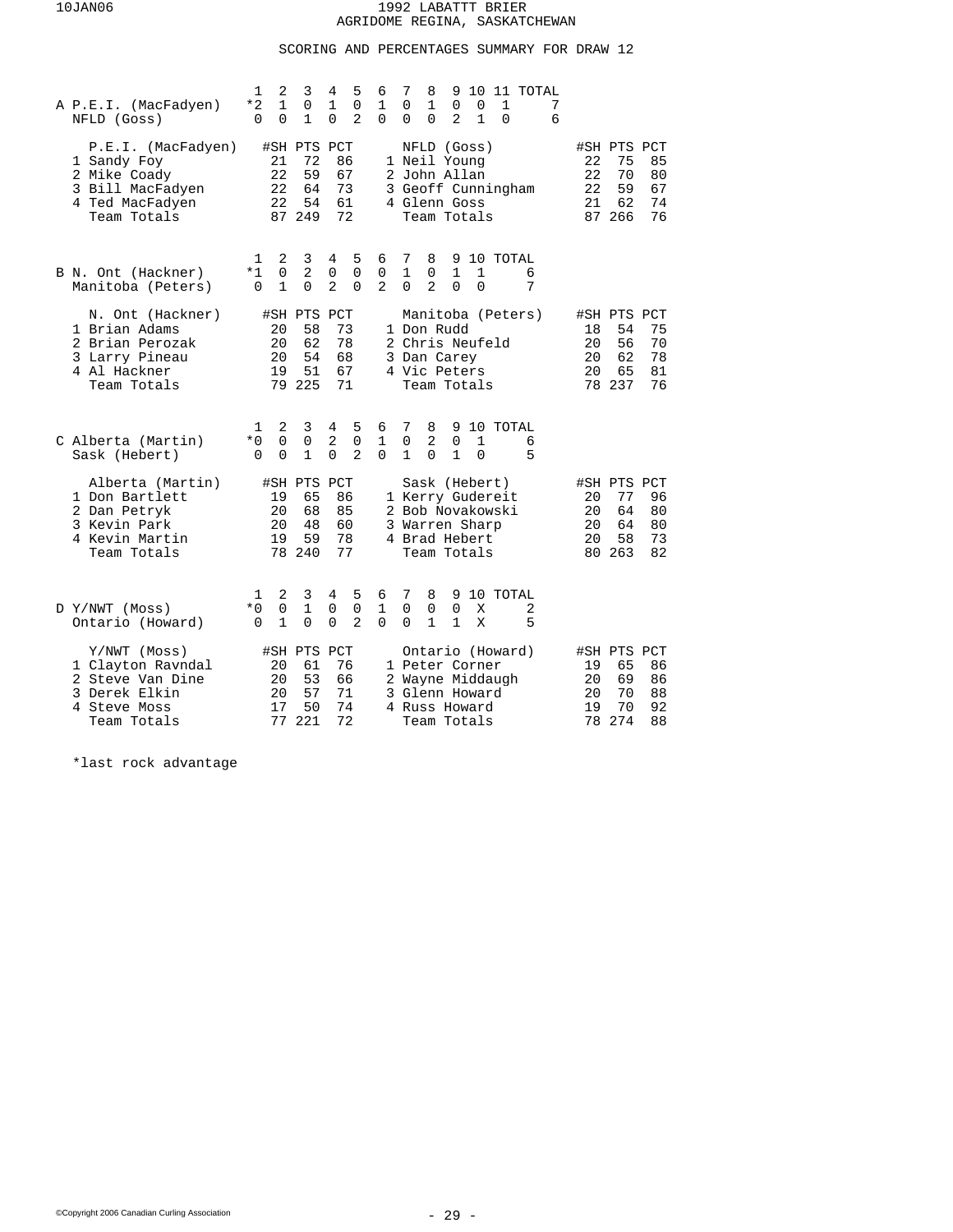# SCORING AND PERCENTAGES SUMMARY FOR DRAW 13

| A B.C. (Armstrong)<br>N. Ont (Hackner)                                                                     | 2<br>1<br>3<br>$\mathbf{1}$<br>$\mathbf 0$<br>$*0$<br>0<br>1<br>1                    | 4<br>5<br>6<br>$\mathbf{1}$<br>2<br>0<br>$\Omega$<br>0<br>$\Omega$                        | 7<br>8<br>10 TOTAL<br>9<br>$\mathbf 1$<br>$\mathbf 0$<br>0<br>0<br>5<br>2<br>7<br>0<br>2<br>1                            |                                                                                                        |
|------------------------------------------------------------------------------------------------------------|--------------------------------------------------------------------------------------|-------------------------------------------------------------------------------------------|--------------------------------------------------------------------------------------------------------------------------|--------------------------------------------------------------------------------------------------------|
| B.C. (Armstrong)<br>1 Ed Fowler<br>2 Greg Monkman<br>3 Ron Thompson<br>4 Jim Armstrong<br>Team Totals      | #SH PTS PCT<br>62<br>19<br>62<br>19<br>57<br>20<br>20<br>65<br>78 246                | 82<br>82<br>71<br>81<br>79                                                                | N. Ont (Hackner)<br>1 Brian Adams<br>2 Brian Perozak<br>3 Larry Pineau<br>4 Al Hackner<br>Team Totals                    | #SH PTS PCT<br>90<br>20<br>72<br>20<br>58<br>73<br>63<br>79<br>20<br>20<br>63<br>79<br>80 256<br>80    |
| B Nova Scotia (Jones)<br>P.E.I. (MacFadyen)                                                                | 2<br>3<br>1<br>0<br>0<br>$*0$<br>$\overline{2}$<br>$\Omega$<br>1                     | 5<br>4<br>6<br>0<br>$\mathbf 0$<br>0<br>3<br>$\Omega$<br>$\Omega$                         | 7<br>8<br>10 TOTAL<br>9<br>$\overline{2}$<br>$\mathbf 0$<br>Χ<br>Χ<br>2<br>$\Omega$<br>$\overline{a}$<br>X<br>X<br>8     |                                                                                                        |
| Nova Scotia (Jones)<br>1 Vance LeCocq<br>2 Jeff Henderson<br>3 Bruce Lohnes<br>4 Dave Jones<br>Team Totals | #SH PTS PCT<br>16<br>52<br>56<br>16<br>52<br>16<br>35<br>15<br>63 195                | 81<br>88<br>81<br>58<br>77                                                                | P.E.I. (MacFadyen)<br>1 Sandy Foy<br>2 Mike Coady<br>3 Bill MacFadyen<br>4 Ted MacFadyen<br>Team Totals                  | #SH PTS PCT<br>13<br>48<br>92<br>16<br>54<br>84<br>77<br>16<br>49<br>51<br>80<br>16<br>61 202<br>83    |
| C Manitoba (Peters)<br>Ontario (Howard)                                                                    | 2<br>1<br>3<br>$\overline{2}$<br>$*1$<br>0<br>$\overline{a}$<br>$\Omega$<br>$\Omega$ | 5<br>4<br>6<br>$\mathbf{1}$<br>$\mathbf 0$<br>2<br>$\overline{a}$<br>$\Omega$<br>$\Omega$ | 7<br>9 10 TOTAL<br>8<br>$\mathbf 0$<br>$\mathbf 0$<br>$\Omega$<br>Χ<br>6<br>$\Omega$<br>$\Omega$<br>$\Omega$<br>X<br>4   |                                                                                                        |
| Manitoba (Peters)<br>1 Don Rudd<br>2 Chris Neufeld<br>3 Dan Carey<br>4 Vic Peters<br>Team Totals           | #SH PTS PCT<br>15<br>42<br>20<br>66<br>20<br>61<br>20<br>69<br>75 238                | 70<br>83<br>76<br>86<br>79                                                                | Ontario (Howard)<br>1 Peter Corner<br>2 Wayne Middaugh<br>3 Glenn Howard<br>4 Russ Howard<br>Team Totals                 | #SH PTS PCT<br>63<br>79<br>20<br>20<br>65<br>81<br>20<br>67<br>84<br>17<br>54<br>79<br>77 249<br>81    |
| D N.B. (Kennedy)<br>Quebec (Butler)                                                                        | 2<br>3<br>ı<br>0<br>0<br>*1<br>$\overline{a}$<br>$\Omega$<br>$\Omega$                | 5<br>4<br>6<br>2<br>$\mathbf 0$<br>0<br>$\Omega$<br>$\Omega$<br>$\Omega$                  | 7<br>10 TOTAL<br>8<br>9<br>$\mathbf 0$<br>$\mathbf 1$<br>0<br>0<br>4<br>2<br>$\Omega$<br>$\Omega$<br>$\overline{2}$<br>6 |                                                                                                        |
| N.B. (Kennedy)<br>1 Geordie McGugan<br>2 Tom Harris<br>3 Brad Fitzherbert<br>4 Mike Kennedy<br>Team Totals | #SH PTS PCT<br>20<br>65<br>20<br>55<br>60<br>20<br>19<br>64<br>79<br>244             | 81<br>69<br>75<br>84<br>77                                                                | Ouebec (Butler)<br>1 Louis Biron<br>2 Andre Lafleur<br>3 Daniel Lemery<br>4 Ted Butler<br>Team Totals                    | #SH PTS PCT<br>20<br>70<br>88<br>64<br>80<br>20<br>71<br>20<br>89<br>69<br>20<br>86<br>274<br>86<br>80 |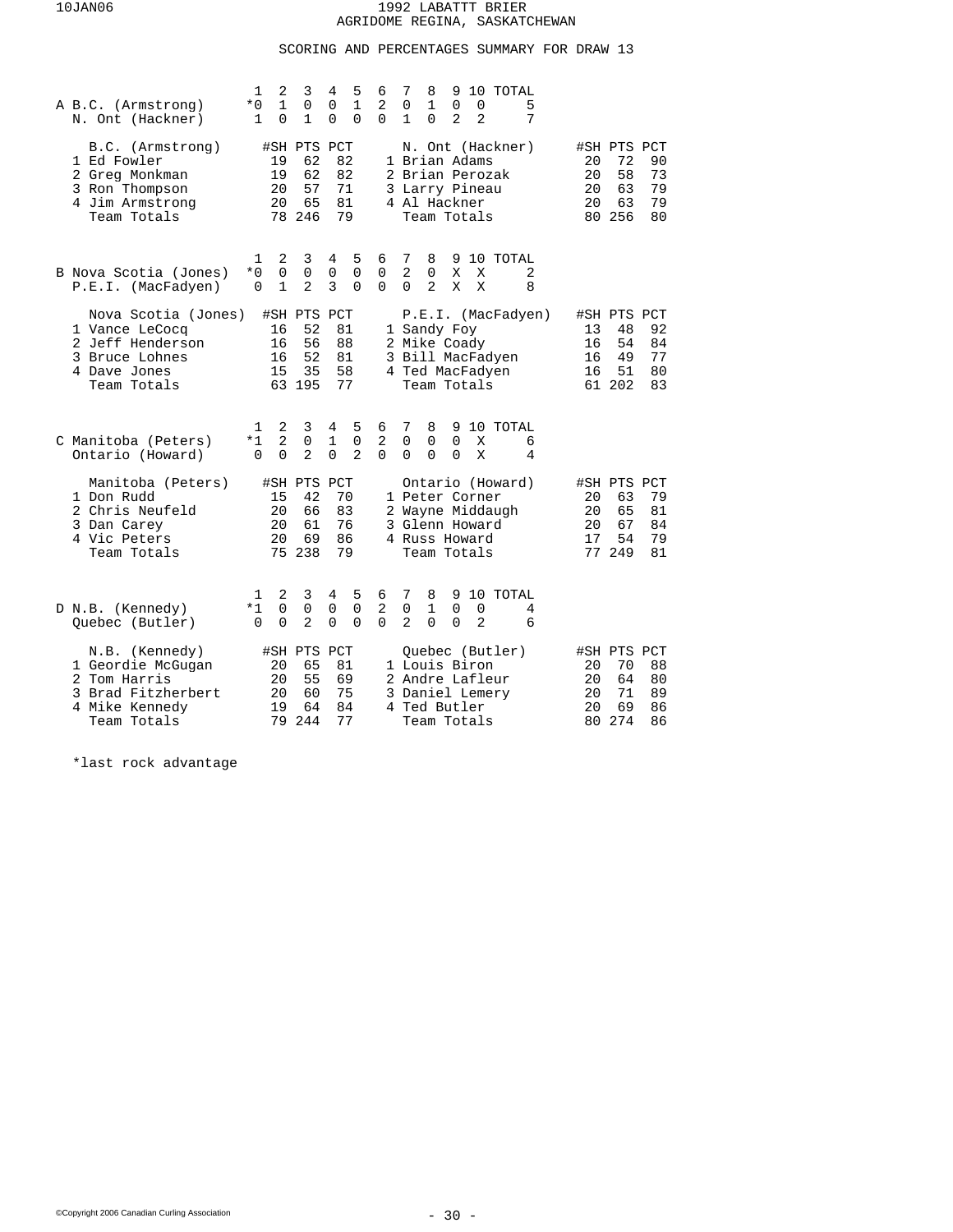# SCORING AND PERCENTAGES SUMMARY FOR DRAW 14

| A Ontario (Howard)<br>Sask (Hebert)                                                                      | 2<br>1<br>3<br>4<br>$\overline{a}$<br>$\mathbf{1}$<br>*1<br>0<br>0<br>0<br>1<br>$\Omega$                | 5<br>7<br>8<br>10 TOTAL<br>6<br>9<br>$\Omega$<br>$\mathbf 1$<br>0<br>0<br>$\Omega$<br>Χ<br>5<br>$\overline{2}$<br>0<br>$\Omega$<br>0<br>$\mathbf 0$<br>1<br>Χ                        |                                                                                                        |
|----------------------------------------------------------------------------------------------------------|---------------------------------------------------------------------------------------------------------|--------------------------------------------------------------------------------------------------------------------------------------------------------------------------------------|--------------------------------------------------------------------------------------------------------|
| Ontario (Howard)<br>1 Peter Corner<br>2 Wayne Middaugh<br>3 Glenn Howard<br>4 Russ Howard<br>Team Totals | #SH PTS PCT<br>14<br>54<br>17<br>64<br>72 100<br>18<br>18<br>62<br>67 252                               | Sask (Hebert)<br>96<br>1 Kerry Gudereit<br>94<br>2 Bob Novakowski<br>3 Warren Sharp<br>86<br>4 Brad Hebert<br>94<br>Team Totals                                                      | #SH PTS PCT<br>99<br>71<br>18<br>67<br>18<br>93<br>62<br>18<br>86<br>50<br>69<br>18<br>72 250<br>87    |
| B Alberta (Martin)<br>NFLD (Goss)                                                                        | 2<br>3<br>4<br>1<br>0<br>$\mathbf 1$<br>*3<br>0<br>$\Omega$<br>$\mathbf{1}$<br>$\mathbf{1}$<br>$\Omega$ | 8<br>9 10 TOTAL<br>5<br>6<br>7<br>$\mathbf{1}$<br>$\mathbf{1}$<br>0<br>0<br>0<br>0<br>6<br>$\Omega$<br>3<br>$\mathbf{1}$<br>$\Omega$<br>$\mathbf{1}$<br>7<br>$\Omega$                |                                                                                                        |
| Alberta (Martin)<br>1 Don Bartlett<br>2 Dan Petryk<br>3 Kevin Park<br>4 Kevin Martin<br>Team Totals      | #SH PTS PCT<br>77<br>20<br>19<br>66<br>62<br>20<br>59<br>20<br>79 264                                   | NFLD (Goss)<br>96<br>1 Neil Young<br>87<br>2 John Allan<br>78<br>3 Geoff Cunningham<br>74<br>4 Glenn Goss<br>84<br>Team Totals                                                       | #SH PTS PCT<br>65<br>81<br>20<br>20<br>61<br>76<br>56<br>70<br>20<br>64<br>80<br>20<br>80 246<br>77    |
| C P.E.I. (MacFadyen)<br>Manitoba (Peters)                                                                | 2<br>3<br>4<br>1<br>$*0$<br>0<br>$\mathbf{1}$<br>0<br>$\overline{2}$<br>$\Omega$<br>0<br>$\Omega$       | 5<br>6<br>7<br>8<br>9 10 TOTAL<br>$\mathbf{1}$<br>1<br>0<br>0<br>$\Omega$<br>1<br>4<br>$\mathbf{1}$<br>0<br>3<br>$\Omega$<br>$\Omega$<br>$\Omega$<br>$\Omega$                        |                                                                                                        |
| P.E.I. (MacFadyen)<br>1 Sandy Foy<br>2 Mike Coady<br>3 Bill MacFadyen<br>4 Ted MacFadyen<br>Team Totals  | #SH PTS<br>PCT<br>56<br>20<br>53<br>20<br>20<br>56<br>50<br>18<br>78 215                                | Manitoba (Peters)<br>70<br>1 Don Rudd<br>66<br>2 Chris Neufeld<br>70<br>3 Dan Carey<br>69<br>4 Vic Peters<br>69<br>Team Totals                                                       | #SH PTS PCT<br>76<br>20<br>61<br>20<br>59<br>74<br>20<br>61<br>76<br>53<br>20<br>66<br>80 234<br>73    |
| D N. Ont (Hackner)<br>Y/NWT (Moss)                                                                       | 2<br>3<br>4<br>1<br>$*1$<br>0<br>1<br>1<br>$\overline{a}$<br>$\Omega$<br>$\Omega$<br>$\Omega$           | 7<br>9 10 TOTAL<br>5<br>6<br>8<br>$\mathbf{1}$<br>$\mathbf 0$<br>$\mathbf{1}$<br>$\Omega$<br>0<br>X<br>5<br>$\overline{2}$<br>$\Omega$<br>$\Omega$<br>$\Omega$<br>$\Omega$<br>0<br>X |                                                                                                        |
| N. Ont (Hackner)<br>1 Brian Adams<br>2 Brian Perozak<br>3 Larry Pineau<br>4 Al Hackner<br>Team Totals    | #SH PTS PCT<br>18<br>66<br>20<br>67<br>20<br>69<br>50<br>19<br>77<br>252                                | Y/NWT (Moss)<br>92<br>1 Clayton Ravndal<br>84<br>2 Steve Van Dine<br>86<br>3 Derek Elkin<br>66<br>4 Steve Moss<br>82<br>Team Totals                                                  | #SH PTS PCT<br>81<br>20<br>65<br>20<br>66<br>83<br>20<br>56<br>70<br>17<br>69<br>47<br>234<br>77<br>76 |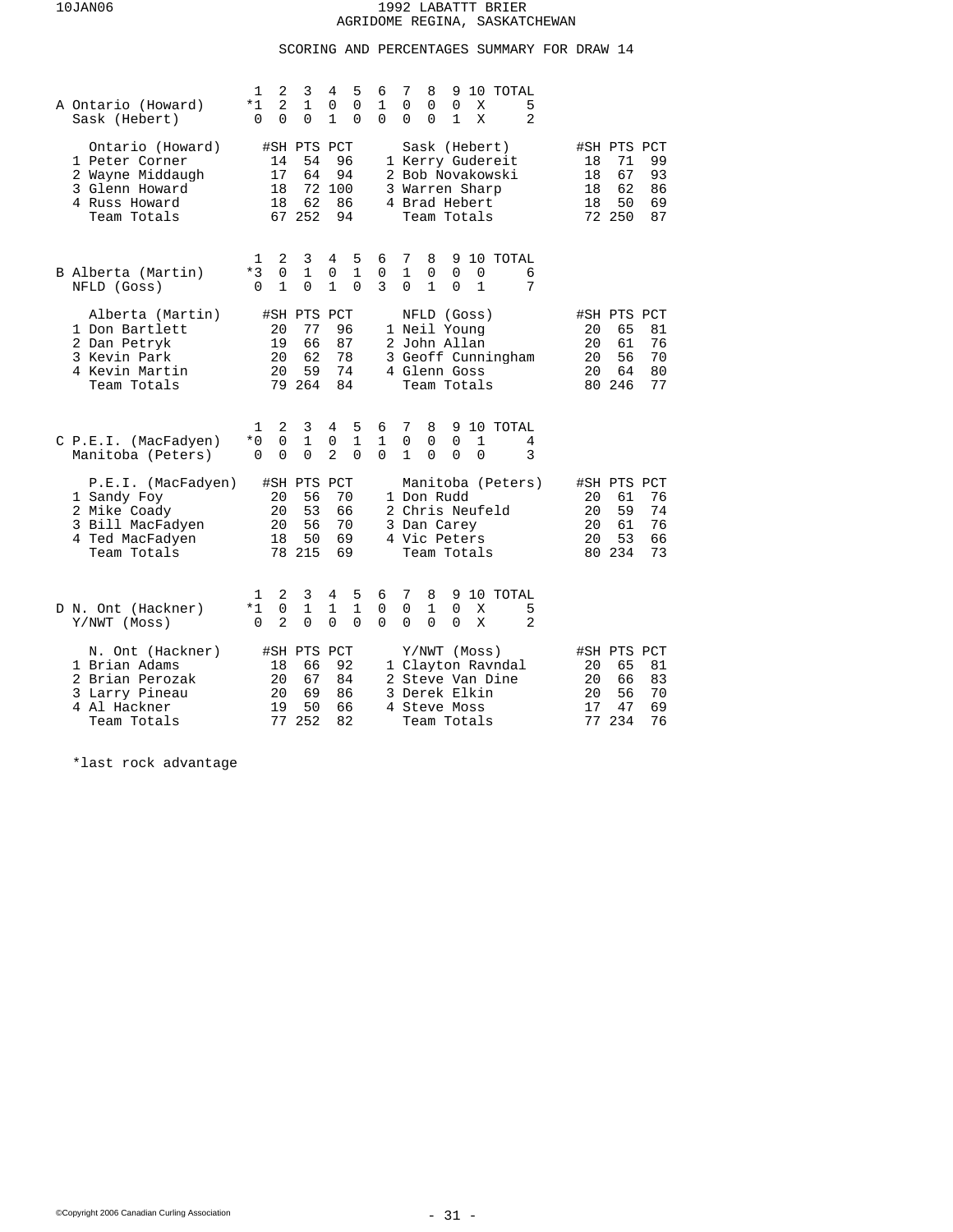# SCORING AND PERCENTAGES SUMMARY FOR DRAW 15

| A Ouebec (Butler)<br>Nova Scotia (Jones)                                                                | 2<br>3<br>1<br>4<br>2<br>* 0<br>0<br>0<br>0<br>0<br>0<br>$\Omega$                                             | 5<br>6<br>$\mathbf{1}$<br>0<br>0<br>1                                | 7<br>8<br>9<br>10 TOTAL<br>0<br>2<br>0<br>5<br>Χ<br>$\Omega$<br>X<br>2<br>1<br>0                                                                                          |                                                                                                     |
|---------------------------------------------------------------------------------------------------------|---------------------------------------------------------------------------------------------------------------|----------------------------------------------------------------------|---------------------------------------------------------------------------------------------------------------------------------------------------------------------------|-----------------------------------------------------------------------------------------------------|
| Ouebec (Butler)<br>1 Louis Biron<br>2 Andre Lafleur<br>3 Daniel Lemery<br>4 Ted Butler<br>Team Totals   | #SH PTS PCT<br>66<br>19<br>20<br>58<br>20<br>68<br>18<br>60<br>77 252                                         | 87<br>73<br>85<br>83<br>82                                           | Nova Scotia (Jones)<br>1 Vance LeCocq<br>2 Jeff Henderson<br>3 Bruce Lohnes<br>4 Dave Jones<br>Team Totals                                                                | #SH PTS PCT<br>85<br>20<br>68<br>72<br>90<br>20<br>20<br>69<br>86<br>42<br>58<br>18<br>78 251<br>80 |
| B Sask (Hebert)<br>B.C. (Armstrong)                                                                     | 2<br>3<br>4<br>1<br>$\Omega$<br>*2<br>0<br>1<br>3<br>1<br>0<br>0                                              | 5<br>6<br>$\mathbf{1}$<br>$\mathbf 0$<br>0<br>$\mathbf{1}$           | 7<br>8<br>10 TOTAL<br>9<br>$\Omega$<br>1<br>5<br>0<br>$\Omega$<br>1<br>$\mathbf{1}$<br>7<br>0<br>$\Omega$                                                                 |                                                                                                     |
| Sask (Hebert)<br>1 Kerry Gudereit<br>2 Bob Novakowski<br>3 Warren Sharp<br>4 Brad Hebert<br>Team Totals | #SH PTS<br>63<br>20<br>69<br>20<br>20<br>50<br>20<br>63<br>80 245                                             | PCT<br>79<br>86<br>63<br>79<br>77                                    | B.C. (Armstrong)<br>1 Ed Fowler<br>2 Greg Monkman<br>3 Ron Thompson<br>4 Jim Armstrong<br>Team Totals                                                                     | #SH PTS PCT<br>72<br>95<br>19<br>59<br>74<br>20<br>20<br>63<br>79<br>20<br>65<br>81<br>79 259<br>82 |
| $C$ Y/NWT (Moss)<br>Alberta (Martin)                                                                    | 2<br>3<br>4<br>1<br>$\mathbf 0$<br>$\mathbf{1}$<br>$\mathbf 0$<br>$*0$<br>0<br>0<br>$\Omega$<br>0             | 5<br>6<br>$\mathbf 0$<br>$\mathsf 0$<br>$\mathbf{1}$<br>$\mathbf{1}$ | 7<br>9<br>10<br>11 TOTAL<br>8<br>$\mathbf{1}$<br>$\mathbf{1}$<br>$\Omega$<br>$\mathbf 0$<br>$\mathbf 0$<br>3<br>$\Omega$<br>$\Omega$<br>$\Omega$<br>$\mathbf 1$<br>1<br>4 |                                                                                                     |
| Y/NWT (Moss)<br>1 Clayton Ravndal<br>2 Steve Van Dine<br>3 Derek Elkin<br>4 Steve Moss<br>Team Totals   | #SH PTS PCT<br>69<br>20<br>52<br>22<br>22<br>62<br>22<br>67<br>86 250                                         | 86<br>59<br>70<br>76<br>73                                           | Alberta (Martin)<br>1 Don Bartlett<br>2 Dan Petryk<br>3 Kevin Park<br>4 Kevin Martin<br>Team Totals                                                                       | #SH PTS PCT<br>22<br>98<br>86<br>76<br>22<br>86<br>73<br>22<br>83<br>21<br>68<br>81<br>87 303<br>87 |
| D NFLD (Goss)<br>N.B. (Kennedy)                                                                         | 2<br>3<br>4<br>ı<br>$\overline{2}$<br>$*2$<br>$\mathbf 0$<br>0<br>$\overline{a}$<br>$\Omega$<br>$\Omega$<br>1 | 5<br>6<br>$\overline{a}$<br>0<br>$\Omega$<br>1                       | 7<br>10 TOTAL<br>8<br>9<br>$\mathbf{1}$<br>2<br>$\mathbf 0$<br>X<br>9<br>5<br>$\Omega$<br>$\Omega$<br>1<br>X                                                              |                                                                                                     |
| NFLD (Goss)<br>1 Neil Young<br>2 John Allan<br>3 Geoff Cunningham<br>4 Glenn Goss<br>Team Totals        | #SH PTS<br>47<br>17<br>18<br>52<br>18<br>60<br>18<br>57<br>71<br>216                                          | PCT<br>69<br>72<br>83<br>79<br>76                                    | N.B. (Kennedy)<br>1 Dave Coster<br>2 Tom Harris<br>3 Brad Fitzherbert<br>4 Mike Kennedy<br>Team Totals                                                                    | #SH PTS PCT<br>66<br>92<br>18<br>53<br>18<br>38<br>44<br>61<br>18<br>18<br>46<br>64<br>72 194<br>67 |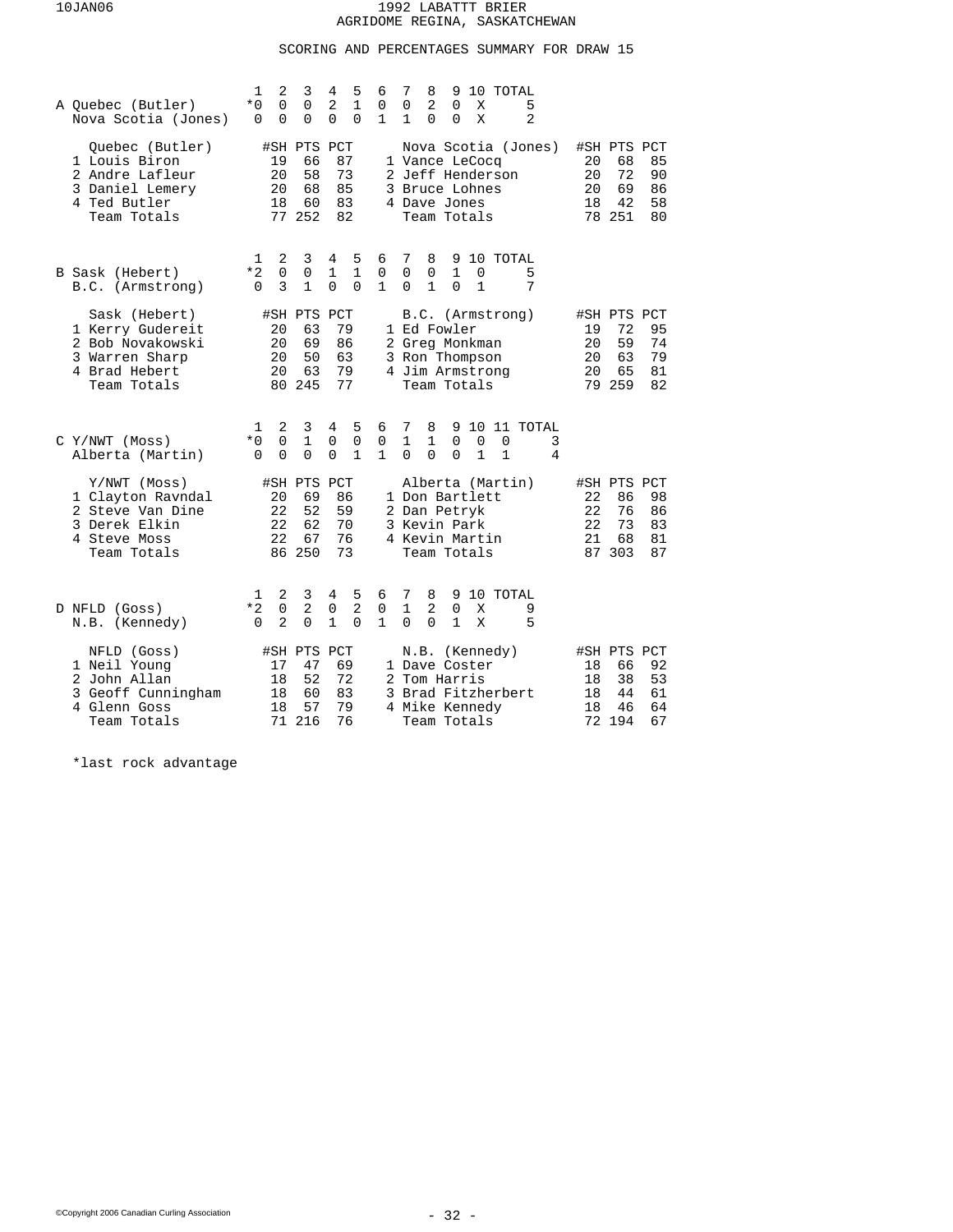## SCORING AND PERCENTAGES SUMMARY FOR DRAW 16

| B Alberta (Martin)<br>Manitoba (Peters)                                                                  | 8<br>2<br>3<br>4<br>5<br>7<br>6<br>9<br>10 TOTAL<br>$*0$ 1 0 0 0 0 2 1<br>0<br>X<br>4<br>7<br>2<br>$\mathbf{1}$<br>$\Omega$<br>$\Omega$<br>$\Omega$<br>$\Omega$<br>$\overline{3}$<br>$\mathbf{1}$<br>$\Omega$<br>X                                       |                                                                                                        |
|----------------------------------------------------------------------------------------------------------|----------------------------------------------------------------------------------------------------------------------------------------------------------------------------------------------------------------------------------------------------------|--------------------------------------------------------------------------------------------------------|
| Alberta (Martin)<br>1 Don Bartlett<br>2 Dan Petryk<br>3 Kevin Park<br>4 Kevin Martin<br>Team Totals      | Manitoba (Peters)<br>#SH PTS PCT<br>96<br>1 Don Rudd<br>20<br>77<br>52<br>65<br>2 Chris Neufeld<br>20<br>65<br>81<br>20<br>3 Dan Carey<br>18<br>53<br>4 Vic Peters<br>38<br>78 232<br>74<br>Team Totals                                                  | #SH PTS PCT<br>69<br>17<br>47<br>18<br>60<br>83<br>20<br>63<br>79<br>62<br>19<br>82<br>74 232<br>78    |
| C Ontario (Howard)<br>NFLD (Goss)                                                                        | 2<br>3<br>4 5 6 7 8<br>9 10 TOTAL<br>1<br>$\overline{\mathbf{3}}$<br>$\mathbf 0$<br>$0\quad 1\quad 0$<br>$0\quad 1$<br>$*3$<br>0<br>8<br>X<br>$0\quad1$<br>$\Omega$<br>$\overline{1}$<br>$\mathbf{1}$<br>$\Omega$<br>$\Omega$<br>$\Omega$<br>1<br>4<br>X |                                                                                                        |
| Ontario (Howard)<br>1 Peter Corner<br>2 Wayne Middaugh<br>3 Glenn Howard<br>4 Russ Howard<br>Team Totals | #SH PTS PCT<br>NFLD (Goss)<br>1 Neil Young<br>16<br>48<br>75<br>79<br>63<br>2 John Allan<br>20<br>20<br>64<br>3 Geoff Cunningham<br>80<br>61<br>80<br>4 Glenn Goss<br>19<br>236<br>79<br>75<br>Team Totals                                               | #SH PTS PCT<br>90<br>20<br>72<br>93<br>20<br>74<br>20<br>57<br>71<br>61<br>80<br>19<br>264<br>84<br>79 |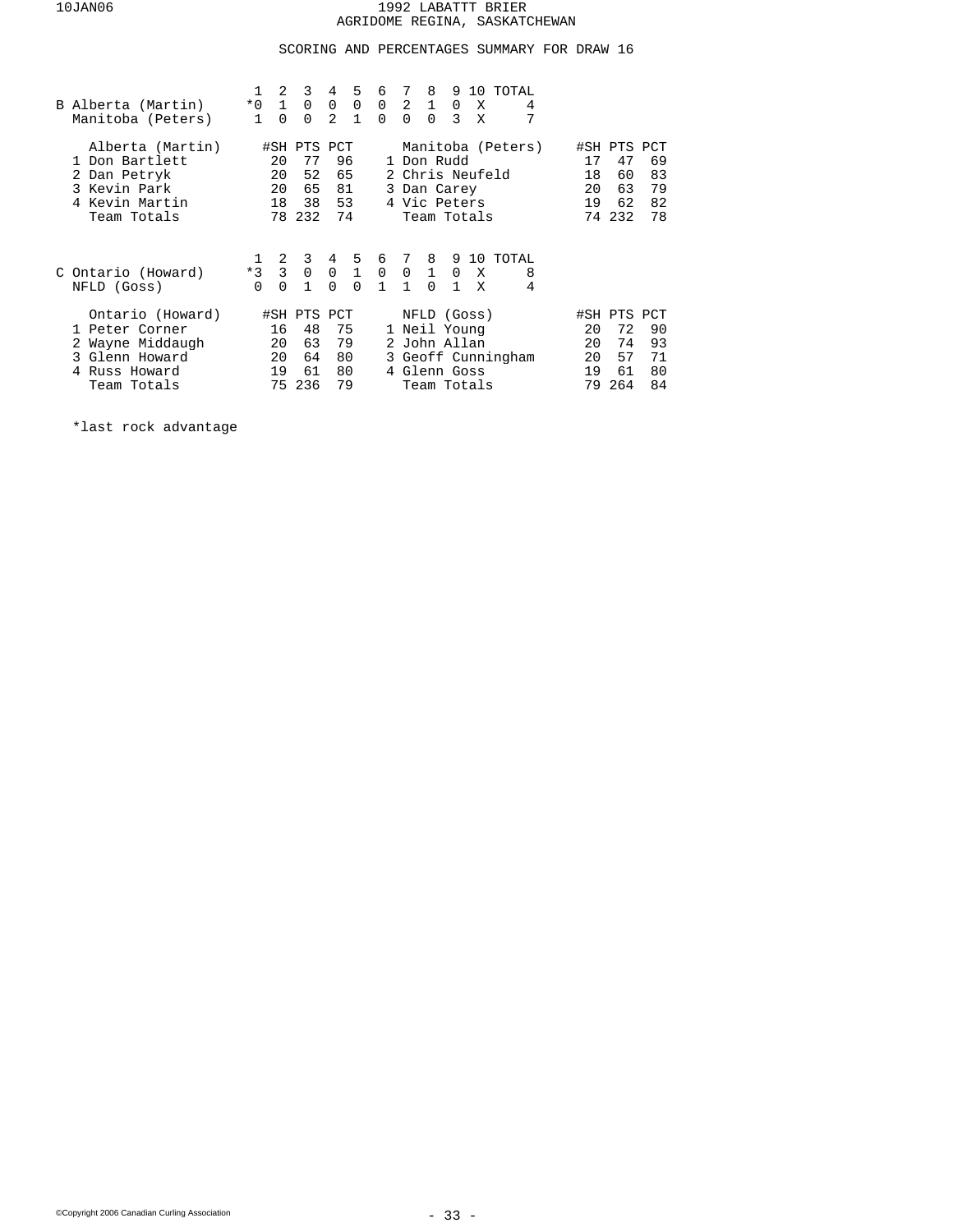# SCORING AND PERCENTAGES SUMMARY FOR DRAW 17

| A P.E.I. (MacFadyen)<br>Y/NWT (Moss)                                                                        | 2<br>3<br>1<br>0<br>0<br>* 0<br>0<br>0<br>0                                   | 4<br>5<br>6<br>$\mathbf{1}$<br>0<br>0<br>0<br>$\overline{a}$<br>0                 | 7<br>10 TOTAL<br>8<br>9<br>0<br>1<br>1<br>3<br>0<br>$\mathbf{1}$<br>4<br>1<br>0<br>$\Omega$                                |                                                                                                     |
|-------------------------------------------------------------------------------------------------------------|-------------------------------------------------------------------------------|-----------------------------------------------------------------------------------|----------------------------------------------------------------------------------------------------------------------------|-----------------------------------------------------------------------------------------------------|
| P.E.I. (MacFadyen)<br>1 Sandy Foy<br>2 Mike Coady<br>3 Bill MacFadyen<br>4 Ted MacFadyen<br>Team Totals     | #SH PTS<br>77<br>20<br>20<br>59<br>62<br>20<br>18<br>51<br>249<br>78          | PCT<br>96<br>74<br>78<br>71<br>80                                                 | Y/NWT (Moss)<br>1 Clayton Ravndal<br>2 Steve Van Dine<br>3 Derek Elkin<br>4 Steve Moss<br>Team Totals                      | #SH PTS PCT<br>64<br>84<br>19<br>20<br>64<br>80<br>20<br>67<br>84<br>20<br>63<br>79<br>79 258<br>82 |
| B N.B. (Kennedy)<br>Sask (Hebert)                                                                           | 2<br>3<br>1<br>0<br>0<br>*1<br>$\mathbf{1}$<br>0<br>0                         | 5<br>4<br>6<br>$\mathbf 0$<br>$\mathbf 0$<br>2<br>$\mathbf{1}$<br>$\Omega$<br>0   | 7<br>8<br>9<br>10 TOTAL<br>0<br>$\mathbf{1}$<br>0<br>X<br>4<br>$\overline{2}$<br>2<br>X<br>6<br>$\Omega$                   |                                                                                                     |
| N.B. (Kennedy)<br>1 Dave Coster<br>2 Tom Harris<br>3 Brad Fitzherbert<br>4 Mike Kennedy<br>Team Totals      | #SH PTS<br>62<br>20<br>20<br>57<br>55<br>20<br>60<br>20<br>80 234             | PCT<br>78<br>71<br>69<br>75<br>73                                                 | Sask (Hebert)<br>1 Kerry Gudereit<br>2 Bob Novakowski<br>3 Warren Sharp<br>4 Brad Hebert<br>Team Totals                    | #SH PTS PCT<br>19<br>72<br>95<br>20<br>66<br>83<br>20<br>63<br>79<br>19<br>61<br>80<br>78 262<br>84 |
| C B.C. (Armstrong)<br>Quebec (Butler)                                                                       | 2<br>3<br>1<br>$\overline{a}$<br>$*1$<br>0<br>$\overline{a}$<br>0<br>$\Omega$ | 5<br>4<br>6<br>$\mathbf{1}$<br>$1\,$<br>0<br>$\mathbf{2}$<br>$\Omega$<br>$\Omega$ | 7<br>9<br>10 TOTAL<br>8<br>$\overline{2}$<br>$\mathbf{1}$<br>0<br>8<br>Χ<br>$\Omega$<br>$\mathbf{1}$<br>X<br>5<br>$\Omega$ |                                                                                                     |
| B.C. (Armstrong)<br>1 Ed Fowler<br>2 Greg Monkman<br>3 Ron Thompson<br>4 Jim Armstrong<br>Team Totals       | #SH PTS<br>18<br>47<br>19<br>48<br>54<br>20<br>59<br>19<br>76 208             | PCT<br>65<br>63<br>68<br>78<br>68                                                 | Quebec (Butler)<br>1 Louis Biron<br>2 Andre Lafleur<br>3 Daniel Lemery<br>4 Ted Butler<br>Team Totals                      | #SH PTS PCT<br>89<br>20<br>71<br>53<br>20<br>66<br>55<br>20<br>69<br>41<br>57<br>18<br>78 220<br>71 |
| D Nova Scotia (Jones)<br>N. Ont (Hackner)                                                                   | 2<br>3<br>1<br>$\mathbf{1}$<br>$*0$<br>0<br>0<br>2<br>$\mathbf{1}$            | 5<br>4<br>6<br>$\mathbf 0$<br>0<br>$\mathbf 0$<br>$\mathbf 0$<br>3<br>$\Omega$    | 7<br>8<br>9 10 TOTAL<br>$\Omega$<br>X<br>X<br>Χ<br>1<br>2<br>X<br>8<br>Χ<br>Χ                                              |                                                                                                     |
| Nova Scotia (Jones)<br>1 Don Cutcliffe<br>2 Vance LeCocq<br>3 Jeff Henderson<br>4 Dave Jones<br>Team Totals | #SH PTS<br>14<br>37<br>39<br>14<br>42<br>14<br>31<br>13<br>55<br>149          | PCT<br>66<br>70<br>75<br>60<br>68                                                 | N. Ont (Hackner)<br>1 Brian Adams<br>2 Brian Perozak<br>3 Larry Pineau<br>4 Al Hackner<br>Team Totals                      | #SH PTS PCT<br>42<br>88<br>12<br>27<br>48<br>14<br>37<br>66<br>14<br>52<br>14<br>93<br>54 158<br>73 |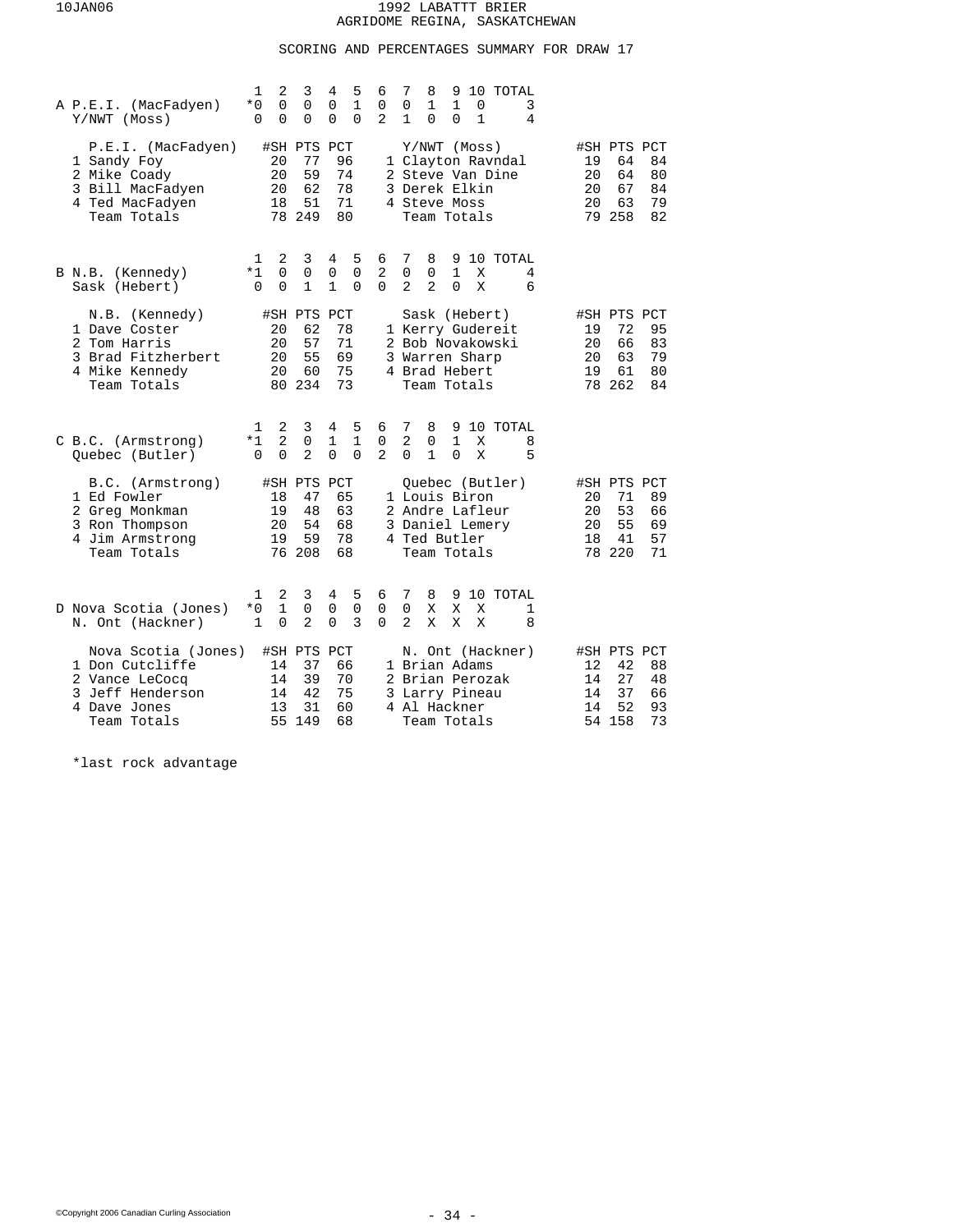## SCORING AND PERCENTAGES SUMMARY FOR DRAW 18

|                | B Ontario (Howard)<br>Alberta (Martin) | $*1$<br><sup>n</sup> | $\overline{0}$ | $1 \t2 \t3$<br>$\Omega$ | $\overline{3}$<br>$\Omega$ | $\overline{0}$ | $\mathbf{1}$<br>$\overline{0}$ | $\overline{0}$<br>$\overline{1}$ | 2 0<br>$0\quad1$ | X<br>$\mathbf{x}$ | 4 5 6 7 8 9 10 TOTAL |     |             |    |
|----------------|----------------------------------------|----------------------|----------------|-------------------------|----------------------------|----------------|--------------------------------|----------------------------------|------------------|-------------------|----------------------|-----|-------------|----|
|                | Ontario (Howard)                       |                      |                | #SH PTS PCT             |                            |                |                                |                                  |                  |                   | Alberta (Martin)     |     | #SH PTS PCT |    |
| 1 Peter Corner |                                        |                      | 15             | 50                      | -83                        |                |                                | 1 Don Bartlett                   |                  |                   |                      | 1 R | 71          | 99 |
|                | 2 Wayne Middaugh                       |                      | 17             | 59                      | 87                         |                |                                | 2 Dan Petryk                     |                  |                   |                      | 1 R | 61          | 85 |
| 3 Glenn Howard |                                        |                      | 18             | 63                      | 88                         |                |                                | 3 Kevin Park                     |                  |                   |                      | 18  | 51          | 71 |
| 4 Russ Howard  |                                        |                      | 18             | 61                      | 85                         |                |                                | 4 Kevin Martin                   |                  |                   |                      | 18  | 54          | 75 |
| Team Totals    |                                        |                      |                | 68 233                  | 86                         |                |                                | Team Totals                      |                  |                   |                      |     | 72 237      | 82 |